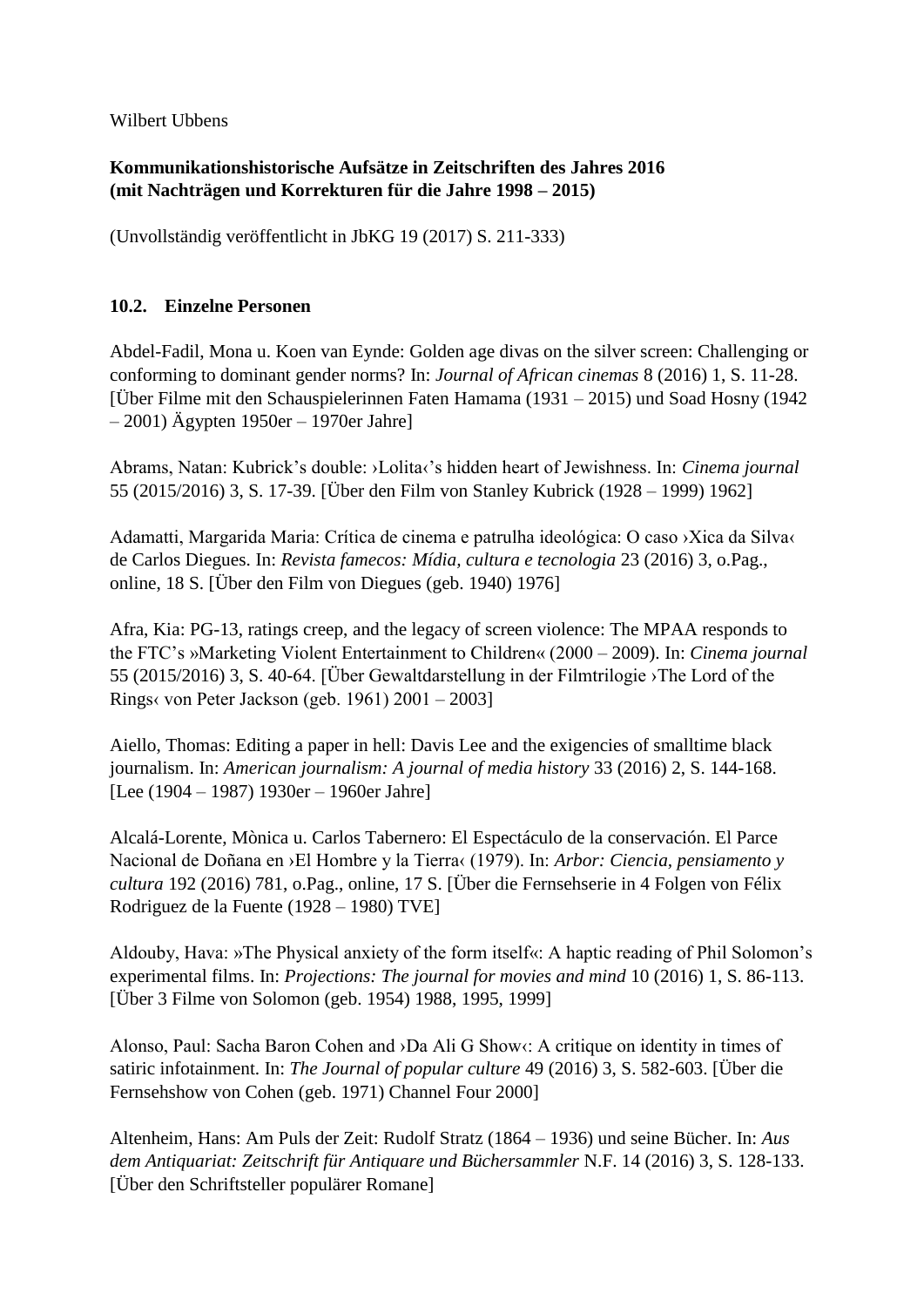Alwood, Edward: The Passport battle of journalist Anne Bauer, 1950 – 1954. In: *American journalism: A journal of media history* 33 (2016) 2, S. 126-143. [Über Reisebehinderungen der Auslandskorrespondentin Bauer (1919 – 2008) durch das US State Department]

Anderson, Andrew: Picture in picture: Interpolation and framing, past and present in David Trueba's ›Soldados de Salamina‹. In: *Hispanic research journal* 17 (2016) 2, S. 152-167. [Über den Film von Trueba (geb. 1969) 2003]

Anderson, Robert: The Rashomon effect and communication. In: *Canadian journal of communication* 41 (2016) 2, S. 249-269. [Darin über den Film ›Rashomon‹ von Akira Kurosawa (1910 – 1998) 1950]

Andrea Arnold. Ed. Michael Lawrence. In: *Journal of British cinema and television* 13 (2016) 1, S. 156-325. [Themenabschnitt über die Filmregisseurin Arnold (geb. 1961) seit 2006 mit Einleitung und 4 Beiträgen, hier nicht einzeln verzeichnet]

Andress, Reinhard: »Propaganda-Arbeit« gegen das «Dritte Reich« und das Bemühen um eine Nachkriegsordnung im lateinamerikanischen Exil: Der Fall des Benno Weiser Varon. In: *Krieg und Literatur. War and literature* 22 (2016) S. 77-88. [Über den Schriftsteller und Journalisten Weiser Varon (1913 – 2010)]

Antonia, Alexis u. Ellen Jordan: Identifying Anne Mozley's contributions to the ›Christian Remembrancer«: A computational stylistic approach. In: *Victorian literature and culture* 42 (2014) 2, S. 303-323. [Über mögliche Beiträge von Mozley (1809 – 1890) in der Zeitschrift]

Applegate, Matt: Urban guerillas at film. Mediatization, guerrilla filmmaking, and guerrilla seeing in Emile de Antonio's ›Underground‹. In: *Cultural critique* (2016) 93, S. 59-85. [Über den Film der American Weather Underground Organization WUO und Antonio (1919 – 1989) 1976]

Aragón, Alba F.: Huellas y textos inéditos de Rubén Darío en la revista ›Elegancias‹ (1911 – 1914). In: *Revista de crítica literaria latinoamericana* 42 (2016) 83, S. 145-178. [Über den Schriftsteller, Journalisten und Diplomaten Darío (1867 – 1916)]

Archer, Neil: »The Shit just got real«: Parody and national film culture in ›The Strike‹ and ›Hot Fuzz‹. In: *Journal of British cinema and television* 13 (2016) 1, 42-60. [Über die Filme von Peter Richardson (geb. 1951) 1988 und Edgar Wright (geb. 1974) 2007]

Argiro, Thomas Robert: Mapping the unassimilable: The Balkan other as meme in Val Lewton's ›Cat People‹. In: *European journal of cultural studies* 19 (2016) 2, S. 103-118. [Über den Film von Jacques Tourneur (1904 – 1977) mit dem Produzenten Lewton (1904 – 1951) 1942]

Aron, Paul: The »Milles Collines« of Marie Gevers. From reportage to literary text. In: *Literary journalism studies* 8 (2016) 2, S. 24-37. [Über die Schriftstellerin und Journalistin Gevers (1883 – 1975)]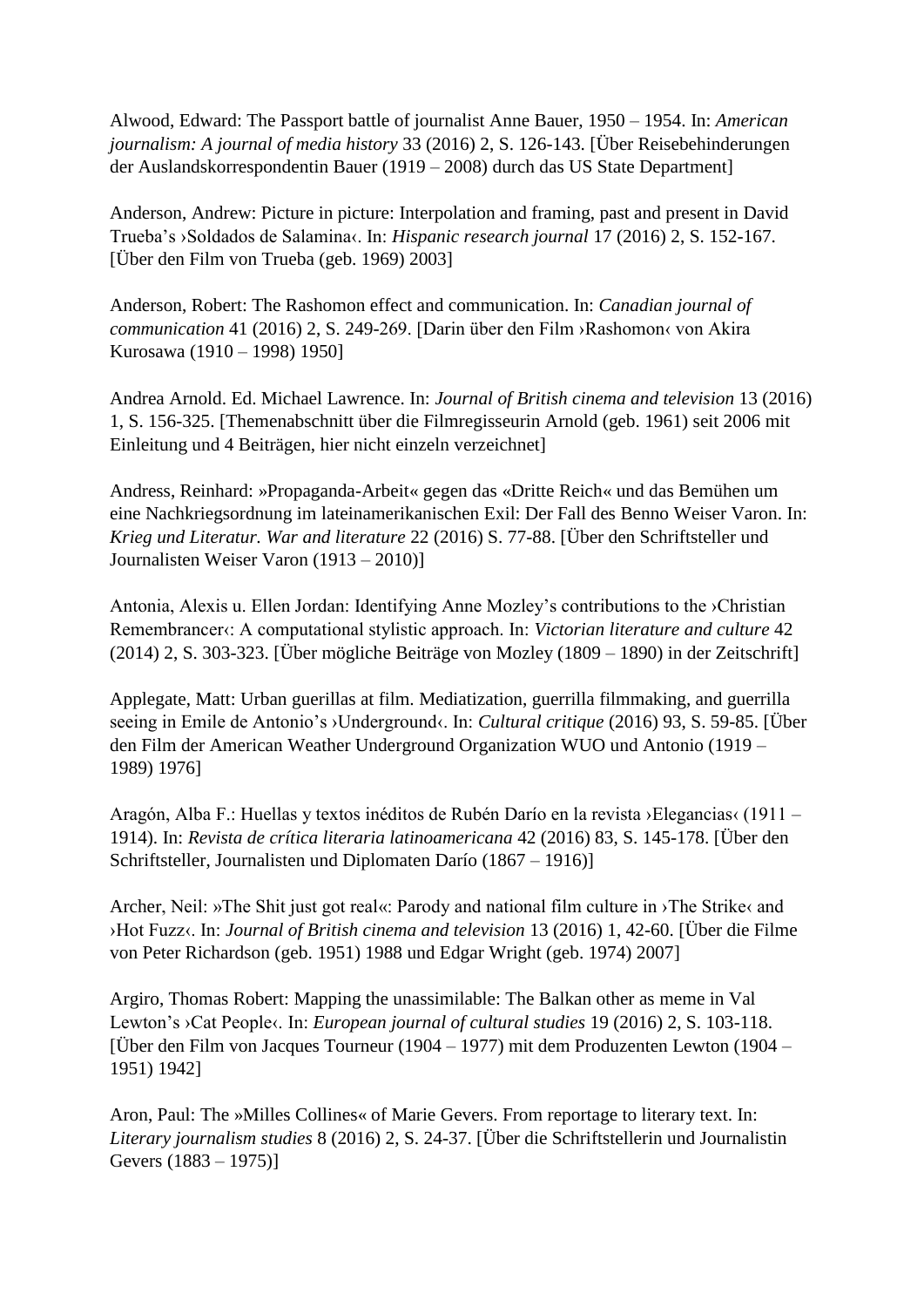Asper, Helmut G.: »Grace à Max Ophuls Hitler ne peut plus dormir«. Max Ophüls' Radiopropaganda gegen Hitler. In: *Rundfunk und Geschichte: Zeitschrift …* 42 (2016) 3/4, S. 6-14. [Über den Filmregisseur Ophüls (1902 – 1957) 1939 – 1940]

Asper, Helmut G.: Der Holocaust vor dem »World Tribunal«: ›None Shall Escape‹. In: *Exilforschung: Ein internationales Jahrbuch* 34 (2016) S. 302-322. [Über den Film von Andre de Toth (1912 – 2002) 1944]

Asunción Gómez, María: ›La Sabina‹: Lo femenino-monstruoso en el cine de José Luis Borau. In: *Hispanic research journal* 17 (2016) 1, S. 62-75. [Über den Film von Borau (1929 – 2012) 1979]

Aucoin, James: The Imperative of personal journalism: James Agee and »Let Us Now Praise Famous Men«. In: *Journalism: Theory, practice and criticism* 17 (2016) 3, S. 281-296. [Über die Reportage von Agee (1909 – 1955) mit Fotografien von Walker Evans (1903 – 1975) 1936]

Auderset, Juri u. Philipp Müller: Gebannte Beschleunigung. Rennautos, Fotografie und die Paradoxien der stillgelegten Geschwindigkeit. In: *Traverse: Zeitschrift für Geschichte. Revue d'histoire* 23 (2016) 3, S. 104-116. [Über Fotografien von Jean-Claude Fontana (geb. 1929) 1960er Jahre]

Ausín Ciruelos, Alberto: Creando un héroe: El Empecinado y su propaganda durante de la Guerra de la Independencia (1808 – 1814). In: *Revista universitaria de historia militar RUHM* 5 (2016) 9, S. 134-152. [Über den Guerilla-Führer und Volkshelden Juan Martín Diez, gen. Empecinado (1775 – 1825) in Spanien]

Austin, Thomas: Spectral cinema from a phantom state: Film aesthetics and the politics of identity in ›Divided Heaven‹ and ›Solo Sunny‹. In: *Studies in Eastern European cinema* 7 (2016) 3, S. 274-286. [Über die Filme von Konrad Wolf (1925 – 1982) 1964 und 1979]

Baar, Mirjam de: Strategiën van een zeventiende-eeuwse vrouwelijke auteur. Antoinette Bourignon en de uitgave van haar geschriften. In: *Jaarboek voor Nederlandse boekgeschiedenis* 12 (2005) S. nicht bekannt. [Über die Predigerin Antoinette Bourignon de la Porte  $(1616 - 1680)$ ]

Bachletová, Eva: Jozef Miloslav Hurban a pasolstvo je myslenia v Slovenských pohl'adoch (1846 – 1847, 1851 – 1852). Jozef Miloslav Hurban and the message of his thinking in ›Slovenske Pohlady‹ (1846 – 1847, 1851 – 1852). In: *Otázky žurnalistiky* 58 (2015) 3/4, S. 100-110. [Über den Schriftsteller und Journalisten Hurban (1817 – 1888)]

Baddack, Cornelia: Zäsuren, Wiederanknüpfungsversuche und Leerstellen Zur Biografie der liberalen Politikerin Katharina von Kardorff-Oheimb nach 1933. In: *Jahrbuch zur Liberalismus-Forschung* 28 (2016) S. 287-314. [Über die Politikerin und Journalistin Kardorff-Oheimb (1879 – 1962)]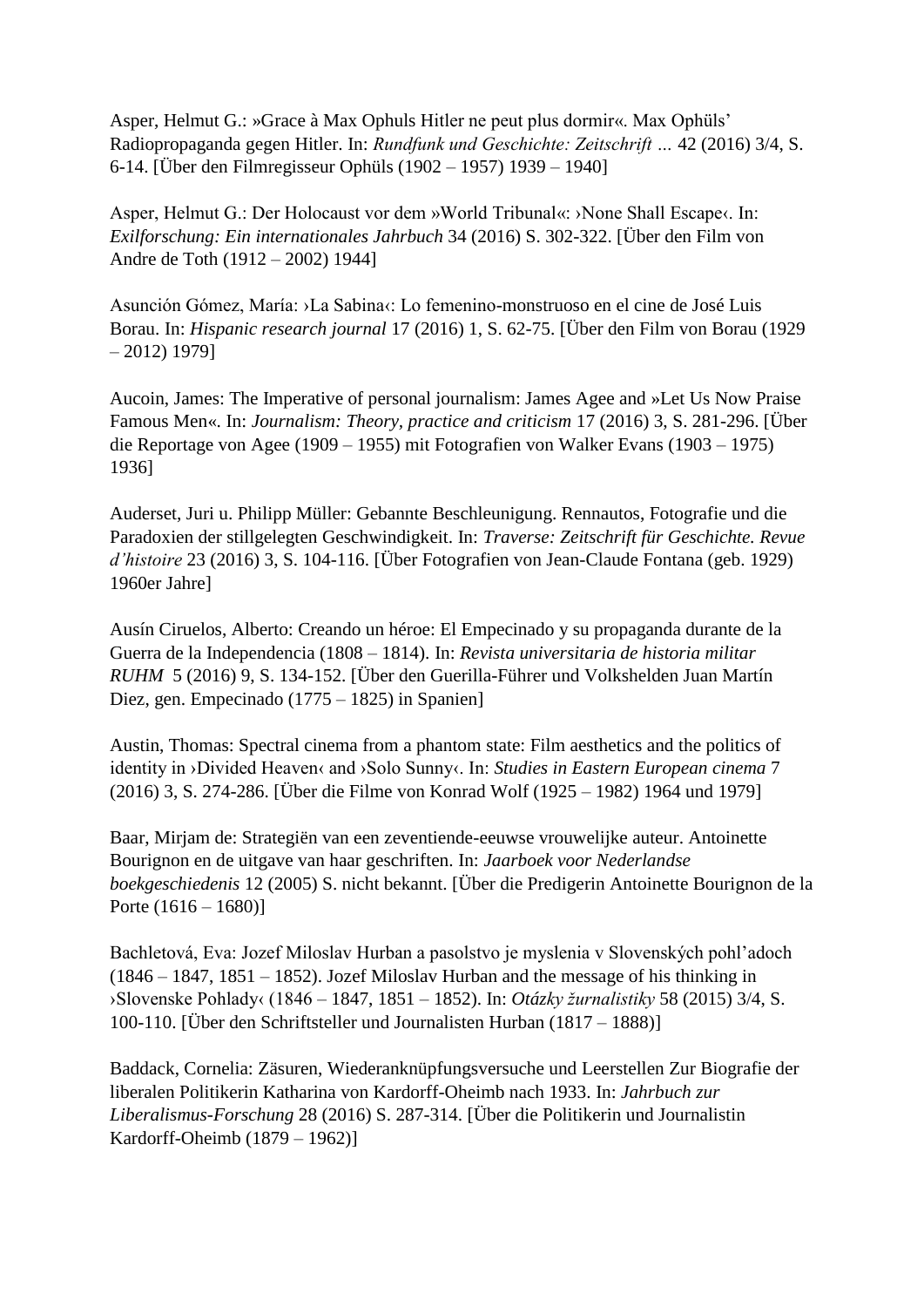Bailey, Quentin: William Hazlitt, the National Gallery, and the »fairy vision« of art. In: *Nineteenth century studies* 26 (2016) Pag. nicht bekannt. [Über den Journalisten und Essayisten Hazlitt (1778 – 1830)]

Bair, Nadya: The Decisive network: Producing Henri Cartier-Bresson at mid-century. In: *History of photography* 40 (2016) 2, S. 146-166. [Über den Fotografen Cartier-Bresson (1908  $-2004$ ]

Baldwin, Kate: Variegated Hughes: Rereading Langston Hughes's Soviet sojourn. In: *The Russian review* 75 (2016) 3, S. 386-401. [Über den Reisebericht »In an Emir's Harem« über Uzbekistan des Lyrikers und Essayisten Hughes (1902 – 1967) in der Zeitschrift ›Women's Home Companion < 1934]

Balke, Friedrich: »A long history of \_\_.« Literatur und Fragebogenlektüre bei Ernst von Salomon. In: *Zeitschrift für Medienwissenschaft ZFM* (2016) 15, S. 106-123. [Über den Journalisten, Schriftsteller und Drehbuchautor Salomon (1902 – 1972)]

Ballantyne, Emily: Exile beyond return: Zionism and diaspora in A. M. Klein's journalism. In: *Studies in Canadian literature. Études en littérature canadienne SCL/ÉLC* 40 (2015) 2, S. 164-. [Über den Lyriker und Herausgeber des ›Canadian Jewish Chronicle‹ Klein (1909 – 1972) 1928 – 1955]

Banning, Stephen A.: John McCutcheon's Asian adventure: A nineteenth-century adventure journalist covers the battle for Manila Bay from the inside. In: *Journalism history* 42 (2016/2017) 1, S. 33-42. [Über den Pressezeichner und Journalisten John T. McCutcheon  $(1870 - 1949)$  1898]

Bare, Duncan: Taking advantage of a special situation: Imré Békessy's Geneva press service, the earliest OSS Hungarian project of World War II. In: *Journal for intelligence, propaganda and security studies JIPSS* 10 (2016) 1, S. 21-31. [Über das Projekt des Journalisten und Verlegers Békessy (1887 – 1951) für das American Office of Strategic Services OSS 1942]

Barnert, Anne: Anamnesen der DDR. Hans Wintgens Dokumentarfilme zwischen 1977 und 1987. In: *Filmblatt* 21 (2016) 60, S. 84-95. [Über 3 Filme von Wintgen (keine Lebensdaten bekannt)]

Barnett, Chelsea: Men at work: Masculinity, work and class in >King of the Coral Sea $\cdot$ . In: *Media International Australia MIA* (2016) 161, S. 59-67. [Über den Film von Lee Robinson  $(1923 - 2003)$  1954]

Barr, Julian u. Lydia Hou: »Nobody calls me chicken«: Multiple masculinities of >Back to the Future‹. In: *Journal of popular film and television* 44 (2016) 4, S. 184-194. [Über den Film von Robert Zemeckis (geb. 1952) 1985]

Barradas, Efraín: En busca de padre ausente: Notas sobre una temprana autobiografía de Carlos Monsiváis. In: *Revista de crítica literaria latinoamericana* 42 (2016) 83, S. 301-316. [Über den Schriftsteller und Journalisten Monsiváis (1938 – 2010)]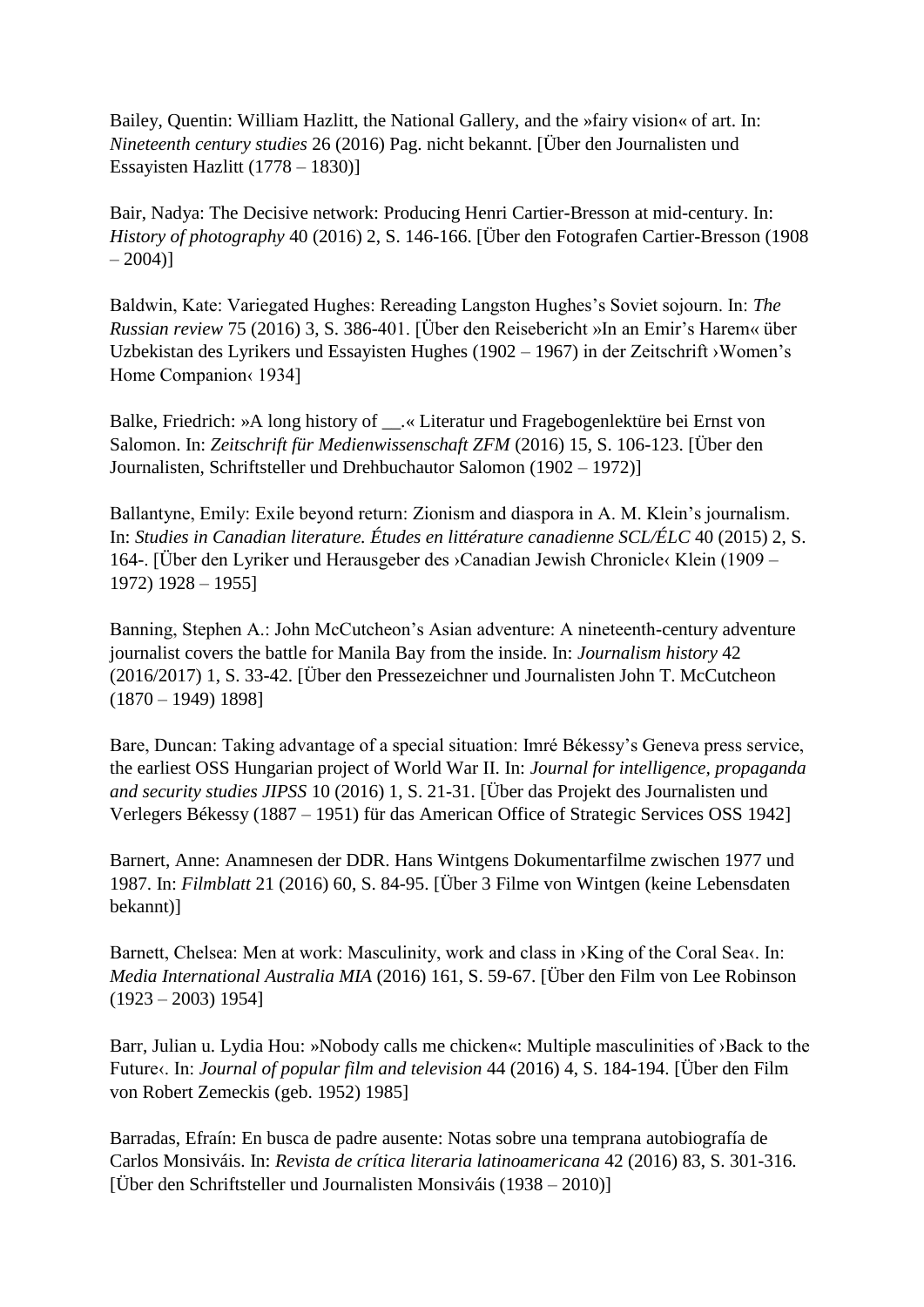Barthel, Georges: Roman et photographie: L'intermédialité chez Simenon. In: *Cahiers de l'Association Internationale des Études Françaises* 68 (2016) S. 85-102. [Über den Schriftsteller und Journalisten Georges Simenon (1903 – 1989)]

Baschiera, Stefano: From Beijing with love: The global dimension of Bertolucci's ›The Last Emperor‹. In: *Journal of Italian cinema and media studies* 2 (2013/2014) 3, S. 399-416. [Über den Film von Bernardo Bertolucci (geb. 1940) 1987]

Baso, Giulia: Michelangelo Antonioni and Atom Egoyan: Contaminating identities. In: *Journal of Italian cinema and media studies* 4 (2016) 1, S. 51-62. [Über die Filmregisseure Antonioni (1912 – 2007) und Egoyan (geb. 1960)]

Batori, Anna: Power and acts of resistance in Cristian Mungiu's ›4 Months, 3 Weeks, 2 Days‹. In: *Studies in Eastern European cinema* 7 (2016) 2, S. 127-138. [Über den Film von Mungiu (geb 1968) 2007]

Baxter, Mike u. Daria Khitrova, Yuri Tsivian: A Numerate film history? Cinematric looks at Griffith, Griffith looks at cinematrics. In: *Mise au point: Cahiers …* 8 (2016) o.Pag., online, 7 S. [Über Schnittlängen in Filmen von David Wark Griffith (1875 – 1948) und seine Publikation »Pace in the Movies« 1926]

Beaulieu, Julie: Ethnographie, culture et expérimentations: Essai sur la pensée, l'œuvre et la légende de Maya Deren. In: *Cinémas: Revue d'études cinématographiques* 19 (2008/2009) 1, S. 15-35. [Über die Filmemacherin und Filmtheoretikerin Deren (1917 – 1961)]

Begley, Bartholomew: John Toland's conjecture on the first invention of typographic printing as inspired by Cicero: Text and context. Introduction, translation and annotation. In: *History of European ideas* 42 (2016) 3/4, S. 320-328. [Toland (1670 – 1722)]

Belau, Linda u. Ed Cameron: Melodrama, sickness, and paranoia: Todd Haynes and the woman's film. In: *Film and history: An interdisciplinary journal of film and television studies* 46 (2016) 2, S. 35-45. [Über den Filmregisseur Haynes (geb. 1961) seit 1991]

Belknap, Geoffrey: Through the looking glass: Photography, science and Imperial motivations in John Thomson's photographic expeditions. In: *History of science* 52 (2014) 1, S. 73-97. [Über den Fotografen Thomson (1837 – 1921)]

Bello, Francesco: Fabio Luca Cavazza, the New Frontier and the opening to the left in Italy. In: *Journal of modern Italian studies* 21 (2016) 4, S. 649-669. [Über den Verleger Cavazza (geb. 1927) in den 1950er Jahren]

Bélot, Sophie: Accented Algerian documentary: Jean-Pierre Lledo's >Trilogy of Exile<. In: *Journal of African cinemas* 8 (2016) 1, S. 103-116. [Über Filme von Lledo (geb. 1947) 2003, 2004, 2007]

Bem, Caroline: Mediality, materiality, narrative: Successive incarnations of a special effect in ›Vanishing Point‹ and ›Death Proof‹. In: *Screen* 57 (2016) 1, S. 52-70. [Über die Filme von Quentin Tarantino (geb. 1963) 1971 und Richard Sarafian (1930 – 2013) 2007]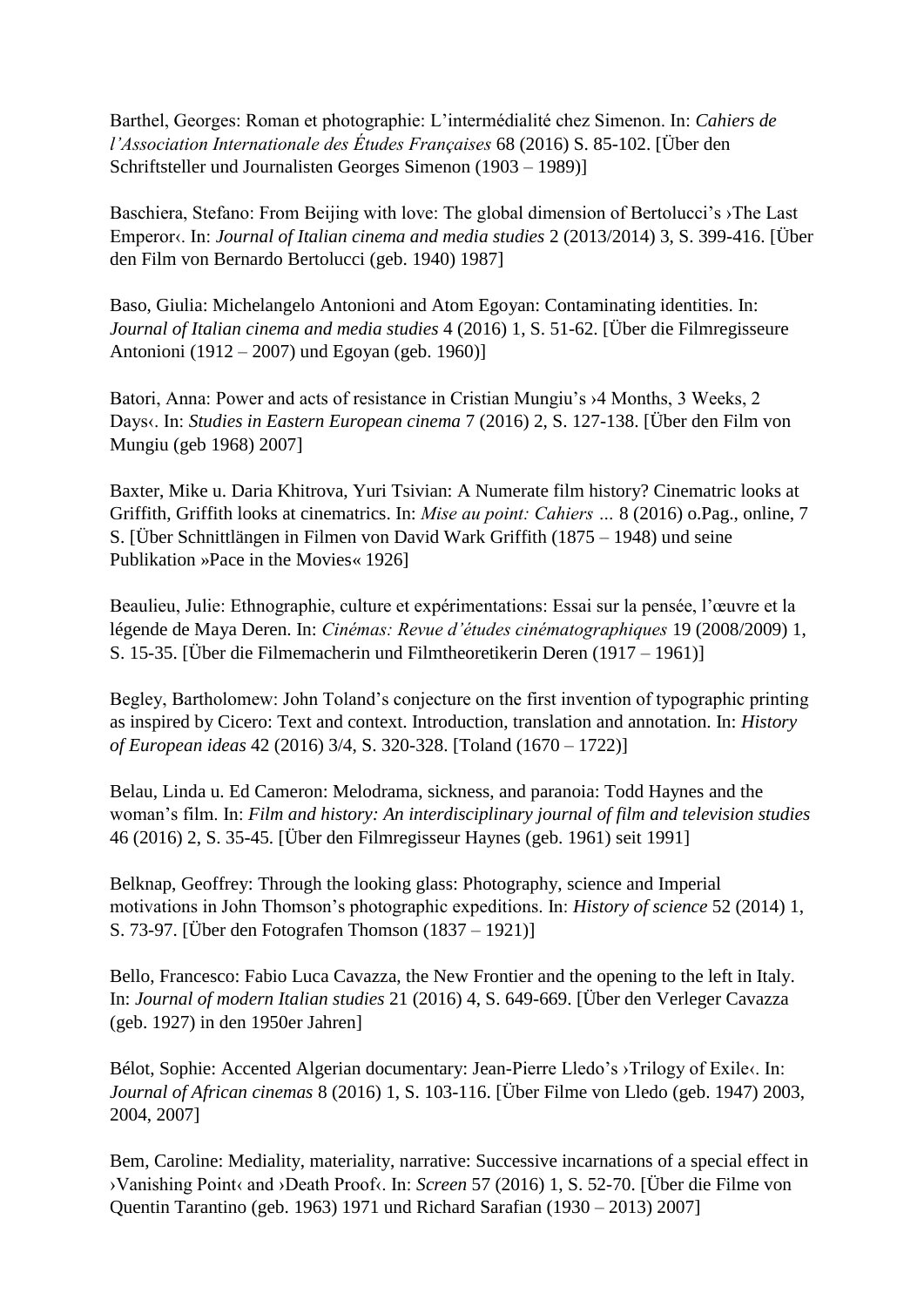Benton, Josh: Divine sparks: Magic and the self in the work of Alan Moore. In: *International journal of comic art: IJOCA* 13 (2011) 1, S. 411-425. [Über den Comic-Autor Moore (geb. 1953)]

Benvenuti, Giuliana: Un Paradiso terrestre a pergamento. I reportage dall'Africa di Alberto Moravia e le contradizzioni del turismo globale. In: *Studi culturali* 7 (2010) 3, S. 435-450. [Über Reiseberichte von Moravia (1907 – 1990)]

Berke, Annie: »Never let the camera catch me acting«: Lillian Gish as actress, star, and theorist. In: *Historical journal of film, radio and television* 36 (2016) 2, S. 175-189. [Gish  $(1893 - 1993)$ 

Berkessel, Hans: ›Das siebte Kreuz‹ als Anti-Nazi-Film? Fred Zinnemanns Hollywood-Verfilmung (1944) zwischen spannender Fluchtgeschichte und realistischer Gesellschaftsanalyse. In: *Informationen: Wissenschaftliche Zeitschrift des Studienkreises Deutscher Widerstand 1933 – 1945* 41 (2016) 84, S. 19-23. [Zinnemann (1907 – 1997)]

Bertho, Elara: Filmer la résistance à la colonisation. Stratégies postcoloniales de mémoire et d'oubli. À propos du scénario ›Samori‹ de Sembène Ousmane. In: *Cahiers d'etudes africaines* 56 (2016) 224, S. 875-890. [Über den nicht realisierten Film von Sembène Ousmane (1923 – 2007)]

Beßler, Gabriele: Propaganda aus Esslingen. Das Bilderbuch »Heil und Sieg!« des Schreiber-Verlags. In: *Aus dem Antiquariat: Zeitschrift für Antiquare und Büchersammler* N.F. 14 (2016) 1, S. 13-17. [Bilder: Marie Flatscher (keine Lebensdaten bekannt), Texte: Ludwig Morgenstern (keine Lebensdaten bekannt), erschienen um 1916]

Bilton, Alan J.: Cinema as refuge: Frank Borzage and the mystical tradition. In: *Film and history: An interdisciplinary journal of film and television studies* 46 (2016) 1, S. 33-42. [Über den Filmregisseur Borzage (1894 – 1962)]

Björk, Ulf Jonas: Tricky film: The critical and legal reception of ›I Am Curious (Yellow)‹ in America. In: *American studies in Scandinavia* 44 (2012) 2, S. 113-134. [Über den Film von Vilgot Sjöman (1924 – 2006) 1967/1968]

Blair, Jennifer: Animation to spare in Chris Landreth's and Ryan Larkin's short films. In: *Screen* 56 (2015) 1, S. 46-63. [Über die Filme ›Ryan‹ von Landreth (geb. 1961) 2004 und ›Spare Change‹ von Larkin (1943 – 2007) 2008]

Bohrer, Frederick N.: Fixing the Acropolis: William J. Stillman and the restoration of Athenian antiquitiy. In: *History of photography* 40 (2016) 3, S. 232-249. [Über den Fotografen Stillman (1828 – 1901) 1870]

Bona, Stefano: Italian film-makers in China and changing cultural perceptions: Comparing ›Chung Kuo – China‹ (Michelangelo Antonioni, 1972) and ›La stella che non c'è / The Missing Star‹ (Gianni Amelio, 2006). In: *Journal of Italian cinema and media studies* 2 (2013/2014) 1, S. 41-58. [Antonioni (1912 – 2007), Amelio (geb. 1945)]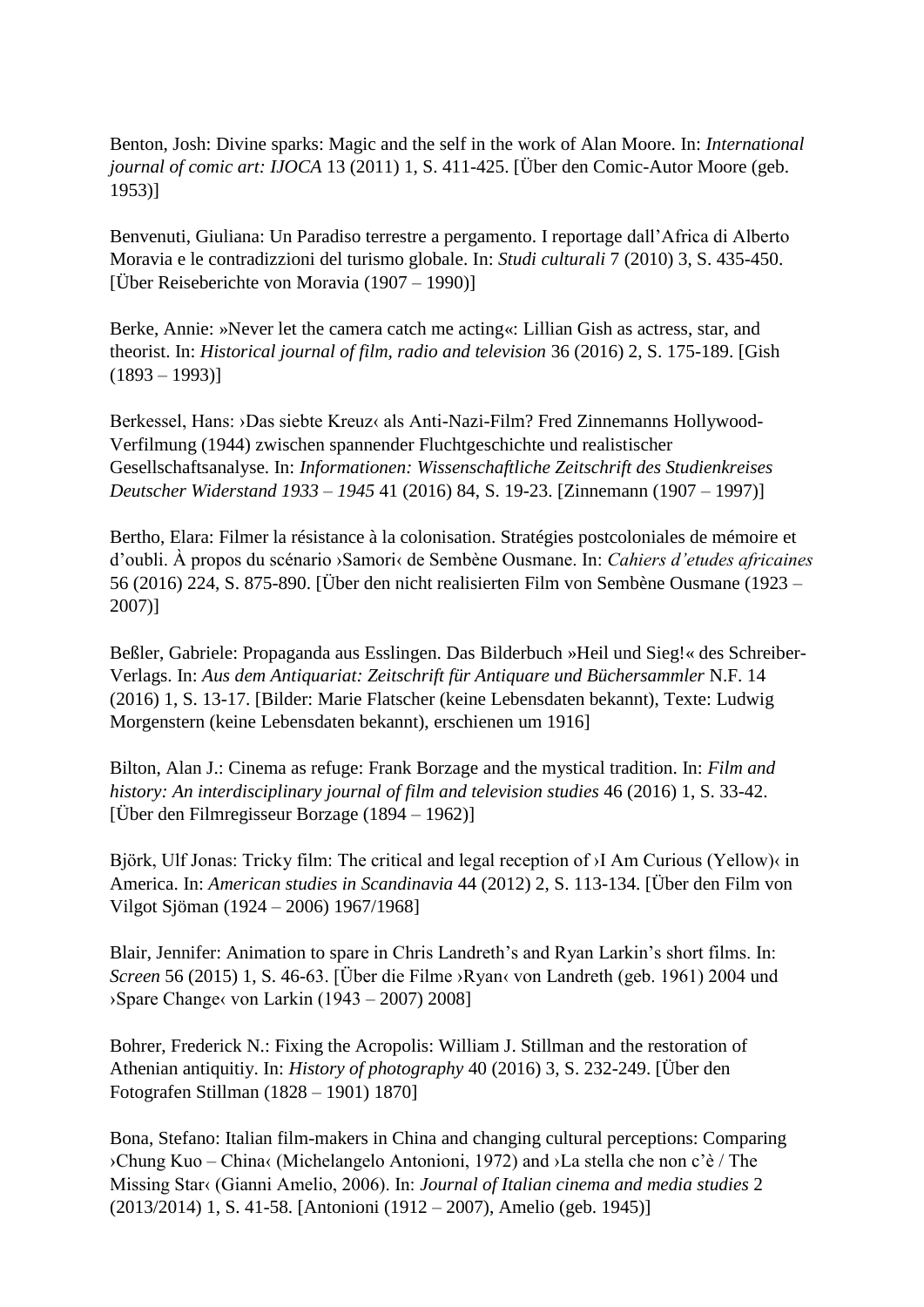Bonnard, Martin: Méliès > Voyage< restauration: Or, the risk of being struck in the digital reconstruction. In: *The Moving image: The journal …* 16 (2016) 1, S. 139-147. [Über den Film ›Le Voyage dans la lune‹ von Georges Méliès (1861 – 1938) 1902]

Bortolini, Matteo: Gli Indifferenti. I sociologi, Pier Paolo Pasolini e la modernizzazione dell'Italia. In: *Studi culturali* 9 (2012) 3, S. 345-370. [Über den Schriftsteller und Filmregisseur Pasolini (1922 – 1975)]

Boschi, Elena: Loose cannons unloaded. Popular music, space, and queer identities in the films of Ferzan Özpetek. In: *Studies in European cinema* 12 (2015) 3, S. 246-260. [Über den Filmregisseur Özpetek (geb. 1959) seit 1997]

Boschi, Elena: »Where you from, you sexy thing?« Popular music, space and masculinity in ›The Full Monty‹. In: *Journal of British cinema and television* 13 (2016) 4, S. 516-535. [Über den Film von Peter Cattaneo (geb. 1964) 1997]

Boselli, Sandra: Tambimuttu: Re-inventing the art of poetry illustration. In: *Electronic British Library journal* (2016) o.Pag., online, 15 S. [Über den Verleger und Herausgeber der Zeitschrift ›Poetry London‹ 1939 – 1943 Meary James Thurairajah Tambimuttu (1915 – 1983)]

Bottomley, Andrew J.: The Ballad of Alan and Auntie Beeb: Alan Lomax's radio programmes for the BBC, 1943 – 1960. In: *Historical journal of film, radio and television* 36 (2016) 4, S. 604-626. [Über den Musikethnologen und Musik-Produzenten Lomax (1915 – 2002)]

Bourrier, Karen: Finding a translatlantic audience: Reading Dinah Mulock Craik's »Mistress and Maid« in ›Good Words‹ and ›Harper's Magazine‹. In: *Victorian periodicals review* 49 (2016) 1, S. 100-122. [Craik (1826 – 1887) 1862 – 1879]

Boutier, Jean u.Andrea Bruschi: Dans les »armoires« de Baluze. Constitution, organisation et pratiques des archives épistolaires d'un savant au Grand Siècle. In: *Bibliothèque de l'École des Chartes* 171 (2013) 1 [erschienen 2016], S. 65-107. [Über Etienne Baluze (1630 – 1718)]

Brandner, Hans: Erlebte Urbewegung. Der Musikpädagoge Alexander Truslit und sein Studienfilm ›Musik und Bewegung‹ (1942). In: *Filmblatt* 21 (2016) 60, S. 66-72. [Truslit  $(1889 - 1971)$ 

Bret, Patrice: La Correspondance de Lavoisier. Pratiques matérielles de la lettre dans un corpus savant des Lumières. In: *Bibliothèque de l'École des Chartes* 171 (2013) 1 [erschienen 2016], S. 153-184. [Über den Chemiker Antoine Lavoisier (1743 – 1794)]

Brevik-Zender, Heidi: Family matters: Mallarmé's ›Gazette du monde et de la famille‹. In: *Modern language review* 111 (2016) 3, S. 684-702. [Über die von Stéphane Mallarmé (1842 – 1898) pseudonym verfasste Zeitschrift in 8 Heften 1874]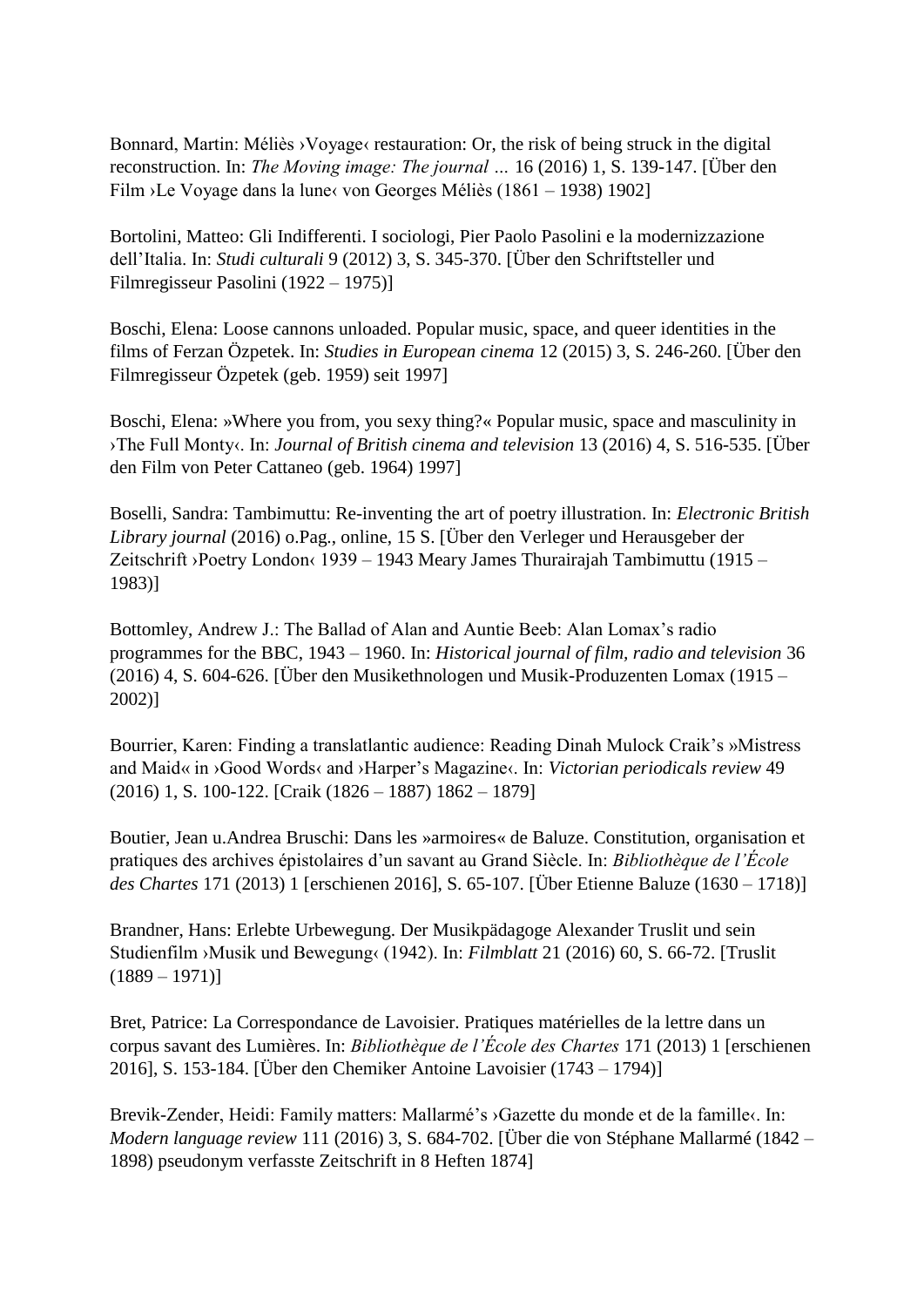Brioni, Simone: Transnationalism and nostalgia: Gianfranco Pannone's ›American Trilogy‹. In: *Journal of Italian cinema and media studies* 4 (2016) 3, S. 403-420. [Über 3 Filme von Pannone (geb. 1963) 1991, 1995, 1998]

Brinckmann, Christine N.: Kaltes Grauen, lodernde Glut. Werner Herzogs ›Lektionen in Finsternis‹. In: *Montage/AV: Zeitschrift für Theorie und Geschichte audiovisueller Kommunikation* 25 (2016) 2, S. 11-22. [Über den Film von Herzog (geb. 1942) 1992]

Brislin, Tom: Time, ethics, and the films of Christopher Nolan. In: *Visual communication quarterly* 23 (2016) 4, S. 199-209. [Über den Filmregisseur Nolan (geb. 1970) seit 1998]

Bronfen, Elisabeth: Screening and disclosing fantasy: Rear projection in Hitchcock. In: *Screen* 56 (2015) 1, S. 1-24. [Über Filme von Alfred Hitchcock (1899 – 1980)]

Brower, Sue: Channeling ›Rear Window‹. In: *Journal of popular film and television* 44 (2016) 2, S. 89-98. [Über den Film von Alfred Hitchcock (1899 – 1980) 1954]

Brown, Julia Prewitt: An Eye for an I: Identity and nation in the films of John Schlesinger. In: *Journal of popular film and television* 44 (2016) 1, S. 14-28. [Über 4 Filme von Schlesinger  $(1926 - 2003)$  1979 – 1991]

Brownson, Siobhan Craft: Periodical editing as a profession, vocation, and avocation. In: *Victorians Institute journal* 43 (2015) o.Pag., online, 5 S. [Über die Journalisten Oswald Crawfurd (1834 – 1909), Joseph William Comyns Carr (1849 – 1916), Clement K. Shorter  $(1857 - 1926)$ 

Bruno, Tim: Nat Turner after 9/11: Kyle Baker's ›Nat Turner‹. In: *Journal of American studies* 50 (2016) 4, S. 923-951. [Über den Comic von Baker (geb. 1965) 2005 – 2007]

Bryant, Mark: Vinegar not vitriol: The picture-politics of Sir Francis Carruthers Gould (1844 – 1925). In: *International journal of comic art: IJOCA* 13 (2011) 2, S. 579-598. [Über den Karikaturisten Gould]

Buhanan, Kurt: What's wrong with this picture? Image-ethics in Christian Petzold's films. In: *The German quarterly* 89 (2016) 4, S. 480-495. [Über den Filmregisseur Petzold (geb. 1960) seit 1988]

Bulman, William J.: Hobbes's publisher and the political business of Enlightenment. In: *The Historical journal* 59 (2016) 2, S. 339-364. [Über den Verleger William Crooke (keine Lebensdaten bekannt) 1670er Jahre]

Burgchardt, Carl R. u. David Scott Diffrient: »The Good earth and the still waters«: New Deal rhetoric in FDR's political speeches and M-G-M's ›Captains Courageous‹. In: *Historical journal of film, radio and television* 36 (2016) 3, S. 305-330. [Über den Film von Victor Fleming (1889 – 1949) 1937 und die zeitgenössische politische Rhetorik von Präsident Franklin Delano Roosevelt]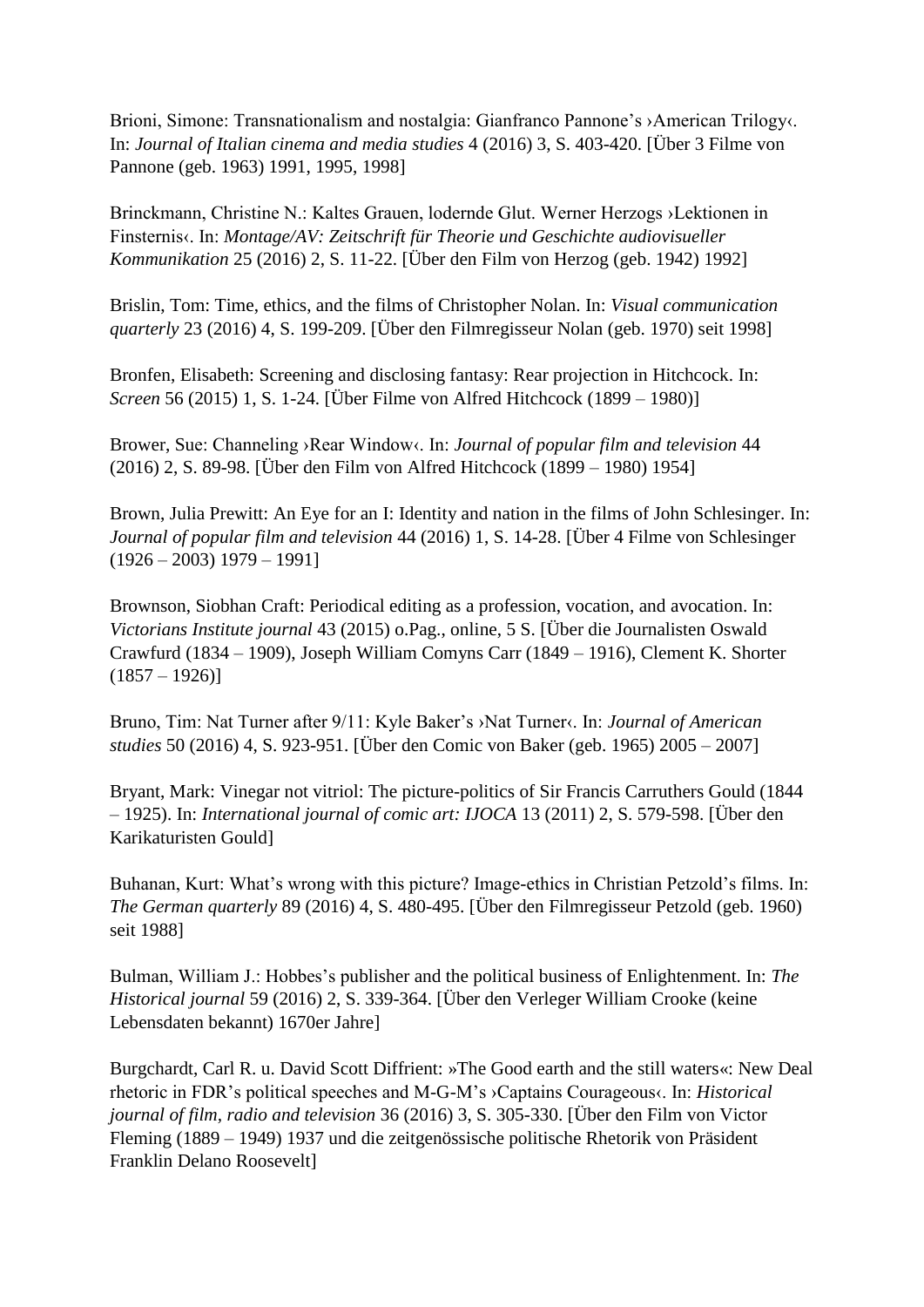Buss, Jared S.: Virtual witnessing and space-age media: A case study of »The Conquest of Space« (1949). In: *History and technology* 31 (2015) 2, S. 160-170. [Über das Buch von Chesley Bonestell und Willi Ley sowie den gleichnamigen Film von Byron Haskin (1899 – 1984) 1955]

Cabeza San Deogracias, José u. Salvador Gómez García: La Recepción critica y distribuciün del documental ›Spanish Earth / Tierra española‹ (Joris Ivens, 1937) durante la Guerra Civil. In: *International journal of Iberian studies* 23 (2010) 3, S. 159-178. [Über den Film von Ivens  $(1898 - 1989)$ 

Calvi, Pablo: La Construcción de un lector democratico de masas. Borges en el diaro ›Critica de Buenos Aires‹ y la »Historia universal de la infamia«. In: *Revista famecos: Mídia, cultura e tecnologia* 23 (2016) Supl., o.Pag., online, 22 S. [Über Veröffentlichungen von Jorge Luis Borges (1899 – 1986) in der Zeitung in den 1930er Jahren]

Camino, Mercedes: War, wounds and women: The Spanish Civil War in Victor Erice's ›El Espiritu de la colmena‹ and David Trueba's ›Soldados de Salamina‹. In: *International journal of Iberian studies* 20 (2007) 2, S. 91-104. [Über die Filme von Erice (geb. 1940) 1973 und Trueba (geb. 1969) 2003]

Camurri, Renato: Max Ascoli and Italian intellectuals in exile in the United States before the Second World War. In: *Journal of modern Italian studies* 15 (2010) 5, S. 644-656. [Über den Philosophen und Journalisten Ascoli (1898 – 1978) nach 1931]

Canals Piñas, Jorge: Enrique Díaz Retg and > El Diluvio«: Reportage from the Italian frontline (1916). In: *Journal of modern Italian studies* 21 (2016) 2, S. 283-297. [Über die Berichte des Journalisten Díaz Retg (1883 – 1963) in der Zeitung in Barcelona]

Cappelleveen, Paul van: Charles Ricketts en de nieuwe Nederlandse boekkunst 1890 – 1895. In: *Jaarboek voor Nederlandse boekgeschiedenis* 7 (2000) S. nicht bekannt. [Über den Künstler und Buchgestalter Ricketts (1866 – 1931)]

Cardullo, Robert James: Theatrical melodrama, dramatic film, and the rise of American cinema: The case of Griffith's ›Way Down East‹. In: *American studies in Scandinavia* 43 (2011) 2, S. 31-44. [Über den Film von David Wark Griffith (1875 – 1948) 1920]

Cartwright, Lisa: Learning from ›Philadelphia‹: Topographies of HIV/AIDS media assemblages. In: *Journal of homosexuality* 63 (2016) 3, S. 369-386. [Über den Film von John Demme (geb. 1944) 1993]

Carvalho, Marcelo: Cinema hipermaterialista: Bergson, Deleuze e a virtualição da matéria nos filmes de Louis Lumière. In: *Significação: Rivista de cultura audiovisual* 43 (2016) 45, S. 115-133. [Über die ersten Filme von Lumière (1864 – 1948) 1895]

Cases, Isabelle: ›Topsy Turvy‹ de Mike Leigh: L'envers du décor ou la norme mise à mal. In: *Cahiers victoriens et édouardiens* (2014) 79, o.Pag., online, 5 S. [Über den Film von Leigh (geb. 1943) 1999]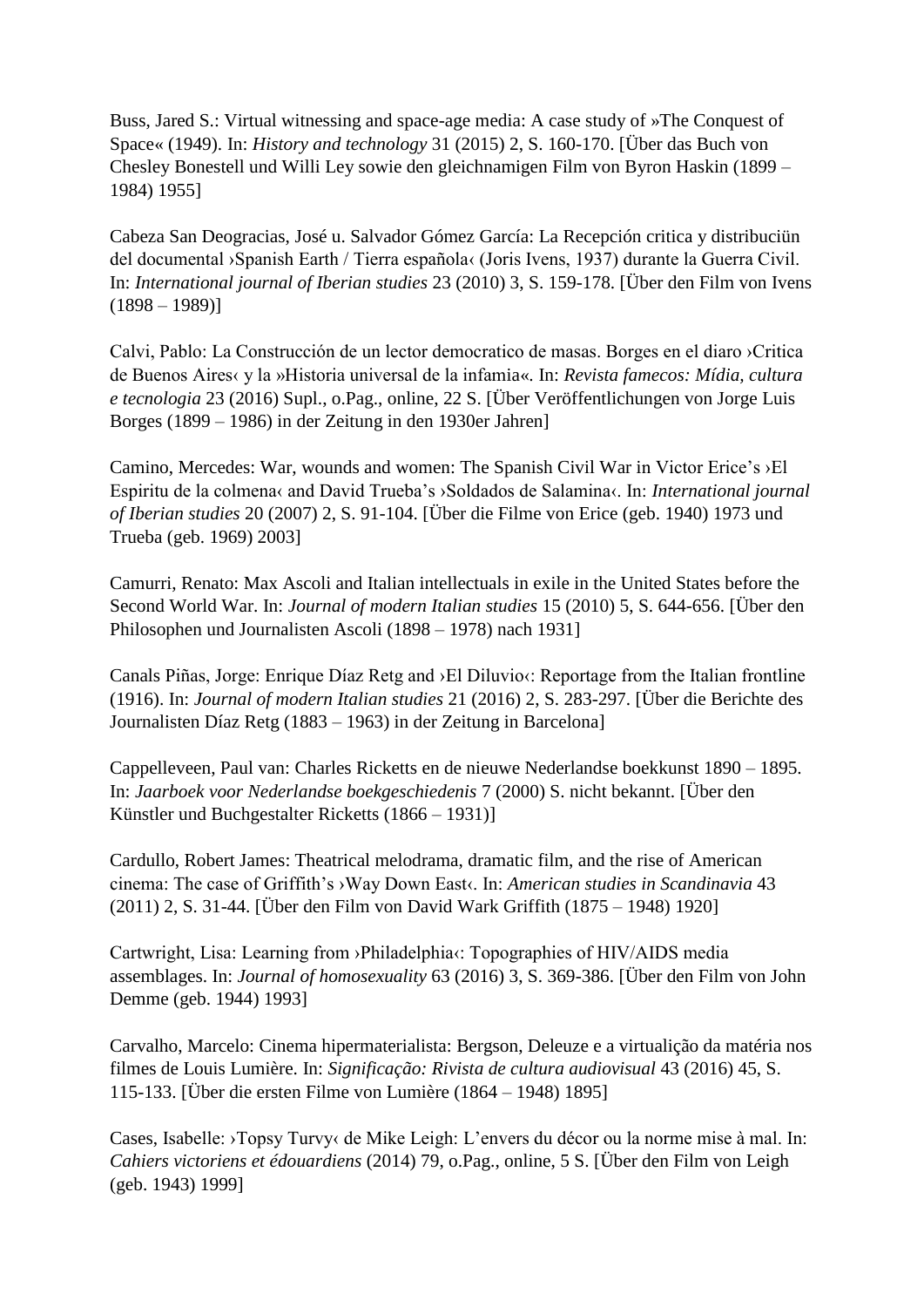Cavallini, Roberto: Heretical anachronisms: Framing temporality and tradition in Pier Paolo Pasolini's essay films. In: *Studies in European cinema* 13 (2016) 3, S. 214-226. [Über Filme von Pasolini (1922 – 1975) 1963 – 1970]

Cazals, Rémy: Comment tromper la censure. Correspondance 1915 – 1916 de Jules et Marie-Louise Puech. In: *Cahiers d'etudes germaniques* (2016) 71, S. 151-158. [Über die Pazifisten Jules Puech (1879 – 1957) und Marie-Louise Puech (1876 – 1966)]

Ceia, Vanessa: Un/framing identity: Space and colour in Pedro Almodóvar's ›Pepi, Luci, Bom y otras chicas de montón / Pepi, Luci, Bom and Other Girls Like Mom< (1980). In: *Studies in Spanish and Latin American cinemas* 13 (2016) 3, S. 247-263. [Über den Film von Almodóvar (geb. 1949)]

Cejtlin, Michel: L'Humour dans le film d'Ernst Lubitsch, ›To Be or Not to Be‹. In: *Les Temps modernes* 65 (2010) 658/659, S. 322-335. [Über den Film von Lubitsch (1892 – 1947) 1942]

Cejtlin, Michel: Les Intensités du cinéma (Jean Renoir). In: *Les Temps modernes* 65 (2010) 658/659, S. 305-321. [Über den Filmregisseur Renoir (1894 – 1979)]

Cejtlin, Michel: ›Le Pianiste‹ de Roman Polanski. In: *Les Temps modernes* 65 (2010) 657, S. 260-267. [Über den Film von Polanski (geb. 1933) 2002]

Cervantes, Gabriel: Learning from Stephen Burroughs: Republication and the making of a literary book in the early United States. In: *The William and Mary quarterly* 73 (2016) 4, S. 711-740. [Über die in vielen Ausgaben verbreitete Autobiografie des Hochstaplers Burroughs  $(1765 - 1840)$  1798 – 1804 und seither]

Chabrier, Amélie: The Appearance of a court column: Colette and the famous murder trials of the early twentieth century. In: *Literary journalism studies* 8 (2016) 2, S. 14-23. [Über die Schriftstellerin und Journalistin Sidonie-Gabrielle Colette (1873 – 1954) 1930er Jahre]

Chantal Akerman. Dossier. Ed. Ivone Margulies, B. Ruby Rich. In: *Film quarterly* 70 (2016/2017) 1, S. 11-84. [Themenabschnitt über die Filmregisseurin Akerman (1950 – 2015) mit Einleitung und 9 Beiträgen, hier nicht einzeln verzeichnet]

Chantelau, Ernst-Adolf: »Heinrich Heines deutsches Denkmal« von Hugo Lederer. Auf den Spuren des zerstörten Standbilds. In: *Heine-Jahrbuch* 55 (2016) S. 121-143. [Über das Denkmal für Heine (1797 – 1856) von Lederer (1871 – 1940) in Hamburg 1926 – 1933]

Charreire, Magali: Un Marchand d'histoire au XIXe siècle. Paul Lacroix, le bibliophile Jacob (1806 – 1884). In: *Genèses: Sciences sociales et histoire. Revue trimestrielle* (2016) 105, S. 36-55. [Über den Schriftsteller und Büchersammler Lacroix]

Chen, Thomas: An Italian bicycle in the People's Republic: Minor transnationalism and the Chinese translation of ›Ladri di biciclette / Bicycle Thieves‹. In: *Journal of Italian cinema and media studies* 2 (2013/2014) 1, S. 91-108. [Über den Film von Vittorio De Sica (1901 – 1974) 1948 und seine chinesische Version 1954]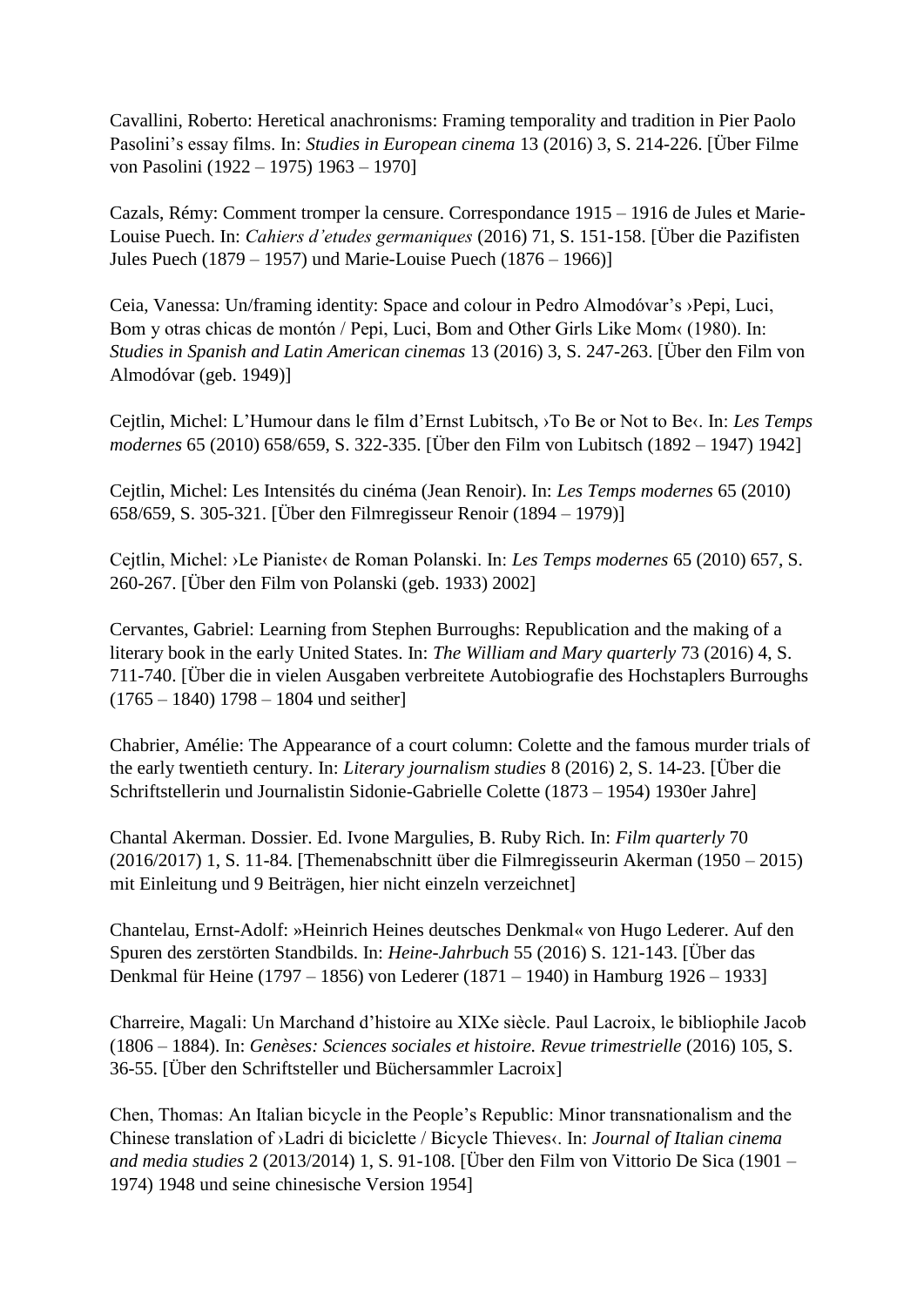Christiansen, Linn A.: »Corruption among the cats«: Hypocrisy exposed by Liao Bingxiong. In: *International journal of comic art: IJOCA* 18 (2016) 1, S. 138-158. [Über den Comic-Zeichner Liao Bingxiong (1915 – 2006)]

Civille, Michael: »Ain't got no chance«: The case of ›The Breaking Point‹. In: *Cinema journal* 56 (2016/2017) 1, S. 1-22. [Über den Film von Michael Curtiz (1886 – 1962) 1950]

Clepper, Catherine: »Death by fright«: Risk, consent, and evidentiary objects in William Castle's rigged houses. In: *Film history: An international journal* 28 (2016) 3, S. 54-84. [Über die Filme ›Macabre‹ und ›House on Hounted Hill‹ von Castle (1914 – 1977) 1958 und 1959, ihre zusätzliche Ausstattung und Bewerbung]

Cock Fight. Ed. Richard Raskin. In: *Short film studies* 6 (2016) 2, S. 127-175. [Themenabschnitt über den Kurzfilm von Tiller Russell (Geburtsdatum nicht bekannt) 2001, mit 10 Beiträgen, hier nicht einzeln verzeichnet]

Cocker, Alan: Malcolm Ross, journalist and photographer. The perfect war correspondent? In: *Pacific journalism review* 22 (2016) 1, S. 152-166. [Ross (1862 – 1930)]

Cohen, Daniel A.: Winnie Woodfern comes out in print: Story-paper authorship and protolesbian self-representation in Antebellum America. In: *Journal of the history of sexuality* 21 (2012) 3, S. 367-408. [Über die Romanhefte-Autorin Mary Field Williams Gibson, verh. Francis, Pseud. Winnie Woodfern (1835 – nach 1880) 1850er Jahre]

Cohen, Edward H. u. Anne R. Fertig: Marion Bernstein and the ›Glasgow Weekly Mail‹ in the 1870s. In: *Victorian periodicals review* 49 (2016) 1, S. 9-27. [Über Veröffentlichungen der Lyrikerin Bernstein (1846 – 1906) in der Zeitschrift]

Columpa, Corinn: A Permeable practice: ›Shortbus‹ and the politics of cinematic collaboration. In: *Camera obscura: Feminism, culture, and media studies* 31 (2016) 1, S. 5- 25. [Über den Film von John Cameron Mitchell (geb. 1963) 2006]

Colvin, J. Brandon: Explaining Varda's ›Lions Love‹: A European director responds to an American cultural marketplace. In: *Studies in French cinema* 16 (2016) 1, S. 19-31. [Über den Film von Agnes Varda (geb. 1928) 1969]

Connolly, Matthew C.: »But the narrative is not gloomy«: Imperialist narrative, ›Blackwood's Edinburgh Magazine‹, and the suitability of »Heart of Darkness« in 1899. In: *Victorian periodicals review* 49 (2016) 1, S. 76-99. [Über die Veröffentlichung des Romans von Joseph Conrad (1857 – 1924) in der Zeitschrift]

Conze, Vanessa: Vom deutschen Europa zum europäischen Deutschland? Liberales Europadenken zwischen Erstem Weltkrieg und Bundesrepublik am Beispiel Hans Albert Kluthes. In: *Jahrbuch zur Liberalismus-Forschung* 28 (2016) S. 143-160. [Über den Politiker, Journalisten und Verleger Kluthe (1904 – 1970)]

Cook, Alexander: Entre l'ancien et le nouveau monde. C. F. Volney et la politique des récits de voyages en France, 1782 – 1803. In: *Annales historiques de la Révolution française* (2016)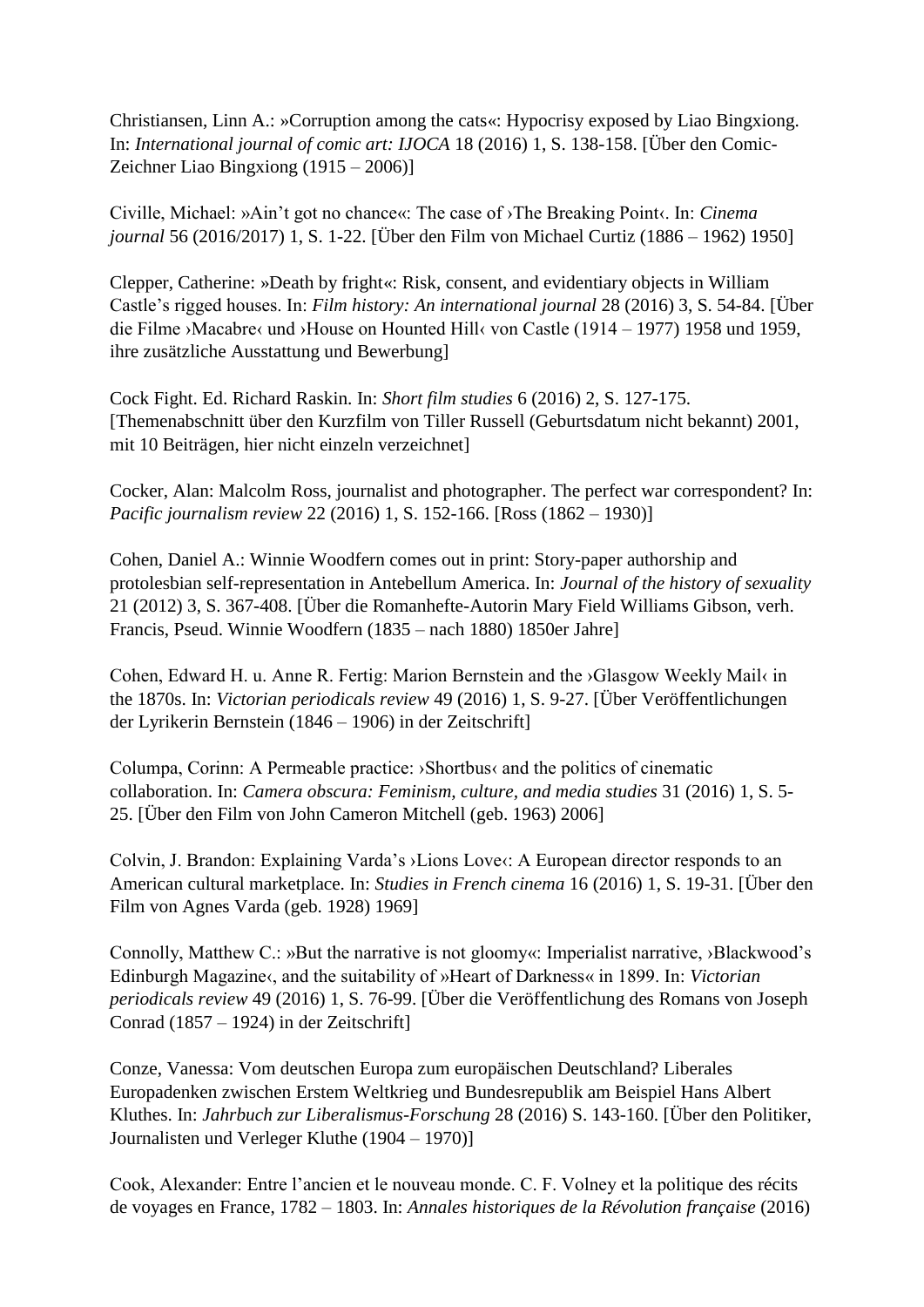3, S. 87-107. [Über den Ethnologen, Reiseschriftsteller und Philosophen Constantin François Chasseboeuf Boisgirais, Comte de Volney (1757 – 1820)]

Cook, Pam: Because she's worth it: The natural blonde from Grace Kelly to Nicole Kidman. In: *Celebrity studies* 7 (2016) 1, S. 6-20. [Über die Filmschauspielerin Grace Kelly (1929 – 1988)]

Cosentino, Olivia: Televisa born and raised: Lucerito's stardom in 1980s Mexican media. In: *The Velvet light trap: A critical journal of film and television* (2016) 78, S. 38-52. [Über die Schauspielerin und Sängerin Lucero Hogaza León, gen. Lucero resp. Lucerito (geb. 1969) seit 1983]

Cragin, Thomas: Transformations of fascist imperialism: Greece from ›Le Soldatesse‹ (1965) to ›Mediterraneo‹ (1991). In: *Journal of Italian cinema and media studies* 1 (2012/2013) 3, S. 279-294. [Über die Filme von Valerio Zurlini (1926 – 1982) und Gabriele Salvatore (geb. 1950)]

Cramer, Michael: Idées vagues / images claires. Image, pedagogy, and politics in the films of Jean Luc Godard, 1966 – 1969. In: *October: Art, theory, criticism, politics* (2016) 157, S. 90- 106. [Godard (geb. 1930)]

Crapis, Giandomenico: Enzo Biagi, ›Epoca‹ e sua rubrica televisiva. In: *Problemi dell'informazione: Rivista quadrimestrale* 40 (2015) 2, S. 389-402. [Biagi (1920 – 2007) 1950er Jahre]

Craver, Harry T.: The Abominable art of running away: Alfons Paquet and concepts of travel writing in Germany, 1900 – 1933. [Über den Schriftsteller und Journalisten Paquet (1881 – 1944)]

Craver, Harry T.: Dismantling the subject: Concepts of the individual in the Weimar writings of Siegfried Kracauer and Gottfried Benn. In: *New German critique* (2016) 127, S. 1-35. [Über den Journalisten Kracauer (1889 – 1966) und den Dichter und Essayisten Benn (1886 – 1956)]

Crusells, Magi: ›Refuge‹: A pro-republican documentary from the Spanish Civil War. In: *International journal of Iberian studies* 19 (2007) 3, S. 231-240. [Über den Film von Irving Lerner (1909 – 1976) und Jean-Paul Le Chanois (1909 – 1985) 1939]

Currie, Alyssa J.: The Victorian thumb bible as material object: Charles Tilt's ›The Little Picture Testament‹ (1839). In: *Cahiers victoriens et édouardiens* (2016) 84, o.Pag., online, 13 S. [Über die illustrierte Miniaturausgabe der Bibel hrsg. von Tilt (1797 – 1861)]

D'Amelio, Maria Elena: The Hybrid star: Steve Reeves, Hercules, and the politics of transnational whiteness. In: *Journal of Italian cinema and media studies* 2 (2013/2014) 2, S. 259-278. [Über den Filmschauspieler Reeves (1926 – 2000) im »peplum«-Filmgenre 1957 – 1965]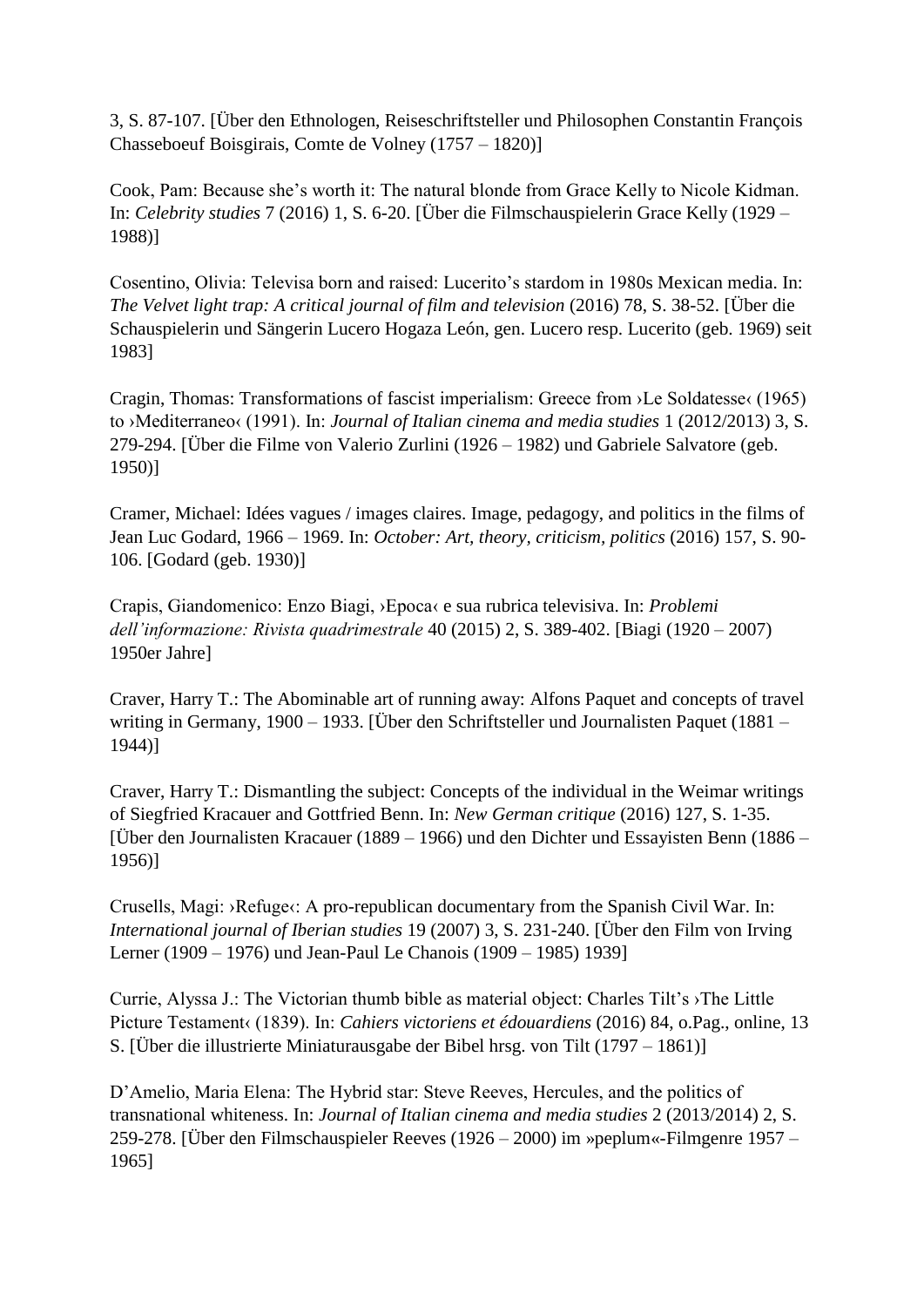Dadi, Iftikhar: Lineages of Pakistan's »Urdu« cinema: Mode, mood and genre in ›Zehr-e Ishq / Poison of Love‹ (1958). In: *Screen* 57 (2016) 4, S. 480-487. [Über den Film von Masood Pervez (keine Lebensdaten bekannt)]

Dafinger, Sophia: »Viel schauerliches und viel groteskes«. Lion Feuchtwangers Deutung der nationalsozialistischen Judenverfolgung. In: *Exilforschung: Ein internationales Jahrbuch* 34 (2016) S. 213-233. [Über politische Essayistik und journalistische Texte von Feuchtwanger  $(1884 - 1958)$  1933 – 1945]

Dahlén, Peter: En säregen radioreporter. Ett yrkesporträtt av Manne Berggren. In: *Presshistorisk årsbok* (2015) S. 7-28. [Berggren (1913 – 1991)]

Dasgupta, Rohit K. u. Tanmayee Banerjee: Exploitation, victimhood, and gendered performance in Rituparno Ghosh's ›Bariwali‹. In: *Film quarterly* 69 (2015/2016) 4, S. 35-46. [Über den Film von Ghosh (1961 – 2013) 2000]

Davidowicz, Klaus S.: Am Anfang war das Spektakel. Verfilmungen biblischer Stoffe in der ersten Hälfte des 20. Jahrhunderts. In: *Chilufim: Zeitschrift für jüdische Kulturgeschichte*  (2016) 21, S. 115-152. [Über die Thematisierung jüdischer Lebenswelten insbes. in den Filmen ›Sodom und Gomorrah‹ von Michael Curtiz (1886 – 1962) 1922 und ›Die Zehn Gebote‹ von Cecil B. DeMille (1881 – 1959) 1923]

Davine, Lauren: »Could we not dye it red at least?« Color and race in >West Side Story‹. In: *Journal of popular film and television* 44 (2016) 3, S. 139-149. [Über den Film von Jerome Robbins (1918 – 1998) und Robert Wise (1914 – 2005) 1961]

Davoliutė, Violeta u. Lina Kaminskaitė-Jančorienė: Sovietization and the cinema in the Western borderlands: Insurgency, narrative, and identity in the Lithuanian film ›Marytė‹. In: *Jahrbücher für Geschichte Osteuropas* N.F. 64 (2016) 3, S. 391-408. [Über den Film von Vera Stroeva (1903 – 1991) 1947]

Dawkins, Charlie: Harold Nicolson, »Ulysses«, Reithianism: Censorship on BBC Radio, 1933. In: *The Review of English studies* N.S. 67 (2016) 280, S. 558-578. [Über das Verbot einer Literatursendung des Schriftstellers und Diplomaten Nicolson (1886 – 1968) über den Roman von James Joyce]

Dawson, Gowan: Stranger than fiction: Spiritualism, intertextuality, and William Makepeace Thackeray's editorship of the ›Cornhill Magazine‹, 1860-62. In: *Journal of Victorian culture* 7 (2002) 2, S. 220-238. [Thackaray (1811 – 1863)]

Dawson, Leanne: Passing and policing: controlling compassion, bodies and boundaries in ›Boys Don't Cry‹ and ›Unveiled / Fremde Haut‹. In: *Studies in European cinema* 12 (2015) 3, S. 205-228. [Über die Filme von Kimberly Peirce (geb. 1967) 1999 und Angelina Maccarone (geb. 1965) 2005]

De Winde, Arne u. Oliver Kohns: Aufgaben des Essayisten: Adel und politische Mission in Spenglers politischen Reden. In: *Orbis litterarum: International review of litterary studies* 71 (2016) 1, S. 76-99. [Über den Schriftsteller und Publizisten Oswald Spengler (1880 – 1936)]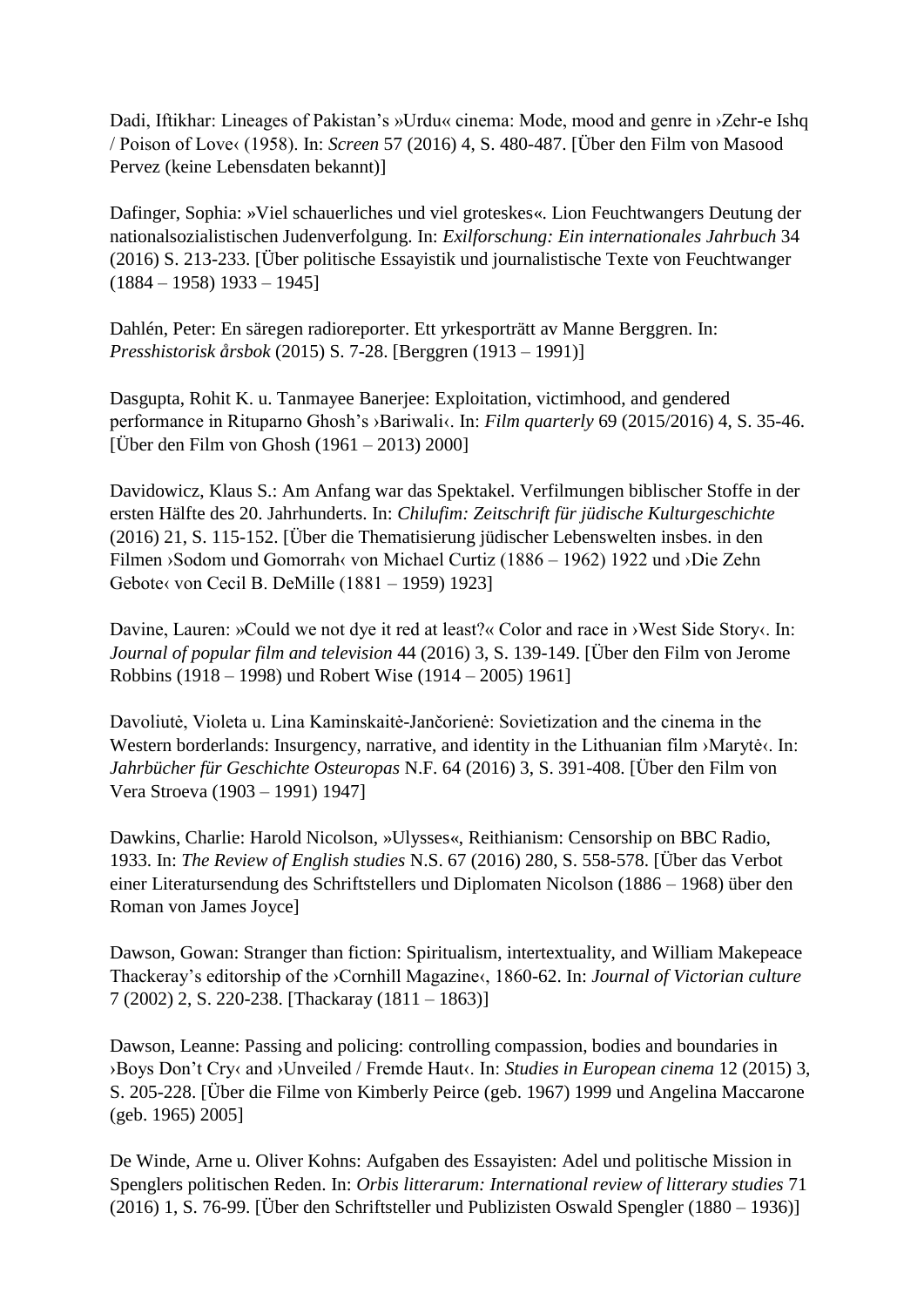Debazi, Elisabeth: Schreiben vom Rand. Else Feldmann, Journalistin und Schriftstellerin (1884 – 1942). In: *Chilufim: Zeitschrift für jüdische Kulturgeschichte* (2007) 3, S. 97-110.

Del Mar Ramírez Alvarado, María: Las Miradas turbadoras: La obra de la fotógrafa Julia Margaret Cameron en el marco de la historia de la comunicación y de los estudios de género. In: *Observatorio (OBS\*): E-journal …*10 (2016) 1, S. 181-200. [Cameron (1815 – 1879)]

Delogu, Giulia: Il Modelo Metastasio: La comunicazione politica della virtú nel Settecento italiano. In: *Studi storici* 57 (2016) 2, S. 341-360. [Über den Einfluss der Dichtungen und Opernlibretti von Metastasio, eig. Pietro Antonio Domenico Bonaventura Trapassi (1698 – 1782)]

Delporte, Christian: René Dumont et la télévision. In: *Le Temps des médias: Revue d'histoire* (2015) 25, S. 148-161. [Über den Ökologie-Experten Dumont (1904 – 2001) 1960er – 1970er Jahre]

Demory, Pamela: Hedwig queers Hollywood romance. In: *The Journal of popular culture* 49 (2016) 2, S. 271-288. [Über das Musical »Hedwig and the Angry Inch« 1999 und den gleichnamigen Film von John Cameron Mitchell (geb. 1963) mit der Musik von Stephen Trask (geb. 1967) 2001]

Desmoulin, Sophie: »Quatre mois parmi nos Noirs d'Afrique« à la une du ›Petit Parisien‹: Représentations de l'Afrique et de l'Africain à la fin des années 1920. In: *Le Temps des médias: Revue d'histoire* (2016) 26, S. 57-74. [Über die Beiträge von Albert Londres (1884 – 1932) in der Zeitung und als Buch 1929]

Deutsch, James I.: »No Communist could dream of a more effective anti-American film«: ›Dr. Strangelove‹ and its red reviewers. In: *Historical journal of film, radio and television* 36 (2016) 1, S. 40-52. [Über den Film von Stanley Kubrick (1928 – 1999) 1964]

Di Chiara, Francesco: Connecting the West to the East: Giulano Montaldo's ›Marco Polo‹ as the first Italian and Chinese film co-production. In: *Journal of Italian cinema and media studies* 2 (2013/2014) 3, S. 383-398. [Über die RAI Miniserie von Montaldo (geb. 1930) 1982]

Dittmann, Julia: Dekolonisierung des Blicks. In: *Medien und Zeit* 31 (2016) 2, S. 32-42. [Über die Filme ›Die weiße Massai‹ von Hermine Huntgeburth (geb. 1957) 2005 und ›La Noire de …‹ von Ousmane Sembène (1923 – 2007) 1966]

Dobbs, Cynthia: Mapping Black movement, containing Black laughter: Ralph Ellison's New York essays. In: *American quarterly* 68 (2016) 4, S. 907-929. [Ellison (1934 – 1994) 1986]

Dörp, Peter: ›Arch of Triumph‹. US-Spielfilm im Noir Style von Lewis Milestone (1948) nach dem gleichnamigen Roman von Erich Maria Remarque. In: *Erich Maria Remarque Jahrbuch/Yearbook* 26 (2016) S. 73-128. [Milestone (1895 – 1980)]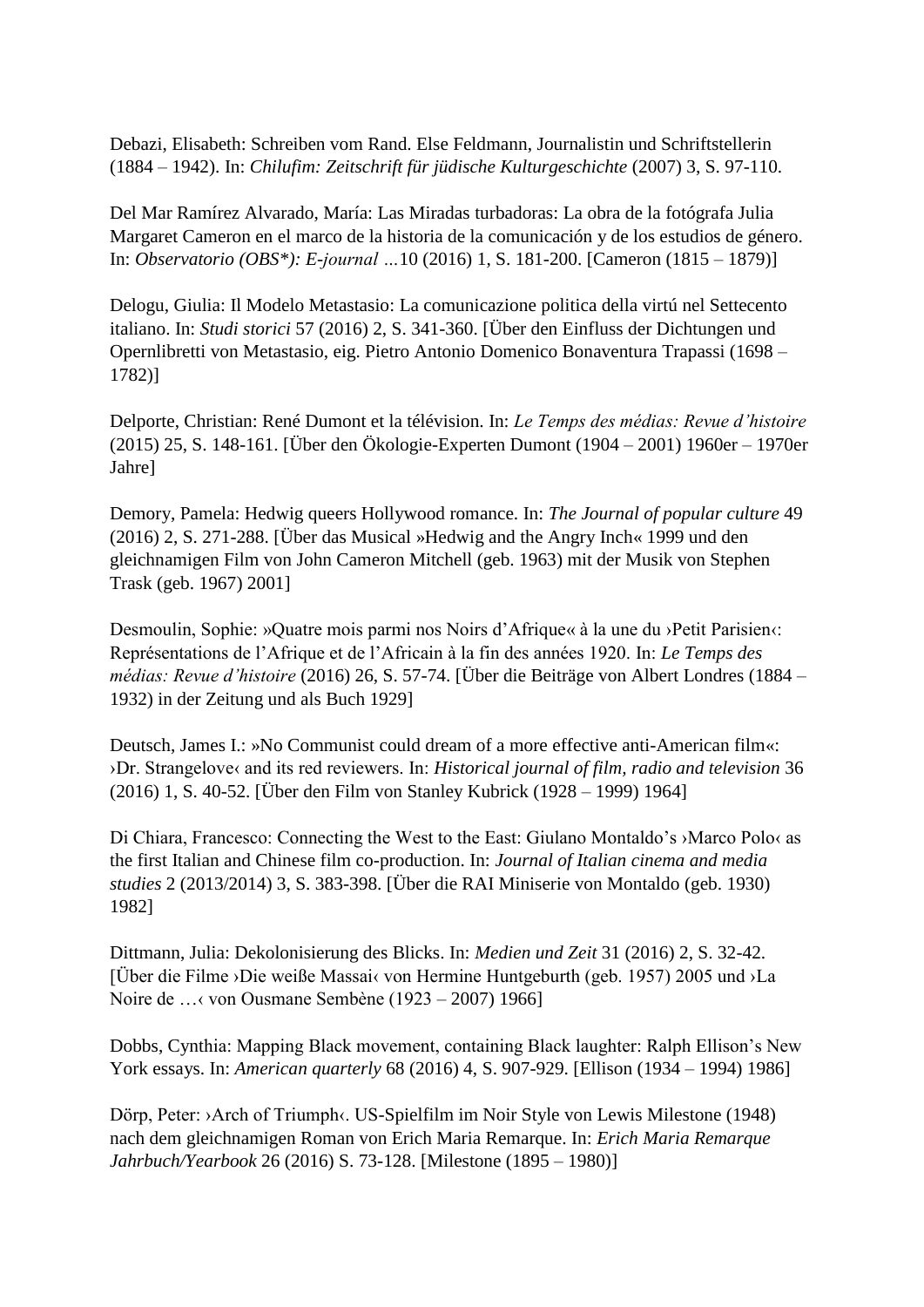Dogramaci, Burcu: Der Stift als Seziermesser im englischen Exil. Politische Zeichnungen von Richard Ziegler und Walter Trier für ›Die Zeitung‹. In: *Krieg und Literatur. War and literature* 22 (2016) S. 99-110. [Über Karikaturen von Ziegler (1891 – 1992) und Trier (1891 – 1950) für die Zeitung London 1941 – 1945]

Dominguez, Carmen: Mujeres y revolución en tres peliculas españolas de los noventa. In: *International journal of Iberian studies* 19 (2007) 3, S. 169-186. [Über die Filme ›Ay, Carmela‹ von Carlos Saura (geb. 1932) 1990, ›Land and Freedom‹ von Ken Loach (geb. 1936) 1995 und ›Libertarias‹ von Vicente Aranda (1926 – 2015) 1996]

Donelan, Carol: Audubon Screen Tours: The National Audubon Society and the making of a 16mm network. In: *Film history: An international journal* 28 (2016) 1, S. 132-166. [Über den Ornithologen, Produzenten und Sprecher von Dokumentarfilm-Vorführungen Olin Sewall Pettingjill Jr. (1907 – 2001) 1943 – 1958]

Douglass, Harrison: Huang Yao's ›Roar of the Nation I‹ (1938): Multi-media approach to wartime cartooning. In: *International journal of comic art: IJOCA* 18 (2016) 1, S. 525-560. [Huang Yao (1917 – 1987)]

Dow, William: Reading otherwise: Literary journalism as an aesthetic narrative cosmopolitanism. In: *Literary journalism studies* 8 (2016) 2, S. 118-137. [Über den Schriftsteller und Journalisten James Baldwin (1924 – 1987)]

Dowling, David: Beyond the program era: Tracy Kidder, John D'Agata, and the rise of literary journalism at the Iowa's Writers Workshop. In: *Literary journalism studies* 8 (2016) 1, S. 52-77. [Über die Journalisten John Tracy Kidder (geb. 1945) und D'Agata (geb. 1975)]

Downey, Micaela u. Jannine Montauban: Del Eden a México: Sexo y religión en el cine de Luis Buñuel. In: *Revista de crítica literaria latinoamericana* 42 (2016) 83, S. 347-374. [Buñuel (1900 – 1983)]

Draft. Ed. Richard Raskin. In: *Short film studies* 6 (2016) 2, S. 175-234. [Themenabschnitt über den Kurzfilm von Naomi Levari (keine Lebensdaten bekannt) 2004 mit 12 Beiträgen, hier nicht einzeln verzeichnet]

Draskovits, Pia: »Krieg gegen die Traurigkeit«. Die Spanienreise der Magnum-Fotografin Inge Morath im Jahr 1954. In: *Fotogeschichte: Beiträge zur Geschichte und Ästhetik der Fotografie* 36 (2016) 142, S. 41-48. [Morath (1923 – 2002)]

Drück, Helmut: Durchhalten und Dranbleiben. Zeitzeugengespräch mit Helmut Drück (Auszüge). In: *Rundfunk und Geschichte: Zeitschrift …* 42 (2016) 1/2, S. 27-38. [Über den Rundfunkjournalisten und Rundfunkpolitiker Drück (geb. 1932) seit 1966]

Dzero, Irina: >La Fiesta del Chivo<, novel and film. On the transition to democracy in Latin America. In: *Latin American research review LARR* 51 (2016) 3, S. 85-100. [Darin über den Film von Luis Llosa (geb. 1951) 2005 nach dem Roman von Mario Varga Llosa 2000]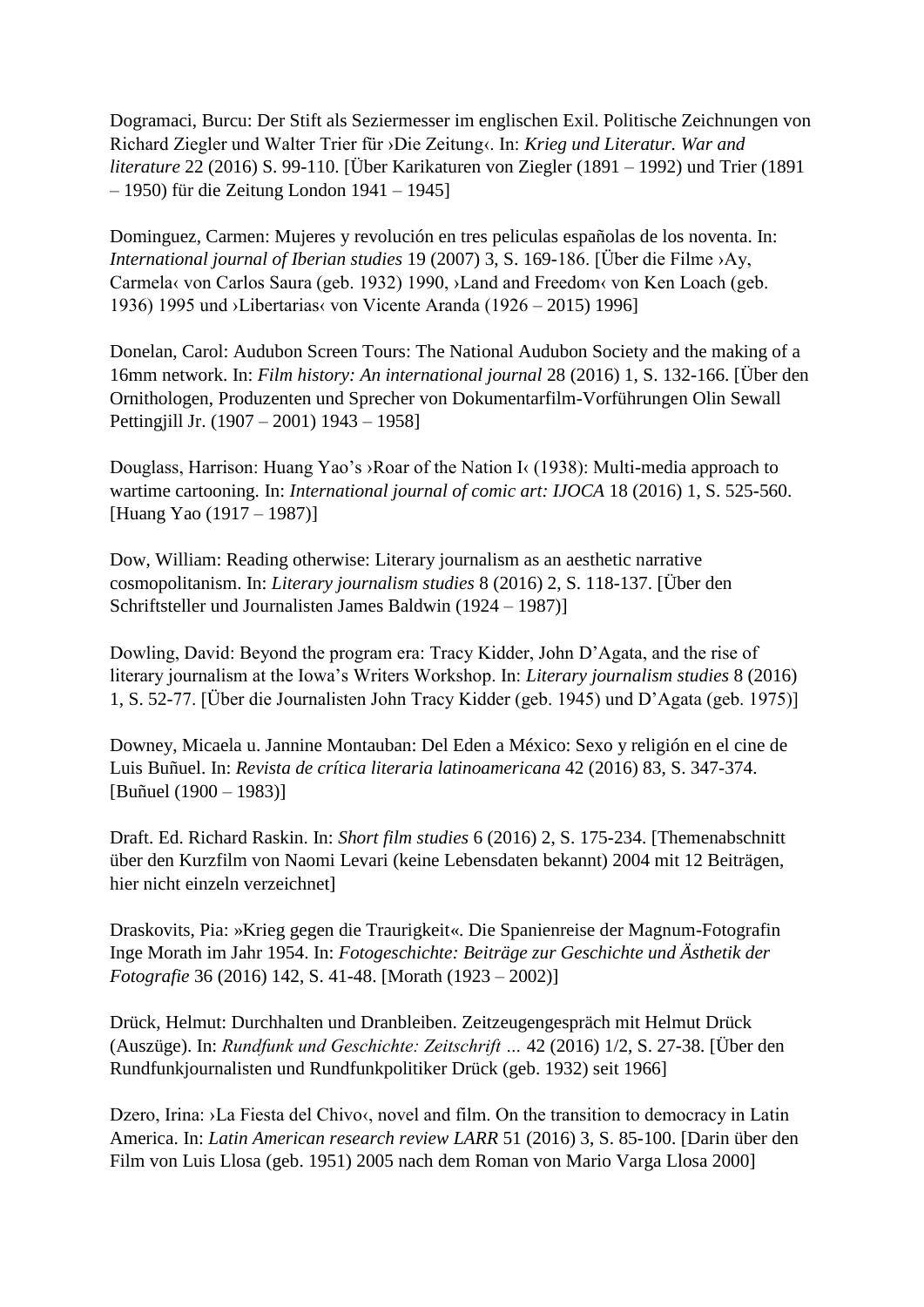Easley, Alexis: Chance encounters, rediscovery, and loss: Researching Victorian women journalists in the digital age. In: *Victorian periodicals review* 49 (2016) 4, S. 694-717. [Am Beispiel von Eliza Cook (1812 – 1889)]

Ebbrecht-Hartmann, Tobias: Trophy, evidence, document: Appropriating an archive film from Liepaja, 1941. In: *Historical journal of film, radio and television* 36 (2016) 4, S. 509- 528. [Über den Amateurfilm des Soldaten Reinhard Wiener (keine Lebensdaten bekannt) über Massenmorde in Litauen]

Eder, Jacob S.: Liberale Flügelkämpfe. Hildegard Hamm-Brücher im Diskurs über den Liberalismus in der frühen Bundesrepublik. In: *Vierteljahrshefte für Zeitgeschichte* 64 (2016) 2, S. 291-326. [Über die Politikerin und Publizistin Hamm-Brücher (geb. 1921) 1950er Jahre]

Eduardo Coutinho. Dossier. Ed. Natalia Brizuela, B. Ruby Rich. In: *Film quarterly* 69 (2015/2016) 3, S. 9-57. [Themenabschnitt über den Dokumentarfilmer Coutinho (1933 – 1914) mit Einleitung und 6 Beiträgen, hier nicht einzeln verzeichnet]

Egan, Gabriel: The Book as object in Ray Galton and Alan Simpson's ›Hancock's Half Hour‹ episode »The Missing Page«. In: *Comedy studies* 7 (2016) 2, S. 143-151. [Über die Episode in der Hörfunk- und Fernsehserie von Galton (geb. 1930) und Simpson (1929 – 2017) 1955 resp. 1960]

Egmond, Florike u. Sachiko Kusukawa: Circulation of images and graphic practices in Renaissance natural history: The example of Conrad Gessner. In: *Gesnerus: Swiss journal of the history of medicine and sciences* 73 (2016) 1, S. 29-72. [Anhand der »Historia animalium« von Gessner (1516 – 1565)]

Ehmer, Hermann: Dürers Zeichnung von der Beschießung des Hohenaspergs 1519. Der Künstler als Kriegsberichterstatter? In: *Zeitschrift für Württembergische Landesgeschichte* 75 (2016) S. 51-68. [Albrecht Dürer (1471 – 1528)]

Eiling, Lisa: Nur kein Theater: Dekonstruktionen des Tragischen in Eberhard Fechners ›Der Prozess‹. In: *Werkstatt Geschichte* (2016) 73, S. 93-107. [Über den Gesprächsfilm für das Fernsehen von Fechner (1926 – 1992) NDR 1984]

Eldridge, David: Bennett, Breen, and the ›Birdman of Alcatraz‹: A case study of collaborative censorship between the Production Code Administration and the Federal Bureau of Prisons. In: *Film history: An international journal* 28 (2016) 2, S. 1-31. [Über den Film von John Frankenheimer (1930 – 2002) 1962]

Elduque, Albert: Pasolini and Third World hunger: An approach to Cinema Nuovo through ›La ricotta‹. In: *Journal of Italian cinema and media studies* 4 (2016) 3, S. 369-386. [Über den Film von Pier Paolo Pasolini (1922 – 1975) 1963 und seinen Einfluss auf Filme in Brasilien]

Eley, Michelle René: Anti-Black racism in West German living rooms: The ZDF television film adaptation of Willi Heinrich's »Gottes zweite Garnitur«. In: *German studies review* 39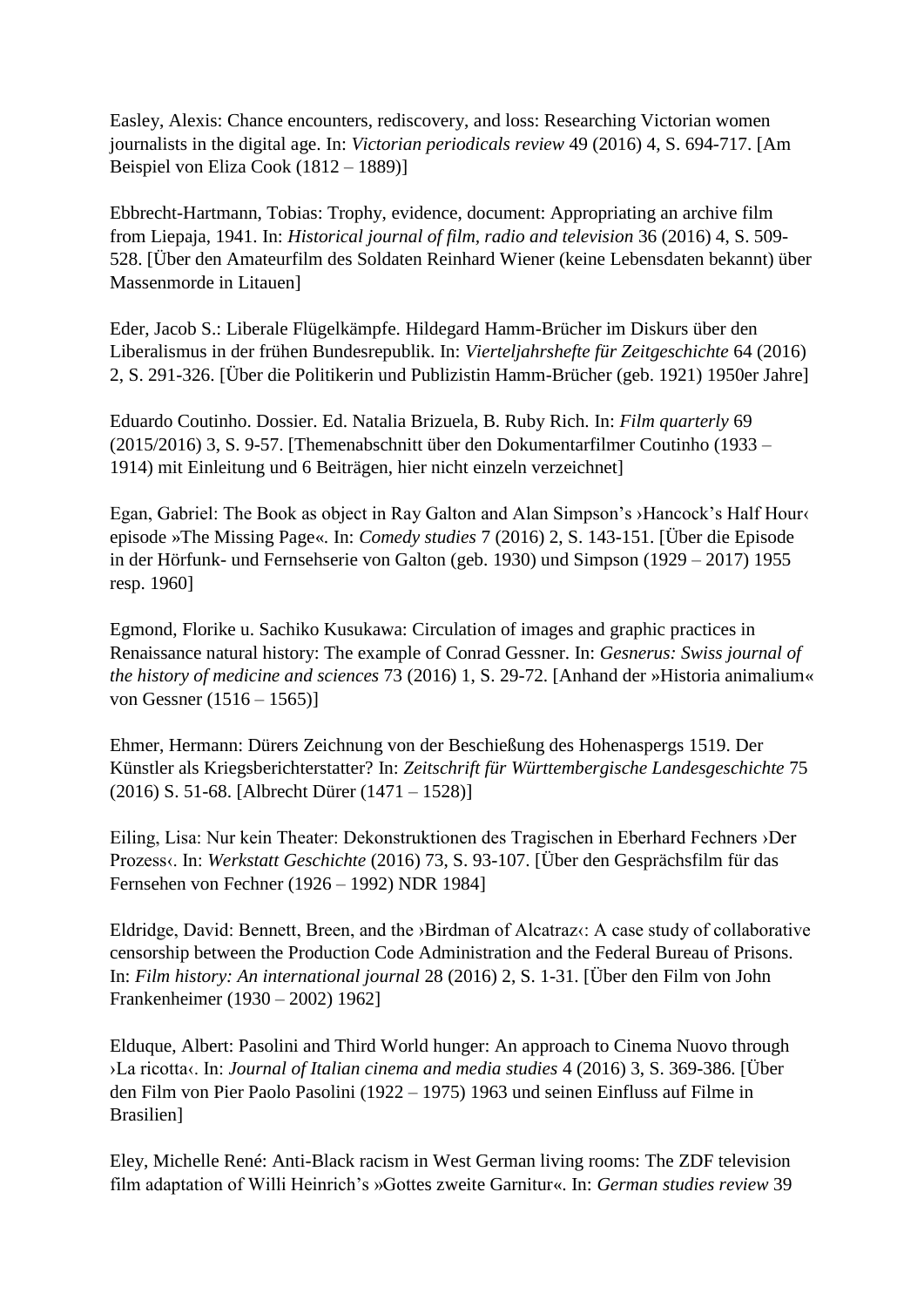(2016) 2, S. 315-334. [Über den gleichnamigen Fernsehfilm von Paul Verhoeven (geb. 1938) 1967]

Ellis, Heather: Marconi, masculinity and the heroic age of science: Wireless telegraphy at the British Association meeting at Dover in 1899. In: *History and technology* 32 (2016) 2, S. 120- 136. [Über den Auftritt des Elektro-Ingenieurs und Erfinders Guglielmo Marconi (1874 – 1937) auf der Tagung der British Association for the Advancement of Science]

Elsaghe, Yahya: »Felix Krull« im Kino und im Fernsehen. Zu den mentalitätsgeschichtlichen Implikationen der bundesdeutschen Thomas-Mann-Verfilmungen. In: *Wirkendes Wort* 66 (2016) 1, S. 25-42. [Über den Spielfilm von Kurt Hoffmann (1910 – 2001) 1957 und die Fernseh-Miniserie von Bernhard Sinkel (geb. 1940) 1982]

Elsaghe, Yahya: Thomas Mann im Fernsehen der DDR: Peter Vogels Verfilmung des »Kleinen Herrn Friedemann«. In: *Seminar: A journal of Germanic studies* 52 (2016) 3, S. 273-293. [Über den gleichnamigen Fernsehfilm von Vogel (geb. 1938) 1990/1991]

Engelke, Henning: Parker Tylers Labyrinth. In: *Montage/AV: Zeitschrift für Theorie und Geschichte audiovisueller Kommunikation* 25 (2016) 1, S. 117-136. [Über den Filmkritiker und Lyriker Harrison Parker Tyler (1904 – 1974) nebst 3 Texten von ihm in deutscher Übersetzung S. 137-175]

Ensel, Remco: Dutch face-ism. Portrait photography and Völkisch nationalism in the Netherlands. In: *Fascism: Journal of comparative fascist studies* 2 (2013) 1, S. 18-40. [Über den Fotografen W. F. van Heemskerck Düker (1910 – 1988)]

Ericson, Staffan: Stormy weather: The pre- and post-history of television. In: *International journal of communication* 10 (2016) S. 5304-5323. [Über die Fernsehadaptionen der Schauspiele von August Strindberg durch Ingmar Bergman (1918 –  $2007$ ) >The Storm< 1960 und >A Dream Play< 1963]

Ernst Haeckel, ein kreativer Denker am Schnittpunkt der Disziplinen. Dossier. Ed. Henning Hufnage, Frank Jäger, Nicolas Wanlin. In: *Lendemains: Zeitschrift für Frankreichforschung und Französischstudium* 41 (2016) 162/163, S. 6-123. [Themenabschnitt über den Zoologen, Philosophen, Künstler und Publizisten Haeckel (1834 – 1919) mit Einleitung und 5 Beiträgen, hier nicht einzeln verzeichnet]

Especho, Carmen u. Brancisco Baena: The Seville printer Juan de Cabrera (1623 – 1631): The production of serial news pamphlets in 17th century Spain. In: *Communication and society* 29 (2016) 4, S. 203-215. [Juan de Cabrera (? – 1631)]

Evangelista, Matthew: Manipulation and history in John Huston's ›The Battle of San Pietro‹. In: *Film and history: An interdisciplinary journal of film and television studies* 46 (2016) 1, S. 4-20. [Über den Film von Huston (1906 – 1987) 1945]

Fachel de Medeiros, Rosângela: O Devir-corpo dos personagens de David Cronenberg. In: *Revista famecos: Mídia, cultura e tecnologia* 23 (2016) 2, o.Pag., online, 19 S. [Über Filme von Cronenberg (geb. 1943) seit 1966]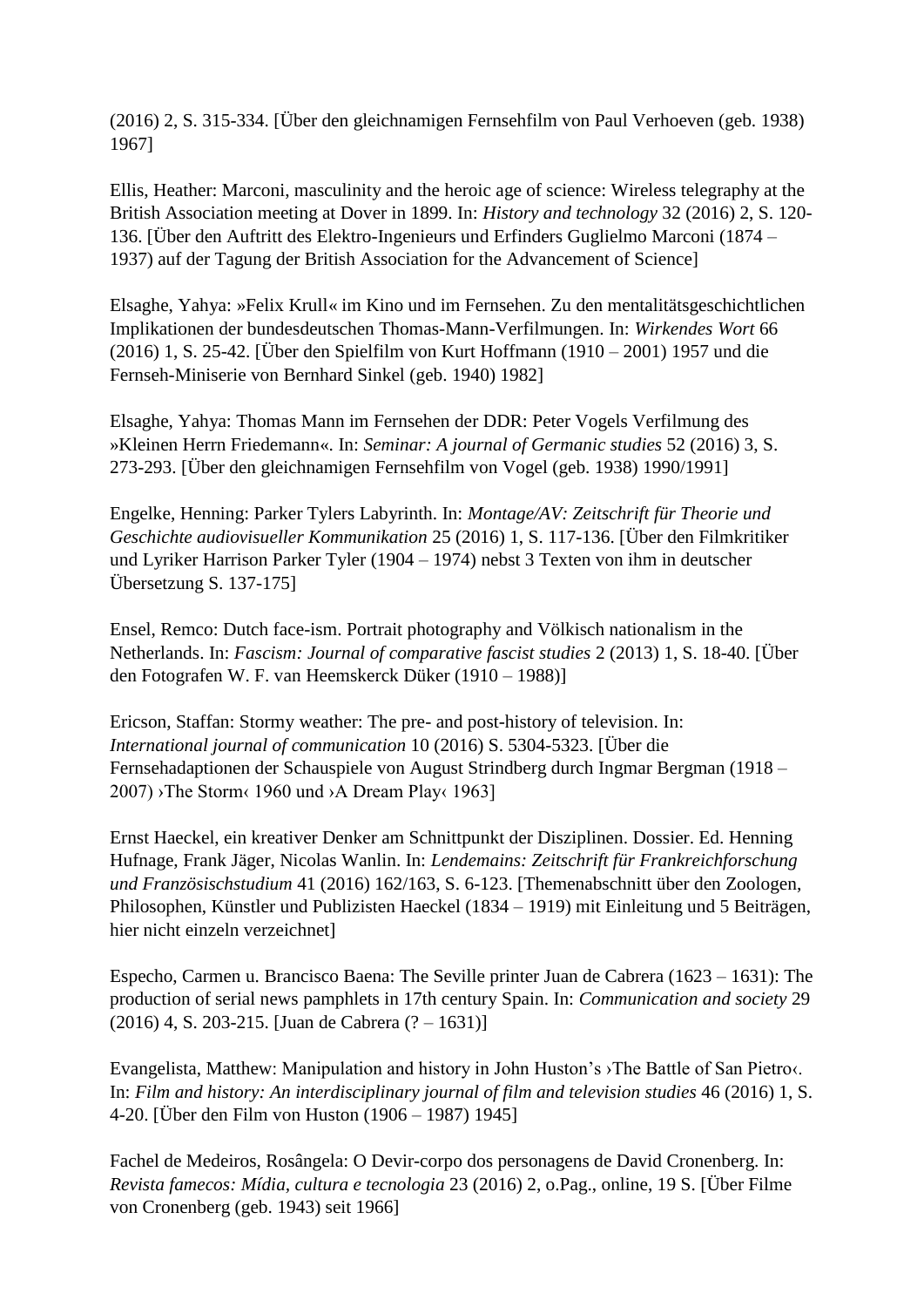Fairfax, Daniel: »Gilles et Jacques se deputent Béla«: Philosophies of cinematic modernism and the films of Béla Tarr. In: *Studies in European cinema* 13 (2016) 1, S. 3-18. [Über die Filme von Tarr (geb. 1955) seit 1979]

Felinto, Erick: »Mr. Sandman, bring me a time machine«: Temporalidade, contingência e gênero em ›Back to the Future‹ e ›Donnie Darko‹. In: *Significação: Rivista de cultura audiovisual* 43 (2016) 45, S. 149-166. [Über die Filme von Robert Zemeckis (geb. 1952) 1985 und Richard Kelly (geb. 1975) 2001]

Fett, Anne Julia: Körperlichkeit und Materialität im literarischen, dramatischen und filmischen Werk Rainer Werner Fassbinders. In: *Studi germanici* (2013) 2, S. 185-213. [Fassbinder (1945 – 1982)]

Fierens, Marie: Reporting on the independence of the Belgian Congo: Mwissa Camus, the dean of Congolese journalists. In: *African journalism studies* 37 (2016) 1, S. 81-99. [Camus (geb. 1931)]

Figge, Maja: Afrikanismen als Deckerinnerungen. Zur Verwobenheit der postnationalsozialistischen und postkolonialen Erinnerung in bundesdeutschen Filmen der 1950er Jahre. In: *FKW Frauen Kunst Wissenschaft: Zeitschrift für Geschlechterforschung und visuelle Kultur* (2016) 59, S. 38-49. [Insbes. über die Filme ›Der Stern von Afrika‹ von Alfred Weidenmann (1918 – 2000) 1957 und ›Liane, das Mädchen aus dem Urwald‹ von Eduard von Borsody (1898 – 1970) 1956]

Fine, Richard A.: Edward Kennedy's long road to Reims: The media and military in World War II. In: *American journalism: A journal of media history* 33 (2016) 3, S. 317-339. [Über die vorzeitige Berichterstattung zur deutschen Kapitulation durch den Journalisten Kennedy  $(1905 - 1963)$  1945]

Fiori, Antonio: Giuseppe Antonio Borgese and Italian propaganda abroad.In: *Journal of modern Italian studies* 21 (2016) 2, S. 189-205. [Über den Journalisten Borgese (1882 – 1952) 1917]

Fischer, Lucy: La Vie en Noir: Woman, melodrama, and the biopic. In: *Quarterly review of film and video* 33 (2016) 3, S. 187-216. [Über den Film ›La Vie en Rose‹ von Olivier Dahan (geb. 1967) 2007 über die Sängerin Edith Piaf (1915 – 1963)]

Fjalldal, Magnús: Beware of Norwegian kings: »Heimskringla« as propaganda. In: *Scandinavian studies* 85 (2013) 4, S. 455-468. [Über die Saga von Snorri Sturluson (1179 – 1241)]

Flores, Victor: The Animation of the photographic: Stereoscopy and cinema. The experiments of Aurélio da Paz dos Reis. In: *Early popular visual culture* 14 (2016) 1, S. 87-106. [Über den Fotografen und Filmpionier Paz dos Reis (1862 – 1931)]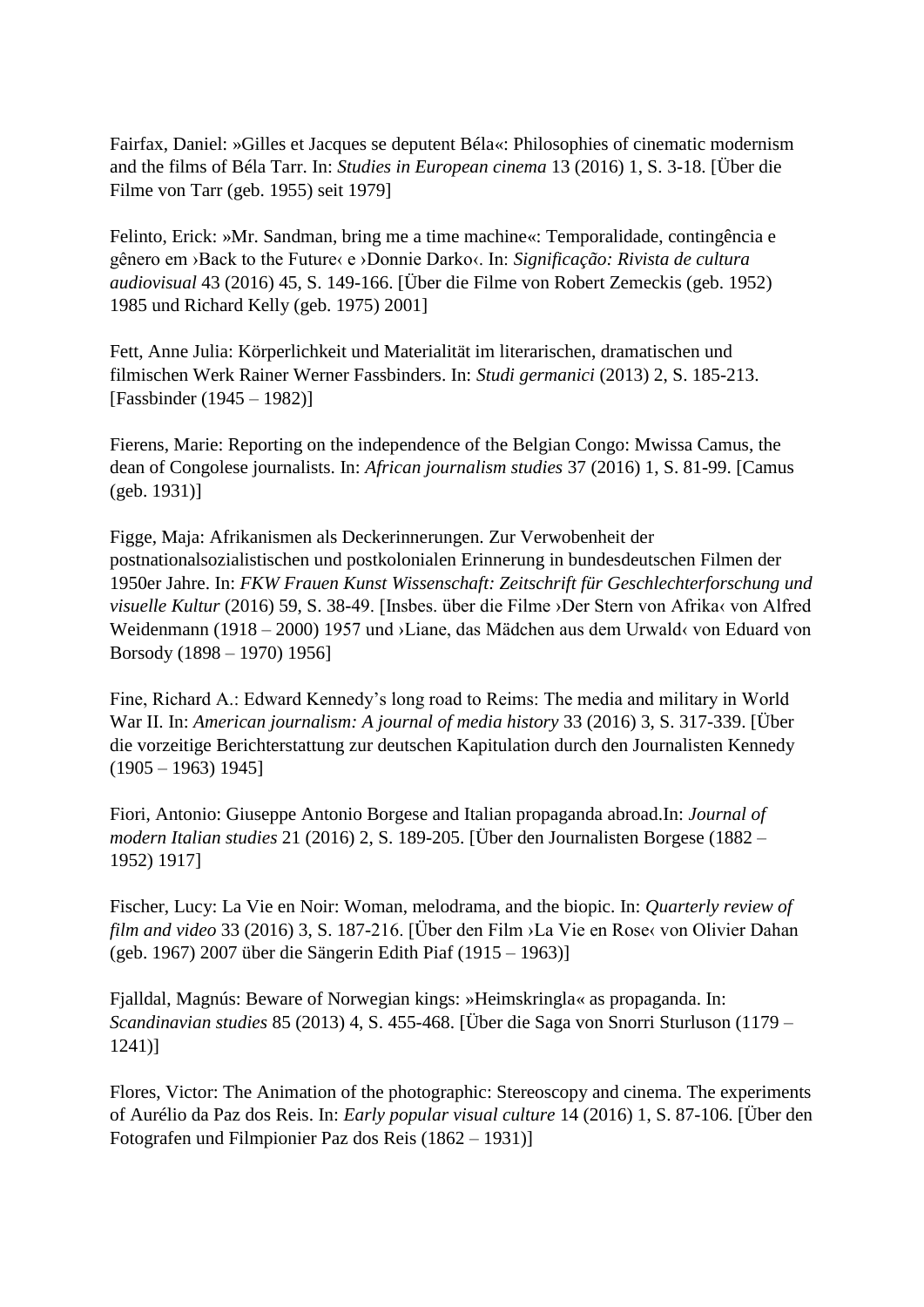Fonn, Birgitte Kjos: Det store i det lille: Journalisten Vilhelm Aubert. In: *Mediehistorisk tidsskrift* (2016) 26, S. 57-75. [Über den Sozialwissenschaftler und Journalisten Aubert (1922 – 1988) als Mitarbeiter der Zeitschrift ›Orientering‹ 1953 – 1963]

Fonseca Pacheco, Fernando: Archive and newspaper as media in Mário's ethnographic journals. »O turista aprendiz«. In: *Hispanic review* 84 (2016) 2, S. 171-190. [Über die z.T. für die Zeitung ›Diário Nacional‹ geschriebenen Reisetagebücher von Mário de Andrade (1893 – 1945) 1927]

Foot, John: Cinema and the city. Milan and Luchino Visconti's ›Rocco and his Brothers‹ (1960). In: *Journal of modern Italian studies* 4 (1999 2, S. 209-235. [Über den Film von Visconti (1906 – 1976)]

Foot, John: Television documentary, history and memory. An analysis of Sergio Zavoli's ›The Gardens of Abel‹. In: *Journal of modern Italian studies* 19 (2014) 5, S. 603-624. [Über den Dokumentarfilm von Zavoli (geb. 1923) RAI 1969]

Fordham, Helen: Subversive voices: George Seldes and mid-twentieth-century muckraking. In: *American journalism: A journal of media history* 33 (2016) 4, S. 424-441. [Über den Journalisten Seldes (1890 – 1995) 1930er – 1940er Jahre]

Forster, Ralf: Mitten hinein ins Jugendleben. Die Amateurfilme von Bernd Maywald (1955 – 1967). In: *Filmblatt* 21 (2016) 60, S. 73-83. [Über 10 Filme von Maywald (geb. 1935)]

Fortmueller, Kate: Encounters at the margins of Hollywood: Casting and location shooting for ›Bhowani Junction‹. In: *Film history: An international journal* 28 (2016) 4, S. 100-124. [Über den Film von George Cukor (1899 – 1983) 1956]

Fouz-Hernández, Santiago: Beyond controversy: Rethinking the films of Bigas Luna. In: *Studies in Spanish and Latin American cinemas* 13 (2016) 1, S. 5-11. [Über den Filmregisseur José Juan Bigas Luna (1946 – 2013)]

Fracassa, Ugo: »The Afghan Girl«. Protocolli della visione. In: *Studi culturali* 13 (2016) 1, S. 23-38. [Über das Pressefoto von Steve McCurry (geb. 1950) 1984]

Frank, Gillian: »The Civil rights of parents«: Race and conservative politics in Anita Bryant's campaign against gay rights in 1970s Florida. In: *Journal of the history of sexuality* 22 (2013) 1, S. 126-160. [Über die Sängerin und politische Aktivistin Bryant (geb. 1940) 1977]

Freitas, Ricardo Ferreira: Sobre Simmel e a guerra: Escritos na imprensa alemã. In: *Revista famecos: Mídia, cultura e tecnologia* 23 (2016) 3, o.Pag., online, 14 S. [Über 3 Artikel in Berliner Zeitungen von Georg Simmel (1858 – 1918) 1914 – 1915]

Friedrich, Christoph u. Ulrich Meyer, Caroline Seyfang: Die Firma Willmar Schwabe in der NS-Zeit. In: *Medizin, Gesellschaft und Geschichte: Jahrbuch …* 34 (2016) S. 209-240. [Über die pharmakologische Firma und Verlag von Willmar Schwabe II (1878 – 1935), Willmar Schwabe III (1907 – 1983) und Wolfgang Schwabe (1912 – 2000) 1933 – 1945]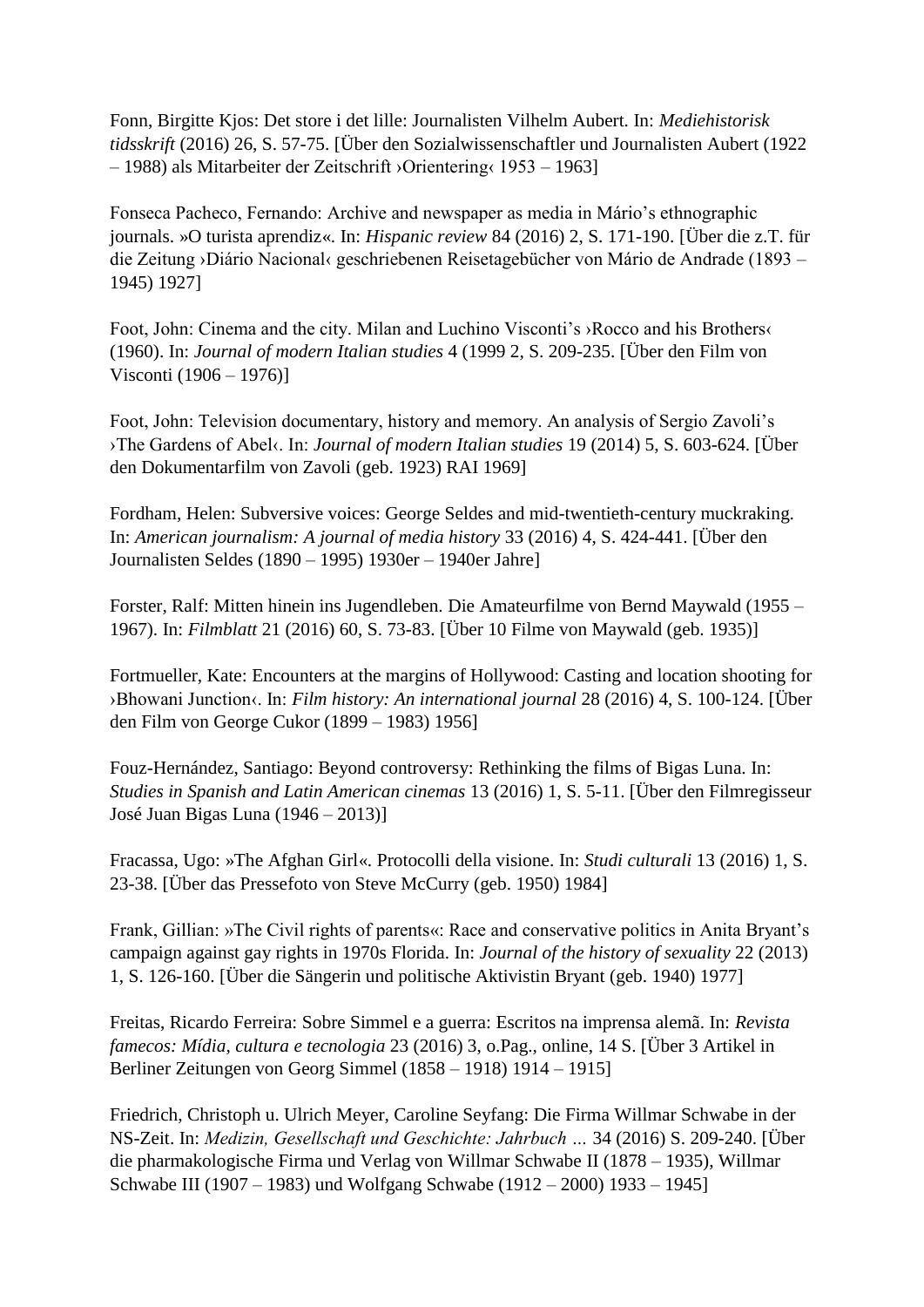Fuchs, Thomas: Der Felix Meiner Verlag in Leipzig nach 1945. In: *Leipziger Jahrbuch zur Buchgeschichte* 24 (2016) S. 371-399. [Über den Verlag von Felix Meiner (1883 – 1965) in den Jahren 1945 – 1951]

Fulton R. E.: Donald A. Wollheim's authoritative universe: Editors, readers, and the construction of the science fiction paperback, 1926 – 1969. In: *Book history* 19 (2016) S. 349- 383. [Über den Autor und Verleger Wollheim (1914 – 1990) seit den späten 1930er Jahren]

Gaines, Rondee: Rhetoric and a body impolitic: Self-definition and Mary McLeod Bethune's discursive safe space. In: *The Howard journal of communications* 27 (2016) 2, S. 167-181. [Über die Rhetorik der Frauen- und Bürgerrechtlerin Bethune (1875 – 1955)]

Gainot, Bernard: Jean-François Dauxion-Lavaysse (vers 1770 – 1830). De la reconnaissance de terrain à la reconnaissance sociale. In: *Annales historiques de la Révolution française* (2016) 3, S. 67-85. [Über Reiseberichte des Journalisten aus der Karibik 1813]

García Moscardó, Ester: Die religiöse Fundierung des Radikalliberalismus zwischen Säkularismus und Orthodoxie. Die »Freiheitsphilosophie« des spanischen Publizisten Roque Barcia. In: *Historisches Jahrbuch* 136 (2016) S. 471-500. [Über den Schriftsteller und Politiker Roque Barcia Martí (1823 – 1885) nach 1855]

Gartlan, Luke: »A complete craze«: Isabella Bird Bishop in East Asia. In: *PhotoResearcher* (2011) 15, S. 13-26. [Über die Fotografin Bird Bishop (1831 – 1904)]

Gatti, Giuseppe: I wanna be Watson! Towards an eco-phenomenology of Carmelo Bene's cinema. In: *Journal of Italian cinema and media studies* 2 (2013/2014) 2, S. 237-258. [Über den Filmregisseur Bene (1937 – 2002) 1968 – 1973]

Gemis, Vanessa: Occupation: Flying parcel. Portrait of Marc Augis, woman, journalist, and writer. In: *Literary journalism studies* 8 (2016) 2, S. 38-51. [Augis, d.i. Simone Denver (1907  $-1977$ 

George, Aaron: Gray flannel suit or red strait jacket? Anticommunism and the organization man in postwar fiction and film. In: *The Journal of popular culture* 49 (2016) 6, S. 1320- 1340. [Über den Roman von Sloan Wilson »The Man in the Gray Flannel Suit« und seine gleichnamige Verfilmung durch Nunnally Johnson (1897 – 1977) 1956]

Gerl, Ellen: »Out of the back rooms«. Physician-publicist Virginia Apgar makes birth defects a popular case. In: *Journalism history* 42 (2016/2017) 3, S. 122-129. [Apgar (1909 – 1974) 1958]

Gessner, Dieter K.: Avantgarde und Kunstmarkt. Der Zeichner George Grosz in der Weimarer Republik. In: *Archiv für Sozialgeschichte* 55 (2015) S. 343-372. [Über den »journalistischen Tageszeichner« Grosz (1893 – 1959)]

Giese, Thomas: Gegen »Münchener Tendenzen«. Immermanns Kunstartikel in ›L'Europe littéraire‹ von 1833 als Politikum. In: *Forum Vormärz Forschung FVF: Jahrbuch* 21 (2015)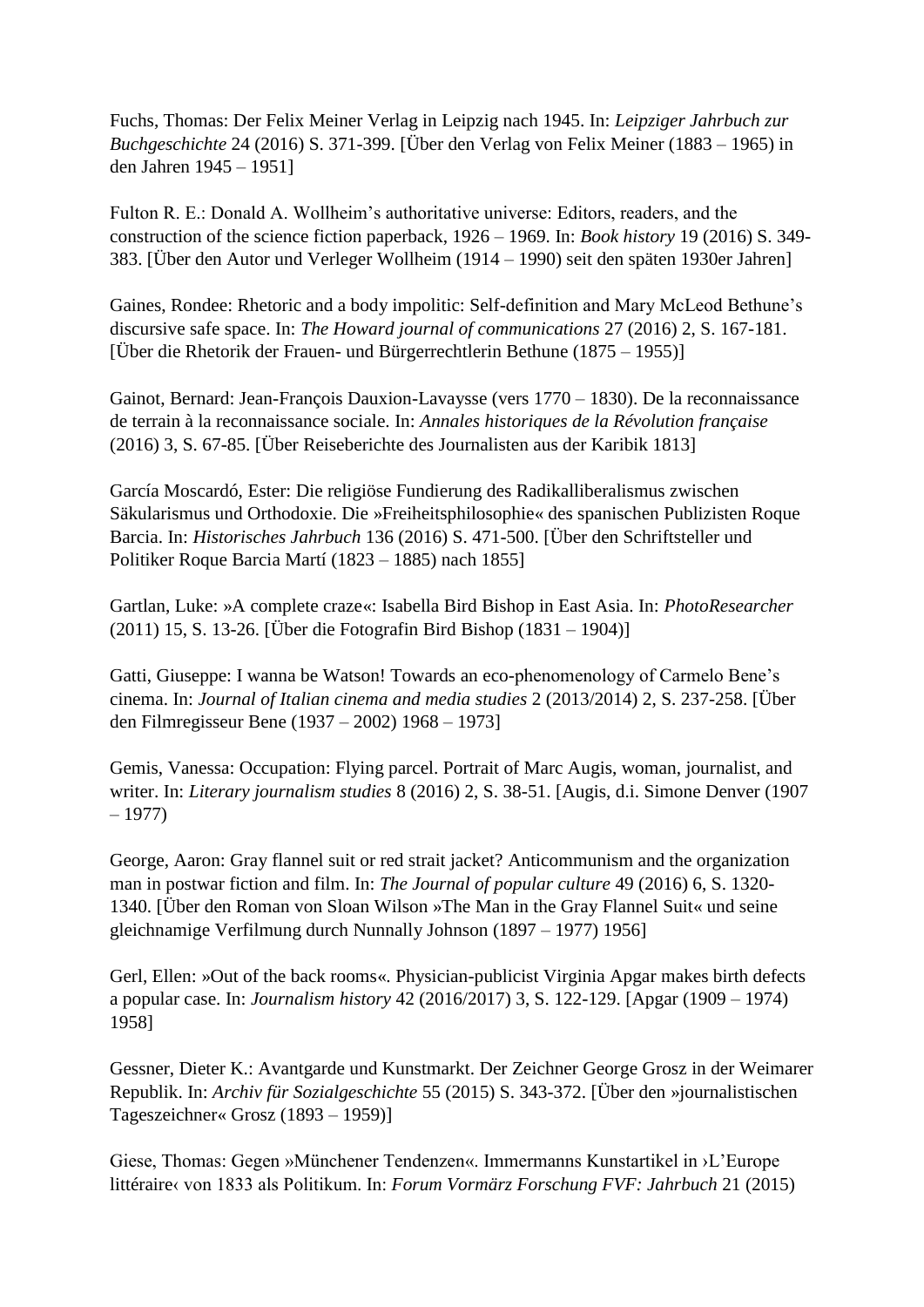S. 227-254. [Über den Schriftsteller und Dramatiker Karl Leberecht Immermann (1796 – 1840) in der Zeitschrift 1833 – 1834]

Gill, Tom: Fetuses in the sewer: A comparative study of classic 1960s Manga by Tatsumi Yoshihiro and Tsuge Yoshiharu. In: *International journal of comic art: IJOCA* 13 (2011) 2, S. 325-343. [Tatsumi Yoshihiro (1935 – 2015) und Tsuge Yoshiharu (geb. 1937)]

Gmiterková, Šárka: Betrayed by blondness: Jiřina Štĕpničková between authenticity and excess, 1930 – 1944. In: *Celebrity studies* 7 (2016) 1, S. 45-57. [Über die Filmschauspielerin Štĕpničková (1912 – 1985)]

Godfree, Ghia: Individual agency and the studio system: Don Siegel, montage, and Warner Bros. In: *Film and history: An interdisciplinary journal of film and television studies* 46 (2016) 2, S. 4-20. [Über den Filmregisseur und Produzenten Siegel (1912 – 1991)]

Goldblum, Sonia: Les Correspondances à l'épreuve du temps. Walter Benjamin, collectionneur de lettres. In: *Cahiers d'etudes germaniques* (2016) 71, S. 195-208. [Benjamin  $(1892 - 1940)$ 

Gonçalves, Fernando do Nascimento: ›Rhein II› ou notas sobre a construção da visibilidade da fotografia na arte contemporânea. In: *Revista famecos: Mídia, cultura e tecnologia* 23 (2016) 3, o.Pag., online, 19 S. [Über das Foto von Andreas Gursky (geb. 1955) 1999]

Gordon, Jon C.: The Cartoons of Kobayashi Kiyochika. In: *International journal of comic art: IJOCA* 13 (2011) 1, S. 602-616. [Kobayashi Kiyochika (1847 – 1915)]

Gordon, Marsha u. Allyson Nadia Field: The Other side of the tracks: Nontheatrical film history, pre-rebellion Watts, and ›Felicia‹. In: *Cinema journal* 55 (2015/2016) 2, S. 1-24. [Über den Kurzfilm von Alan Gorg (keine Lebensdaten bekannt), Bob Dickson (keine Lebensdaten bekannt) und Trevor Greenwood (keine Lebensdaten bekannt) 1965]

Gräfe, Thomas: Modernisierung als »Entgermanisierung«? Walther Rathenau und der völkische Schriftsteller Hermann Burte. In: *Zeitschrift für die Geschichte des Oberrheins* 163 (2015) S. 245-276. [Burte (1879 – 1960)]

Grange, Marie-Françoise: Le Film pour mémoire: Sur ›H Story‹ (Nobuhiro Suwa, 2000). In: *Cinémas: Revue d'études cinématographiques* 21 (2010/2011) 2/3, S. 171-183. [Suwa (geb. 1960)]

Grant, David: >State of the Union $\cdot$ : The play, the film, and the progress of the isolationist bogey. In: *Journal of American studies* 50 (2016) 4, S. 1021-1038. [Über das Theaterstück von Howard Lindsay und Russel Crouse 1946 und den Film von Frank Capra (1897 – 1991) 1948]

Greengrass, Mark u. Leight T. I. Penman: L'Ombre des archives dans les cultures du savoir du XVIIe siècle. Les papiers de Samuel Hartlib (v. 1600 – 1662). In: *Bibliothèque de l'École des Chartes* 171 (2013) 1 [erschienen 2016], S. 51-64. [Über den Universalgelehrten, Verleger, Sammler und Verbreiter von Informationen in London Hartlib]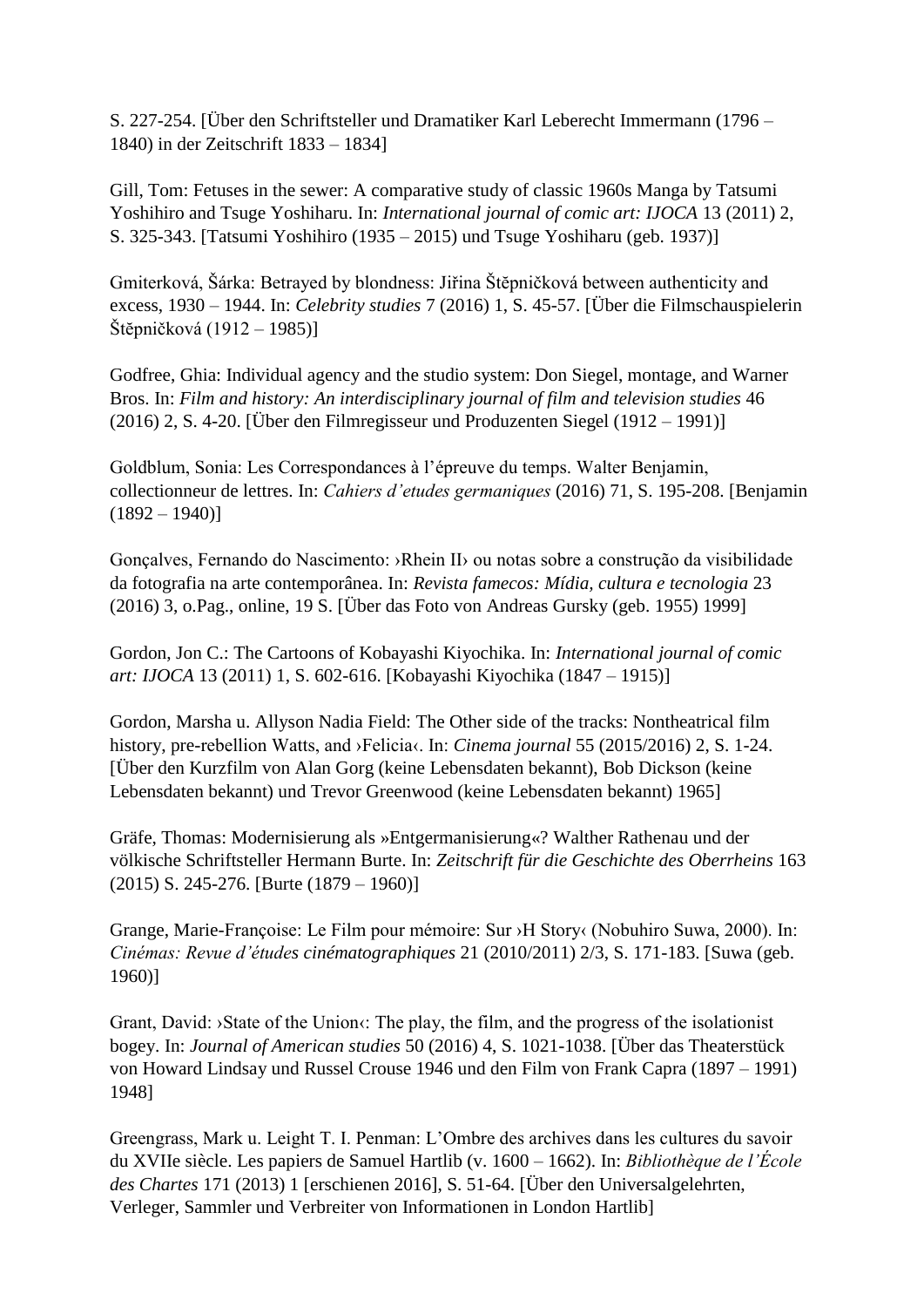Grønstad, Asbjørn: Gathering at the river: Ford, Peckinpah and the failure of the communal. In: *American studies in Scandinavia* 35 (2003) 1, S. 51-67. [Über die Filme ›The Wild Bunch‹ von Sam Packinpah (1925 – 1984) 1969 und >My Darling Clementine‹ von John Ford (1894 – 1973) 1946]

Gross, Dominik u. Werner Friedrich Kümmel: Karl Sudhoff (1853 – 1938) und der Nationalsozialismus. In: *Sudhoffs Archiv: Zeitschrift für Wissenschaftsgeschichte* 100 (2016) 1, S. 2-22. [Über den Medizinhistoriker und Herausgeber der Zeitschrift]

Gschwandtner, Harald: In der Sperrgewalt der ›Fackel‹? Karl Kraus, Robert Musil und die ›Tiroler Soldaten-Zeitung‹. In: *Musil-Forum: Studien zur Literatur der klassischen Moderne* 34 (2015/2016) S. 157-176. [Über die Mitarbeit von Musil (1880 – 1942) an der Zeitung 1916 – 1917 und die Kritik von Kraus (1874 – 1936) 1916]

Gubert, Carla: »We are exiting the realm of life, for real, to enter the theatre of war«: Flavia Steno's reports from the front. In: *Journal of modern Italian studies* 21 (2016) 2, S. 252-270. [Über die Journalistin Steno (1877 – 1946) 1915 – 1916]

Guidali, Fabio: Rediscovering the European identity approach: Umberto Campagnolo and the periodical ›Comprendre‹ in the 1950s. In: *Zeitgeschichte* 43 (2016) 6, S. 365-378. [Über den Politiker und Gründer der Zeitschrift Campagnolo (1904 – 1976) 1950]

Guigo, Pierre-Emanuel u. Léa Pawelski: Brice Lalone: Le beau visage de l'écologie. In: *Le Temps des médias: Revue d'histoire* (2015) 25, S. 162-181. [Über den Politiker und Umwelt-Aktivisten Lalone (geb. 1946) seit den 1970er Jahren]

Guiralt, Carmen: Self-censorship in Hollywood during the silent era: ›A Woman of Affairs‹ (1928) by Clarence Brown. In: *Film history: An international journal* 28 (2016) 2, S. 81-113. [Über den Film von Brown (1890 – 1987)]

Gundle, Stephen: Identity, place and culture: Patrick McCarthy's columns in the Bologna pages of ›La Repubblica‹. In: *Journal of modern Italian studies* 14 (2009) 1, S. 82-95. [McCarthy (1941 – 2007) 1994 – 2000]

Gunn, Olivia Noble: Baby factory: Romance and reproduction in Norway's first sound film. In: *Journal of Scandinavian cinema* 6 (2016) 3, S. 207-224. [Über den Film ›Den store barnedåpen‹ von Tancred Ibsen (1893 – 1978) 1931]

Gympel, Jan: Konrad Wolfs unbekanntester Film. Die ambitionierte Saint-Exupery-Adaption ›Der kleine Prinz‹ (1965/66). In: *Filmblatt* 21 (2016) 60, S. 24-39. [Wolf (1925 – 1982)]

Hänni, Adrian: A Chance for a propaganda coup? The Reagan administration and ›The Day After‹ (1983). In: *Historical journal of film, radio and television* 36 (2016) 3, S. 415-435. [Über den TV-Film von Nicholas Meyer (geb. 1945) ABC und sein politisches Umfeld]

Häntzschel, Hiltrud: »What's wrong with the propaganda to Germany?« Egon Larsens kritische Überlegungen zur Propagandapraxis des Deutschen Dienstes der BBC und seine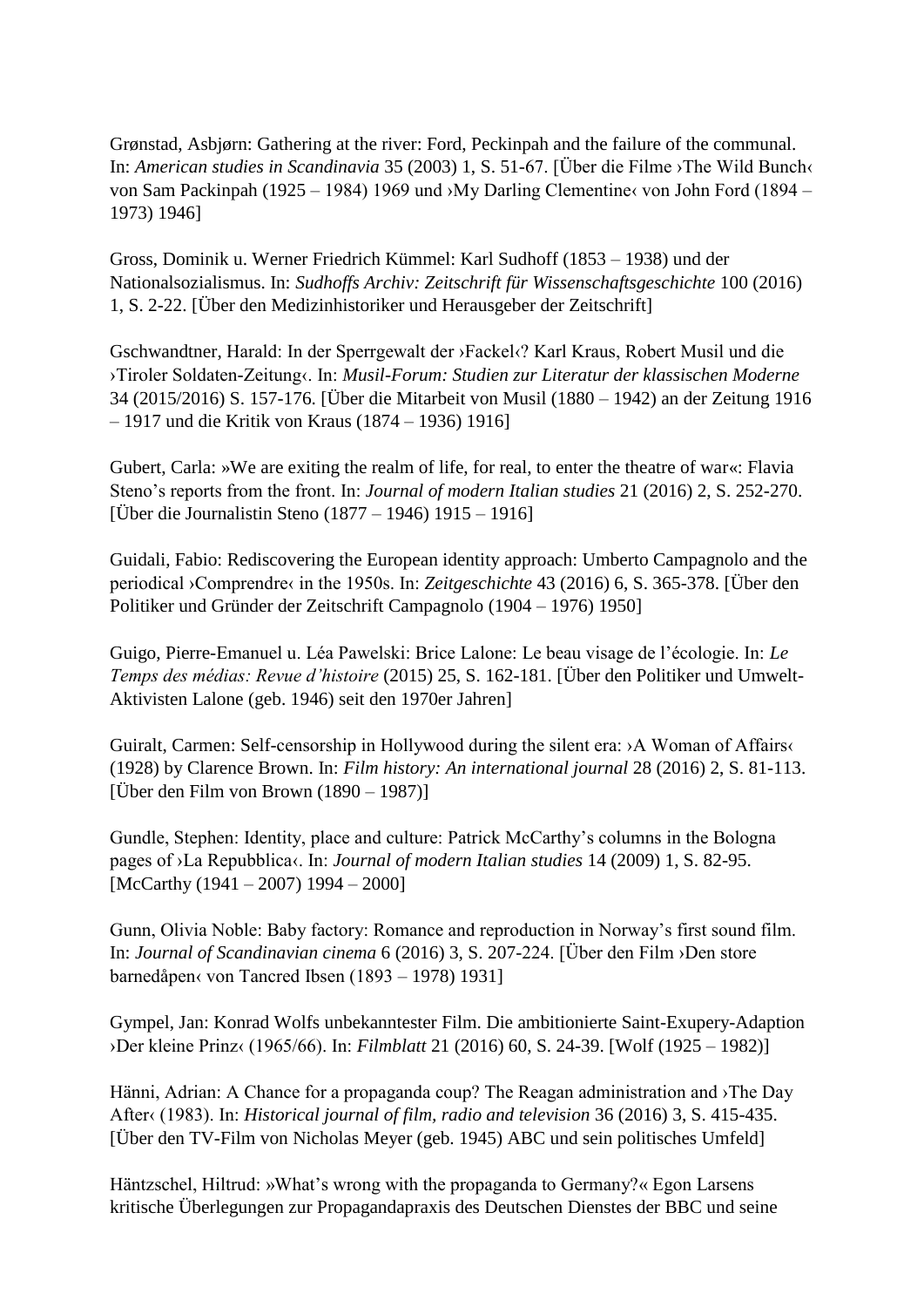satirischen Sketche »Politik im Hofbräuhaus« 1941 – 1944. In: *Krieg und Literatur. War and literature* 22 (2016) S. 111-120. [Larsen (1904 – 1990)]

Hall, Nicholas: Gareth Jones, the Soviet peasentry and the »real Russia«, 1930 – 1933. In: *Russian journal of communication* 8 (2016) 3, S. 242-255. [Über den Journalisten Jones (1905  $-1935$ ]

Hallam, Julia: Inappropriate desires? Sex and the (aging) single girl. In: *Journal of British cinema and television* 13 (2016) 4, S. 552-570. [Über die Filme ›Ladies in Lavender‹ von Charles Dance (geb. 1946) 2004, ›Notes on a Scandal‹ von Richard Eyre (geb. 1943) 2006 und >Another Year‹ von Mike Leigh (geb. 1943) 2010]

Hamblin, Sarah: Pink film, red politics: Koji Wakamatsu's revolutionary pornography. In: *English language notes* 53 (2015) 1, S. 123-140. [Über Filme von Wakamatsu (1936 – 2021) 1969 – 1972]

Hameter, Wolfgang: Antikenbezug bei ausgewählten Superheldencomics von Alan Moore. In: *Historische Sozialkunde: Geschichte, Fachdidaktik, politische Bildung* 46 (2016) 2, S. 20-25. [Über den Comic-Zeichner Moore (geb. 1953) 1980er Jahre]

Hamilton-Wray, Tama Lynne: Haile Gerima's ›Sankofa‹ experience: Man, mission, movie, movement. In: *Journal of African cinemas* 8 (2016) 3, S. 249-266. [Über den Film von Gerima (geb. 1946) 1993]

Hanstein, Ulrike: Gestaltwechsel zwischen Avantgarde und Horror in ›Night Tide‹. In: *Cinema. Unabhängige Schweizer Filmzeitschrift* 61 (2016) S. 79-91. [Über den Film von Curtis Harrington (1926 – 2007) 1961]

Hantke, Steffen: Hitchcock at war: >Shadow of a Doubt<, wartime propaganda, and the director as star. In: *Journal of popular film and television* 44 (2016) 3, S. 159-168. [Über den Film von Hitchcock (1899 – 1980) 1943]

Harders, Levke: Mobility and belonging. A printer in nineteenth-century Northern Europe. In: *InterDisciplines: Journal of history and sociology* 7 (2016) 1, S. 87-114. [Am Beispiel des Antrags auf Naturalisation durch den Setzer und Autor Franz Huber (keine Lebensdaten bekannt) aus Salzburg in Flensburg um 1845]

Harper, John L.: In the footsteps of George Orwell: Patrick McCarthy as Italian correspondent for ›Tribune‹, 1978 – 1980. In: *Journal of modern Italian studies* 14 (2009) 1, S. 75-81. [McCarthy (1941 – 2007)]

Harris, Sue: Degradet divinity? Sacred monstrosity? Gérard Depardieu and the abject star body. In: *Screen* 56 (2015) 3, S. 319-334. [Über den Filmschauspieler Gepardieu (geb. 1948) seit 1973]

Harvey-Davitt, James: Conflicted selves: The humanist cinema of Nuri Bilge Ceylan. In: *New review of film and television studies* 14 (2016) 2, S. 249-267. [Über den Filmregisseur Ceylan (geb. 1959) seit 1997]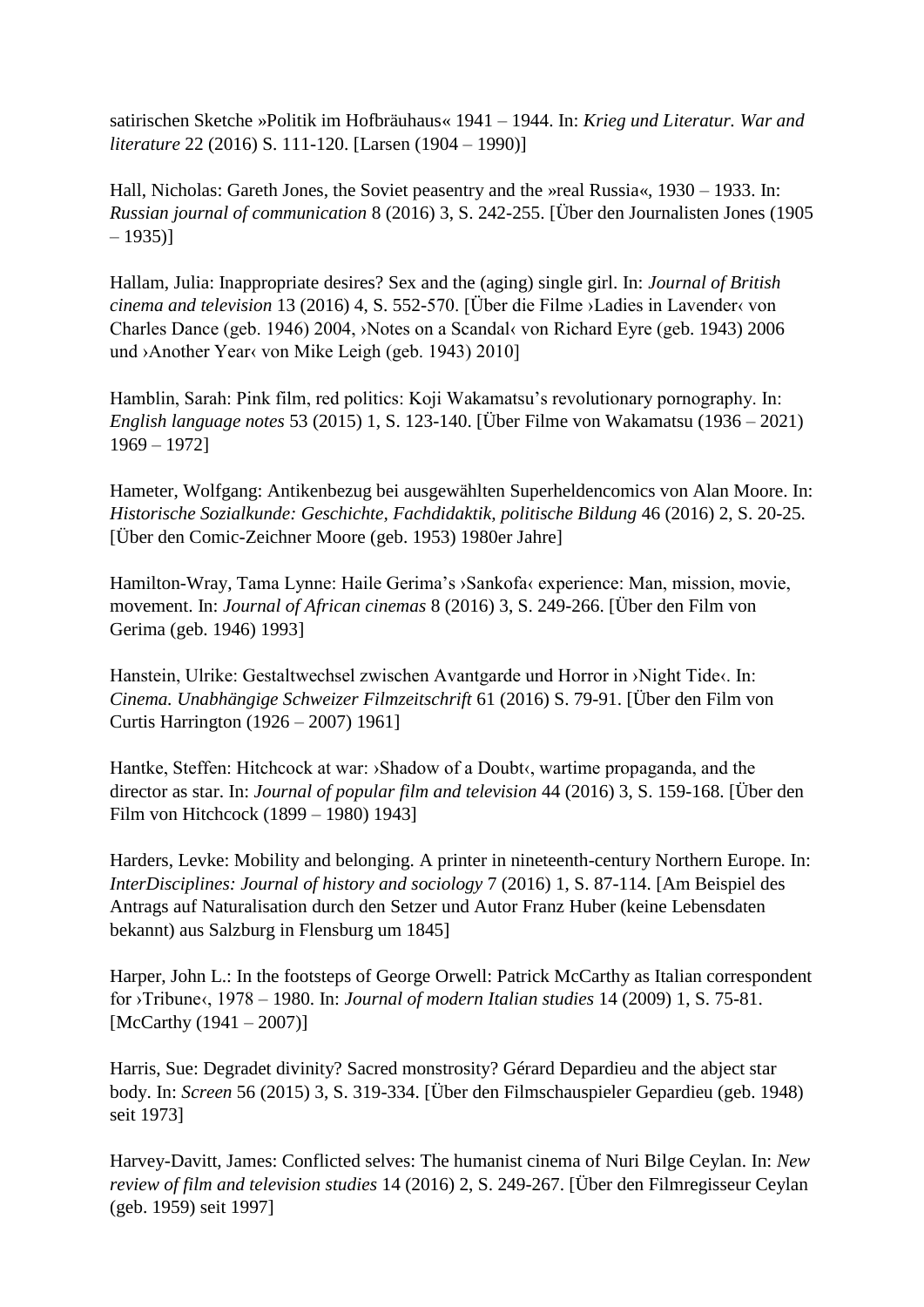Haugtvedt, Erica: »Sweeney Todd« as Victorian transmedial storyworld. In: *Victorian periodicals review* 49 (2016) 3, S. 443-460. [Über die Veröffentlichung von Texten des Melodramas »The String of Pearls« resp. seines Helden »Sweeney Todd« von James Malcolm Rymer (1814 – 1884) sowie Dibdin Pitt (1795 – 1855) in Zeitschriften 1846 – 1851]

Haugtvedt, Erica: The Sympathy of suspense: Gaskell and Braddon's slow and fast sensation fiction in family magazines. In: *Victorian periodicals review* 49 (2016) 1, S. 149-170. [Über Veröffentlichung von »A Dark Night's Work« von Elizabeth Gaskell (1810 – 1865) und »Eleanor's Victory« von Mary Elizabeth Braddon (1835 – 1915) als Fortsetzungsromane 1863]

Haworth, Rachel: Making a star on the small screen: The case of Mina and RAI. In: *Journal of Italian cinema and media studies* 3 (2015) 1/2, S. 27-42. [Über die Sängerin und Schauspielerin Anna Maria Quaini geb. Mazzini gen. Mina (geb. 1940) 1961 – 1974]

Haygood, Daniel M.: Hard sell or soft sell? The advertising philosophies and professional relationship of Rosser Reeves and David Ogilvy. In: *American journalism: A journal of media history* 33 (2016) 2, S. 169-188. [Über die Werbefachleute Reeves (1910 – 1984) und Ogilvy  $(1911 - 1999)$ 

Hayon, Kaya Davies: Resistance and reinvention: Representations of the belly dancing body in Raja Amari's ›Satin rouge / Red Satin‹ (2002). In: *Journal of African cinemas* 8 (2016) 1, S. 29-42. [Über den Film von Amari (geb. 1971)]

Healy, Cori: Reexamining political correctness through feminist rhetoric in the stand up of George Carlin. In: *Comedy studies* 7 (2016) 2, S. 137-142. [Über den TV-Comedian Carlin  $(1937 - 2008)$ ]

Hechelhammer, Bodo V.: John Wayne auf dem Kurfürstendamm. Wie Genghis Khan das geteilte Berlin eroberte. In: *Berlin in Geschichte und Gegenwart: Jahrbuch …* (2016) S. 153- 170. [Über den Schauspieler Wayne (1907 – 1979) in der Rolle des Genghis Khan auf Promotion-Tour für den Film ›The Conqueror‹ von Dick Powell (1904 – 1963) 1956]

Heel, Jos van: Johannes Enschede (1708 – 1780). Een drukker en lettergieter op zoek naar de oorsprong von zijn kunst. In: *Jaarboek voor Nederlandse boekgeschiedenis* 11 (2004) S. nicht bekannt.

Heidermann, Horst: Die Transmare Verlag AG. Mit Verlagsverzeichnis. In: *Archiv für Geschichte des Buchwesens* 71 (2016) S. 145-184. [Über den Verlag von Wilhelm Regendanz (1882 – 1955) zur Fortsetzung des insolventen Verlags von Kurt Wolff (1887 – 1963) 1929 – 1934]

Helmes, Günter: »Senkt die Fahnen vor ihr, denn sie ist unvergleichlich und unerreicht«. Annäherungen an Asta Nielsen, den ersten »Star« der Filmgeschichte. In: *Jahrbuch zur Kultur und Literatur der Weimarer Republik* 17 (2015/2016) S. 47-74. [Nielsen (1881 – 1972) 1910 – 1932]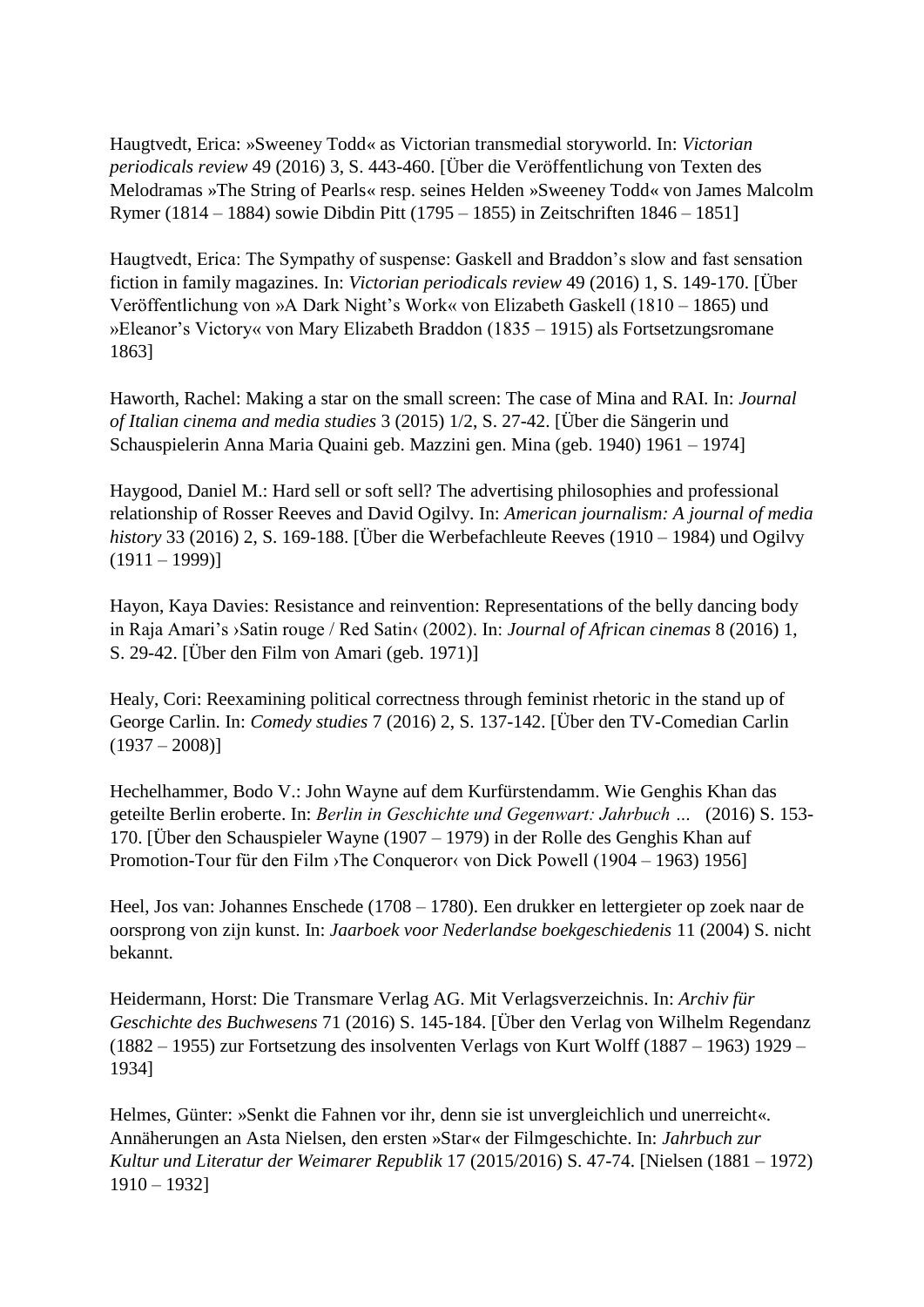Hennessy, Mary: Fassbinder's female complaint: >Martha< (1974) and the 1940s »woman's film«. In: *The German quarterly* 89 (2016) 1, S. 67-79. [Über den Film von Fassbinder (1945 – 1982) in Bezug zum Frauenfilm aus Hollywood]

Henzler, Bettina: Stillstand in der Bewegung. Zur Demontage des Roadmovies in ›Gewalt‹ von Helma Sanders-Brahms. In: *Frauen und Film* (2016) 68, S. 199-212. [Über den Film von Sanders-Brahms (1940 – 2014) 1970]

Herrmann, Sebastian M.: Wrestling with the real: Politics, journalism, history in ›Frost/Nixon‹, and the complex realism of kayfabe. In: *Amerikastudien, American studies* 61 (2016) 1, S. 53-68. [Über den Film von Ron Howard (geb. 1954) 2008]

Heyden, Ulrich van der: Die erste deutschsprachige Beschreibung der Festung Großfriedrichsburg durch Otto Friedrich von der Groeben und die Rezeption seiner Reisebeschreibung bis in die Gegenwart. In: *Leipziger Jahrbuch zur Buchgeschichte* 24 (2016) S. 11-38. [Über den Bericht über die koloniale Landnahme in Westafrika durch Brandenburg von Groeben (1657 – 1728) 1694]

Heynen, Robert: From science to fashion: Photography and the production of a surrogate colony in Weimar Germany. In: *History of photography* 40 (2016) 2, S. 167-192. [Über kolonialistische Fotografie am Beispiel des Journalisten, Fotografen und Fotografien-Sammlers Franz Otto Koch (keine Lebensdaten bekannt, Veröffentlichungen 1904 – 1928) in den 1920er Jahren]

Hillesheim, Jürgen: Ein Elternmord und einige Friseurbesucher. Zu Bertolt Brechts und Karl Valentins Film ›Mysterien eines Frisiersalons‹. In: *Jahrbuch zur Kultur und Literatur der Weimarer Republik* 17 (2015/2016) S. 35-46. [Über den Film von Valentin (1882 – 1948), Brecht (1898 – 1956) und Ernst Busch (1900 – 1980) 1923]

Hillman, Susanne: Empty-handed beauty: Juliette Récamier as pseudo-event. In: *Celebrity studies* 7 (2016) 2, S. 203-220. [Über die Gesellschaftsdame und »salonnière« in Paris Récamier (1777 – 1849)]

Hjort, Mette: What does it mean to be an ecological filmmaker?: Knut Erik Jensen's work as eco-auteur. In: *Projections: The journal for movies and mind* 10 (2016) 2, S. 104-124. [Jensen (geb. 1940) seit 1993]

Hochschild, Björn: Superhero comics and the potential for continuation: Identity and temporality in Alan Moore's ›Watchmen‹. In: *Literatur in Wissenschaft und Unterricht LWU* 47 (2014) 1/2, S. 55-66. [Über die Comicserie von Moore (geb. 1953) 1986 – 1987]

Hock, Jonas: Das strategische Potential des Briefes. Friedrich Melchior Grimms ›Correspondence littéraire‹ zwischen Privatbriefkultur und Pressewesen. In: *Cahiers d'etudes germaniques* (2016) 70, S. 71-82. [Über die ›Correspondence littéraire, philosophique et critique‹ von Friedrich Melchior Baron von Grimm (1723 – 1807) 1753 – 1773]

Hoeck, Lotte: Mirrors of movement: >Aina<, Afzal Chowdhury's cinematography and the interlinked histories of cinema in Pakistan and Bangladesh. In: *Screen* 57 (2016) 4, S. 488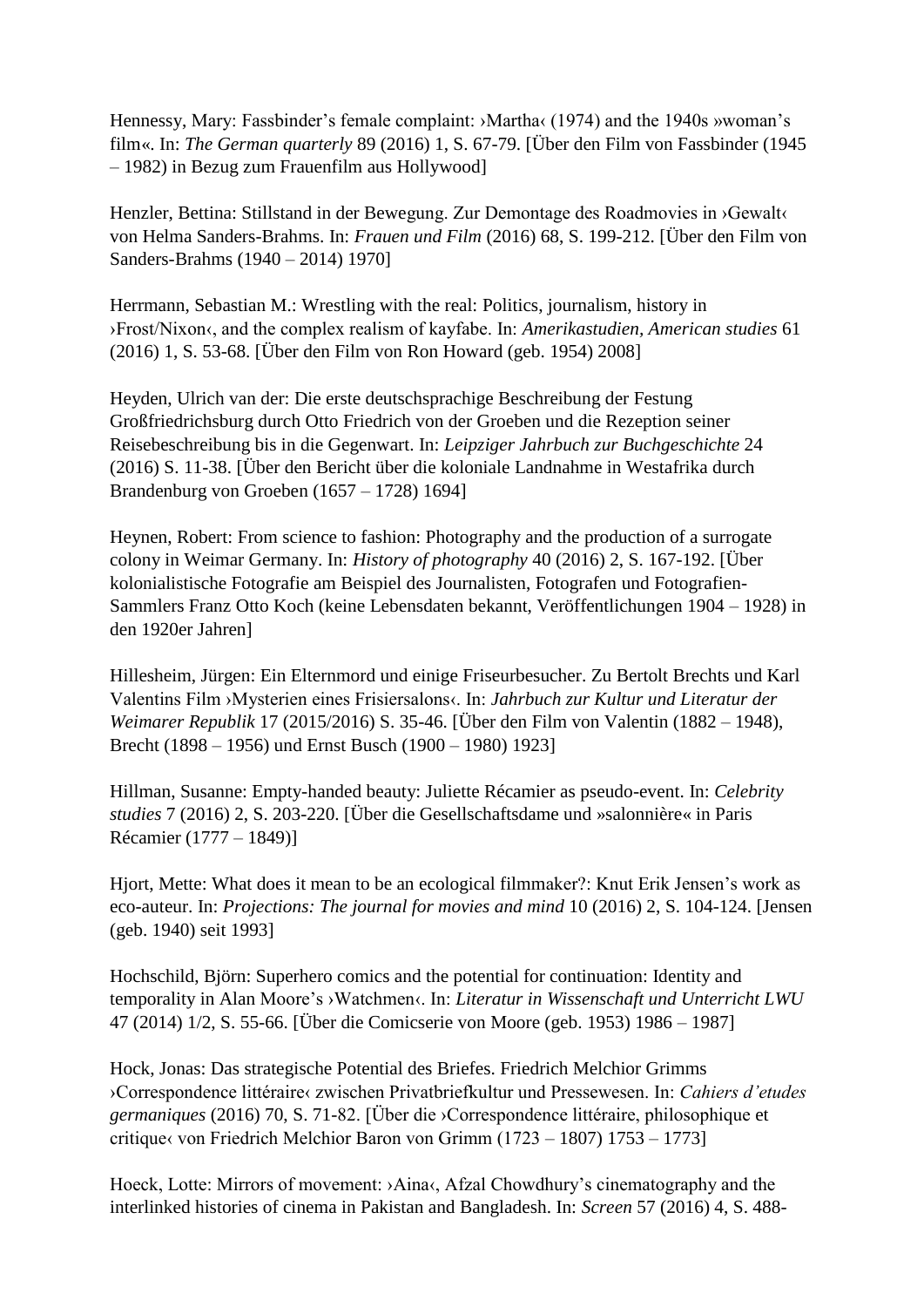495. [Über den Film von Nazrul Islam (keine Lebensdaten bekannt) 1977 und den Kameramann Chowdhury (geb. 1930)]

Høgetveit, Åsne Ø.: Minnet om ein soldat. In: *Norsk medietidsskrift* (2016) 4, o.Pag., online, 22 S. [Über die Darstellung weiblicher Soldaten in den Filmen ›The Dawns Here Are Quiet‹ von Stanislav Rostotskij (1922 – 2001) 1972 und ›Leningrad‹ von Aleksandr Buravskij (keine Lebensdaten bekannt) 2009]

Hoffman, Katherine: The human image and visual music: Robert Frank and Henri Cartier-Bresson in the American south. In: *PhotoResearcher* (2011) 16, S. 76-90. [Über die Fotografen Frank (geb. 1924) und Cartier-Bresson (1908 – 2004)]

Hohenberger, Eva: Gezählte Menschen, geordnete Bilder. Harun Farockis ›Aufstellung‹ und Jacques Rancières politische Kunst. In: *Frauen und Film* (2016) 67, S. 11-24. [Über die Video-Installation von Farocki (1944 – 2014) 2005]

Hohlfeldt, Antonio: Crônicas de Machado de Assis e romance folhetim de Almeida Garrett: Duas experiências pioneiras. In: *Revista famecos: Mídia, cultura e tecnologia* 23 (2016) Supl., o.Pag., online, 28 S. [Über die Schriftsteller und Journalisten Machado de Assis (1839 – 1908) und Almeida Garrett (1799 – 1854)]

Holiday, Steven u. Dale L. Cressman: »What deepest remains«: How photojournalistic mutualism between Robert Capa and Elmer W. Lower shaped modern concepts of World War II. In: *American journalism: A journal of media history* 33 (2016) 4, S. 442-464. [Capa (1913  $-1954$ ), Lower  $(1913 - 2011)$ 

Holland, Max: I. F. Stone: Encounters with Soviet intelligence. In: *Journal of Cold War studies* 11 (2009) 3, S. 144-205. [Über den Journalisten Isidor Feinstein Stone (1907 – 1989)]

Holtum, Jan von: »Katzenmusik« und »Preßprozesse«. Sigmund Engländer, Gustav Heine und die publizistischen Fehden in Wien (1848 bis 1851). In: *Heine-Jahrbuch* 55 (2016) S. 144-160. [Über die Journalisten Engländer (1828 – 1902) und Heine (1803/1805 – 1886)]

Hoppel, Lisa: »Feuer und Schwert im Sudan«. Die Erfolgsgeschichte eines Buches im Spiegel eines gesellschaftlichen Wandels. In: *Medien und Zeit* 31 (2016) 3, S. 53-63. [Über Ausgaben des Buchs von Rudolf Anton Carl Freiherr von Slatin gen. Slatin Pascha (1857 – 1932) über den Mahdi-Aufstand 1896, 1928 und 1997]

Howe, Graham: E. O. Hoppé's pioneering business models in photographic practice. In: *PhotoResearcher* (2015) 23, S. 52-65. [Über den Fotografen Emil Otto Hoppé (1878 – 1972) 1907 – 1945]

Huemmer, Jennifer: Beyond boobs and beer: Analysis of masculine rites of passage in the film ›Superbad‹. In: *Southwestern mass communication journal* 31 (2015/2016) 2, o.Pag., online, 24 S. [Über den Film von Greg Mottola (geb. 1964) 2007]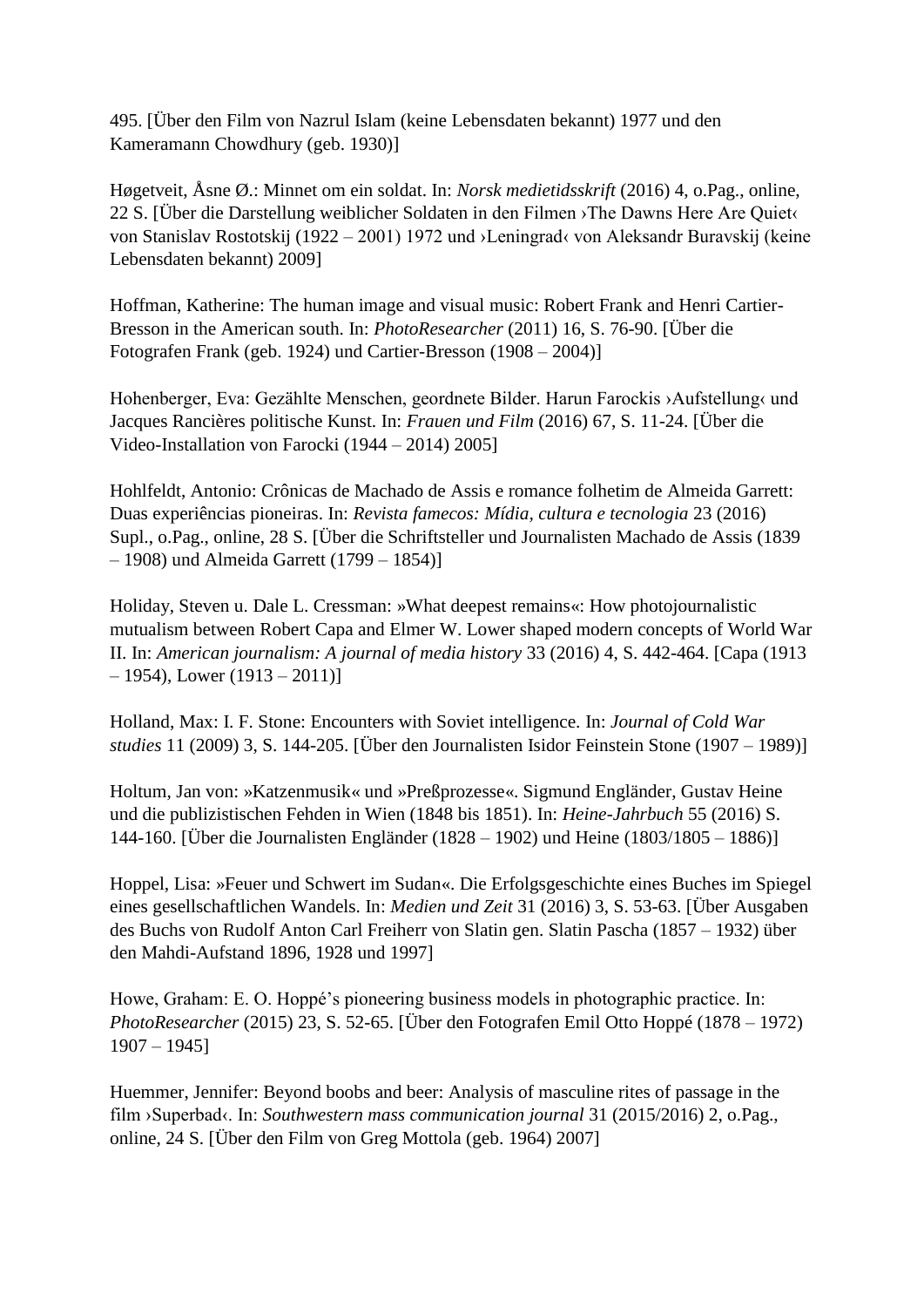Hurst, Rachel Alpha Johnston: Lorene Squire's psychical landscapes of colonial/modern gender in the Canadian North. In: *History of photography* 40 (2016) 4, S. 413-431. [Über die Fotografin Squire (1910 – 1942)]

Huseby, Amy Kahrmann: James Thomson's »The City of Dreadful Night« and the forms of secularist congregation. In: *Victorian periodicals review* 49 (2016) 2, S. 228-247. [Über das Poem von Thomson (1834 – 1882) in der Zeitschrift ›The National Reformer‹ 1874]

Ialongo, Ernest: Filippo Tommasi Marinetti: The Futurist as Fascist, 1929-37. In: *Journal of modern Italian studies* 18 (2013) 4, S. 393-418. [Über den Künstler und Publizisten Marinetti  $(1876 - 1944)$ 

Ichikawa, Chieko: A Body politic of women's own: Josephine Butler, social purity, and national identity. In: *Victorian review* 41 (2015) 1, S. 107-123. [Über die Frauenrechtlerin und Aktivistin Butler (1828 – 1906) gegen die »Contagious Deseases Acts« 1864 – 1869 in England]

Ide, Jennifer M.: Charles Dickens the letter writer and the local postal service. In: *The Dickensian* 112 (2016) 1, S. 36-45. [Über die Nutzung der Brief-Post durch Dickens (1812 – 1870) in London, Gad's Hill Place 1860 – 1870]

Imhof, Dirk: De Plantijnse uitgeverij onder Balthasar II Moretus (1641 – 1674). Een vergelijking met het uitgeversfonds van zijn grootvader Jan i Moretus (1589 – 1610). In: *Jaarboek voor Nederlandse boekgeschiedenis* 16 (2009) S. nicht bekannt.

Irmer, Thomas: »There is no better cure for the German canker«. Ernst G. Preuss und die Lehren aus der deutschen Geschichte. In: *Krieg und Literatur. War and literature* 22 (2016) S. 159-168. [Über den Anwalt und Publizisten Preuss (1891 – 1966)]

Isager, Christine: Playful imitation at work: The formation of a Danish »Gonzo Thingummy«. In: *Literary journalism studies* 8 (2016) 1, S. 78-96. [Über den Journalisten Morten Sabroc (geb. 1947) nebst Texten S. 97-105]

Jackson, Jeffrey: Steel bubbles: Death, inexhaustibility, and Dickens's idea of the book in ›Sketches by Boz‹, First series (1836). In: *Cahiers victoriens et édouardiens* (2016) 84, o.Pag., online, 15 S. [Über die Zeitschrift von Charles Dickens (1812 – 1870)]

Jacobs, Lea: Making John Ford's ›How Green Was My Valley‹. In: *Film history: An international journal* 28 (2016) 2, S. 32-80. [Über den Film von Ford (1894 – 1973) 1941]

Jaeger, Roland: Autorenlesungen und Bauhaus-Produkte: Die Buchhandlung Ferdinand Ostertag in Berlin, 1919 bis 1927. In: *Aus dem Antiquariat: Zeitschrift für Antiquare und Büchersammler* N.F. 14 (2016) 4, S. 201-210. [Ostertag (1893 – 1963)]

Jaeger, Roland: Martin Feuchtwanger und sein Exilverlag »Edition Olympia« in Tel Aviv. In: *Aus dem Antiquariat: Zeitschrift für Antiquare und Büchersammler* N.F. 14 (2016) 2, S. 75- 88. [Über den Journalisten und Verleger Feuchtwanger (1886 – 1952) 1940 – 1952]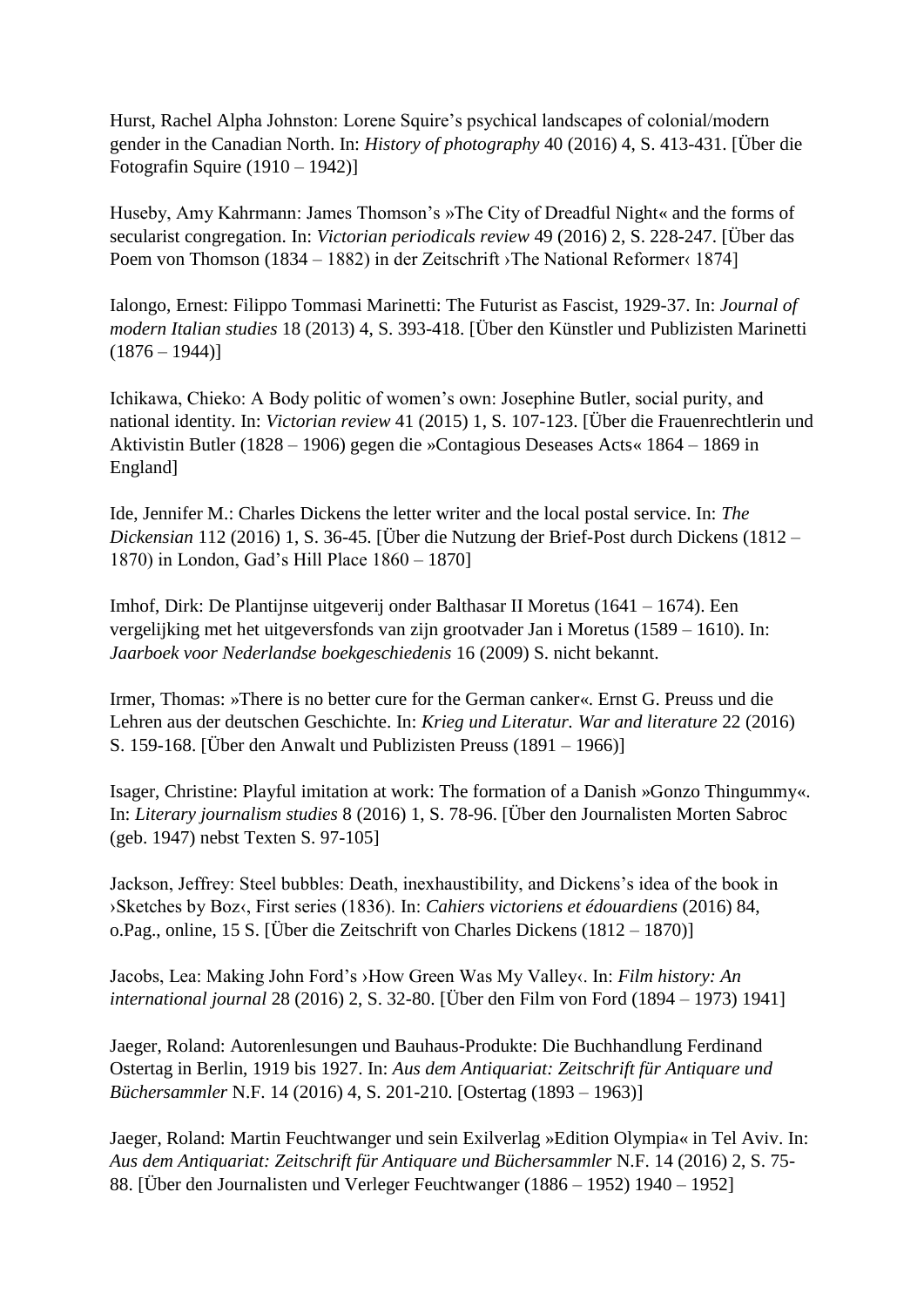Järtelius, Arne: Martha Larsson: Korre, kåsör och poet. In: *Presshistorisk årsbok* (2015) S. 29-46. [Über die Journalistin Larsson (1908 – 1993)]

Jakob, Hans-Joachim: Johann Friedrich Schinks ›Grazer Theaterchronik‹ (1783), ein rares österreichisches Theaterjournal. In: *Das Achtzehnte Jahrhundert: Zeitschrift …* 40 (2016) 1, S. 66-78. [Über Schink (1755 – 1835) und seine kurzlebige Zeitschrift]

Jean Epstein. In: *1895: Revue de l'Association Française de Recherche sur l'Histoire du Cinéma* (2016) 78, S. 58-147. [Themenschwerpunkt über den Avantgardefilmer und Filmtheoretiker Epstein (1897 – 1953) mit 2 und 5 Beiträgen, davon 2 hier einzeln verzeichnet]

Jeffs, Carolyn Scott: Voice, personality and grandma: Mabel Constanduros and ›The Buggins Family‹. In: *Comedy studies* 7 (2016) 2, S. 124-136. [Über die Autorin und Sprecherin der Hörspielserie Constanduros (1880 – 1957) BBC 1928 – 1948]

Jennings, Michael W.: »The Secret of the darkened chamber«: Michael Schmidt's »Berlin nach 45«. In: *October: Art, theory, criticism, politics* (2016) 158, S. 89-99. [Über den Fotografen Schmidt (1945 – 2014) und seine Berlin-Bücher 1987, 1996, 2005]

Jones, Allan: J. G. Crowther's war: Institutional strife at the BBC and British Council. In: *The British journal for the history of science* 49 (2016) 2, S. 259-278. [Über den Journalisten James Gerald Crowther (1899 – 1983) in den 1920er – 1930er Jahren]

Joo, Woojeong: Rethinking Noriko: Marriage narrative as historical allegory in ›The Moon Has Risen‹ and other Occupation-era films. In: *Screen* 56 (2015) 3, S. 335-356. [Über den Film von Yasujiro Ozu (1903 – 1963) 1947]

Joost, Ulrich: »Papiere welche die Nachwelt nicht zu beschnuppern braucht«. Gottfried August Bürger als Briefschreiber. In: *Cahiers d'etudes germaniques* (2016) 70, S. 193-210. [Bürger (1747 – 1794)]

Jordan, Barry: Revisiting the »comedia sexy ibérica«: >No desearás al vecino del quinto (Ramón Fernández, 1971). In: *International journal of Iberian studies* 15 (2002) 3, S. 167- 186. [Über den Film von Fernández (1930 – 2006)]

Joseph, Sue: Australian literary journalism and »missing voices«. How Helen Garner finally resolves this recurring ethical tension. In: *Journalism practice* 10 (2016) 6, S. 730-743. [Über 3 Bücher der Journalistin Garner (geb. 1942) seit 1995]

Juan, Myriam: Ivan le Superbe ou Mosjoukine en correspondance. In: *1895: Revue de l'Association Française de Recherche sur l'Histoire du Cinéma* (2016) 78, S. 148-163. [Über den Filmschauspieler Ivan Mosjoukine resp. Ivan Mozzhukhin (1889 – 1939) 1920er Jahre]

Jung, Yonjae: Poe's magazinist career and »The Cask of Amontillado«. In: *American studies in Scandinavia* 46 (2014) 2, S. 59-75. [Über Edgar Allan Poe (1809 – 1849) als Journalist und Redakteur in den 1840er Jahren]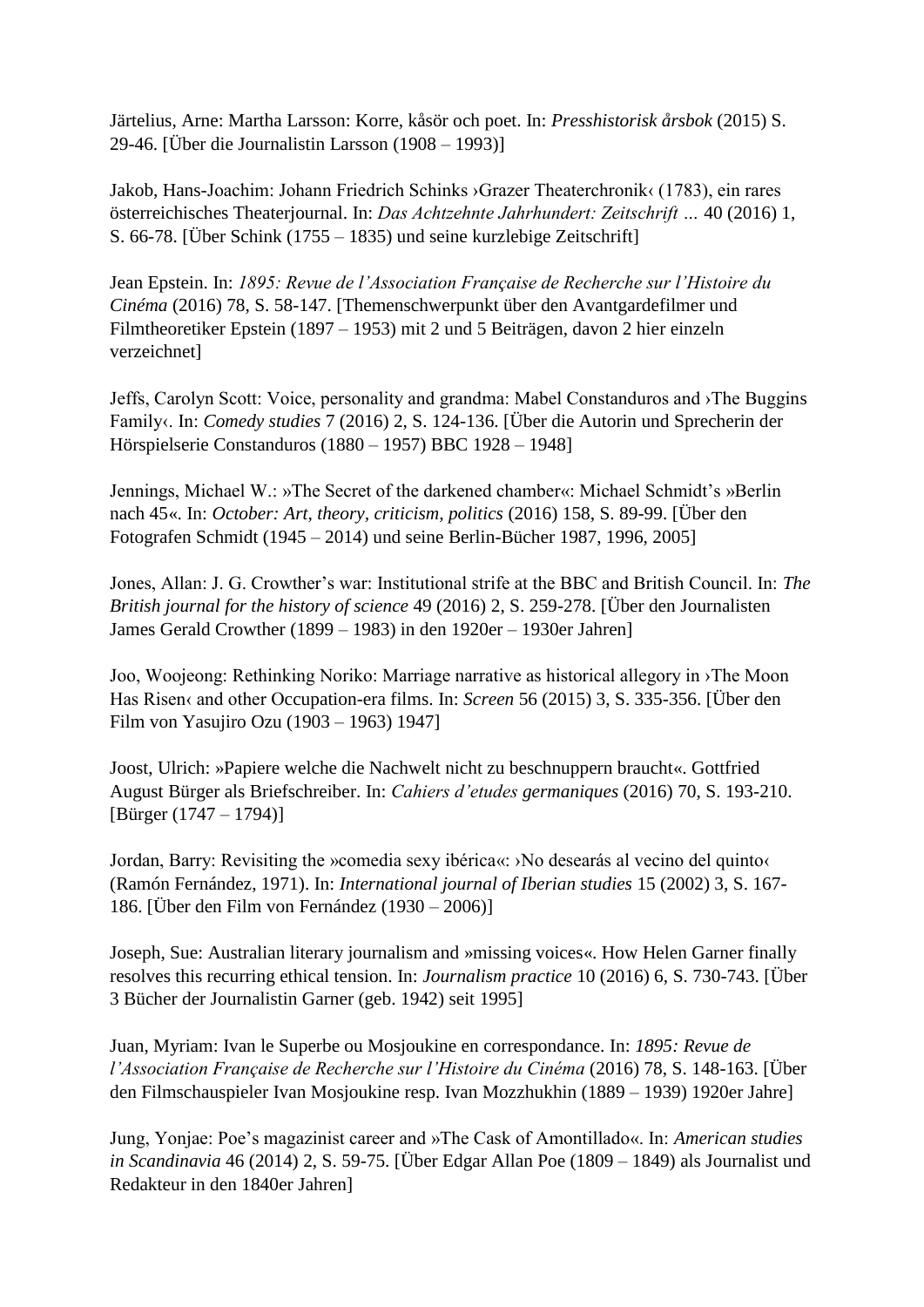Jurriëns, Edwin: »TV or not TV«. Spelling the Indonesian media with Veven Sp. Wardhana. In: *Bijdragen tot de taal-, land- en volkenkunde* 172 (2016) 1, S. 33-65. [Über den Journalisten Wardhana (1959 – 2013)]

Kabelitz, Sylvia: Der Bücher-Streit 1903 als Gefährdung einer Autor-Verleger-Beziehung. Dargestellt anhand der Korrespondenz des Nationalökonomen Karl Bücher und seines Verlegers Paul Siebeck aus den Jahren 1903 bis 1904. In: *Leipziger Jahrbuch zur Buchgeschichte* 24 (2016) S. 355-370. [Über die Diskussion um Rabatte und Preisbindung wissenschaftlicher Bücher am Beispiel des Autors der den Streit auslösenden Denkschrift Bücher (1847 – 1930) und Siebeck (1855 – 1920)]

Kamińska, Kamila: »Felieton mocno jątrzący«, czyli cenzura wobec publicystyki Stefana Kisielewskiego (w latach 1957 – 1961). In: *Zeszyty prasoznawce* 57 (2014) 4, S. 725-748. [Über Beiträge von Stefan Kisielewski (1911 – 1991) in der Zeitung ›Tygodnik Powszechny‹]

Karagoz, Claudia: Assumed identities: Transgression and desire in Donatella Maiorca's cinema. In: *Journal of Italian cinema and media studies* 1 (2012/2013) 1, S. 39-54. [Über 2 Filme von Maiorca (geb. 1957) 1998 und 2009]

Kefala, Eleni: Horacio Coppola: Towards an aesthetic genealogy. In: *History of photography* 40 (2016) 4, S. 388-412. [Über den Fotografen Coppola (1882 – 1932)]

Keunecke, Hans-Otto: Die Druckereien der Familie Messerer in Ansbach, Schwäbisch Hall und Öhringen. In: *Archiv für Geschichte des Buchwesens* 71 (2016) S. 1-22. [1738 – 1793]

Khrebtan-Hörhager, Julia u. Carl R. Burgchardt: Pasolini and the women of >Accatone<: Challenging eternal »ragazzi« in the eternal city. In: *Studies in European cinema* 13 (2016) 3, S. 227-245. [Über den Film von Pasolini (1922 – 1975) 1961]

Kilmer, Paulette D.: Teresa Howard Dean. A trickster wandering far and near in search of common wisdom. In: *Journalism history* 42 (2016/2017) 1, S. 15-23. [Über die Journalistin Dean (? – 1935) 1890 – 1931]

Kim, Chung-Kang: Nation, subculture, and queer representation: The film ›Male Kisaeng‹ and the politics of gender and sexuality in 1960s South Korea. In: *Journal of the history of sexuality* 24 (2015) 3, S. 455-477. [Über den Film von Sim U-sôp resp. Shim Wu-seop (keine Lebensdaten bekannt) 1969]

Kimani wa Wanjiru, Msana: Terry Hirst: The renowned trailblazer editorial cartoonist and comics author in Kenya. In: *International journal of comic art: IJOCA* 17 (2015) 1, S. 90- 116. [Hirst  $(1932 - 2015)$ ]

King, Daniel: Visual transgressions and queer representations in Gaiman's ›A Game of You‹. In: *International journal of comic art: IJOCA* 13 (2011) 2, S. 627-641. [Über den Comic von Neil Gaiman (geb. 1960) 1993]

Kiss, Anna Luise: »Ich will das Leben! Ich bin Dokumentarist!« Ethische Fragen dokumentarischer Praxis im DEFA-Spielfilm ›Motivsuche‹. In: *Montage/AV: Zeitschrift für*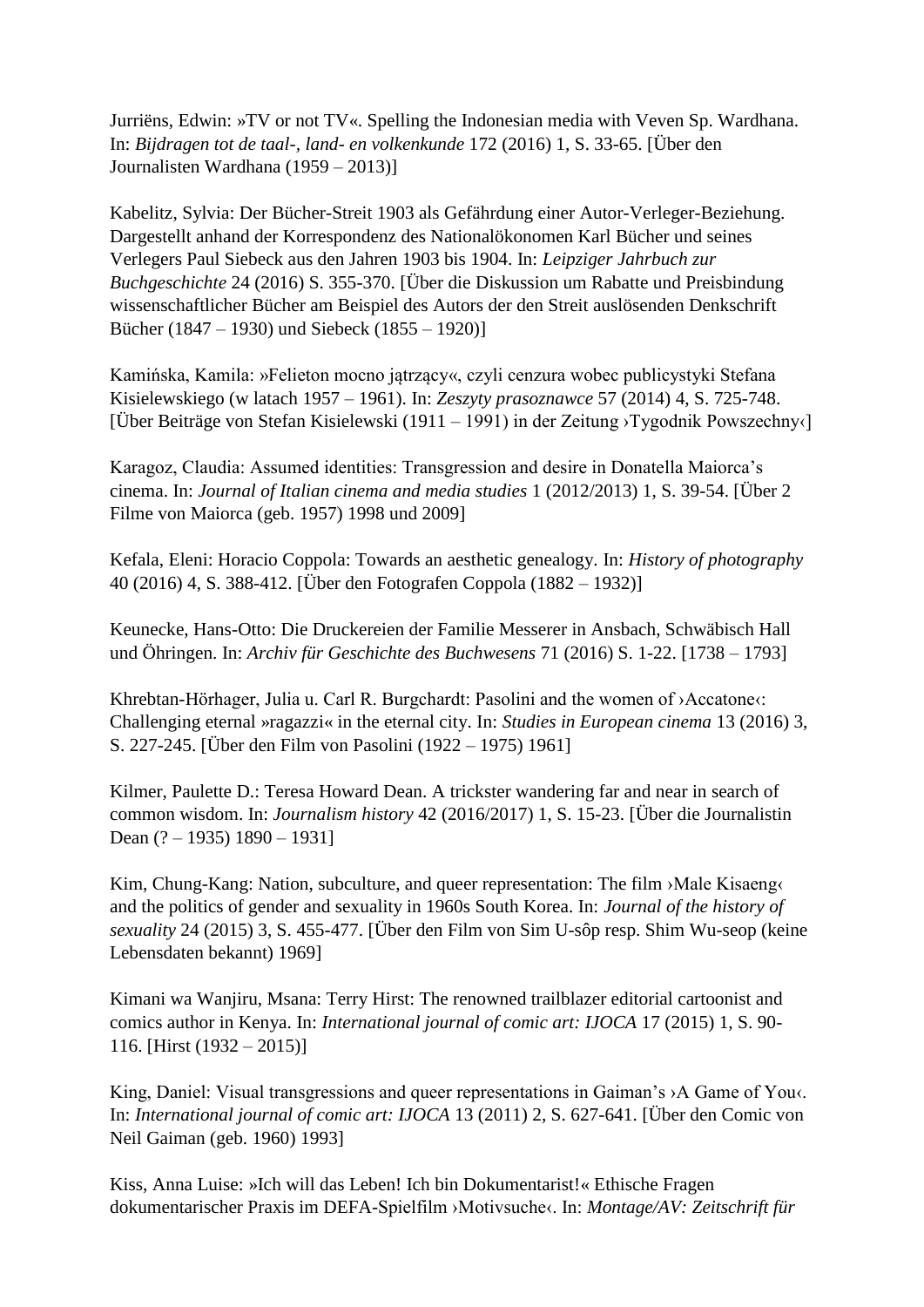*Theorie und Geschichte audiovisueller Kommunikation* 25 (2016) 1, S. 105-114. [Über den Film von Dietmar Hochmuth (geb. 1954) 1990]

Kittelmann, Jana: »… in meinem eigensten Herzen bin ich geradezu Briefschwärmer.« Bemerkungen zu Theodor Fontanes Briefwerk. In: *Cahiers d'etudes germaniques* (2016) 71, S. 89-108. [Über den Journalisten und Schriftsteller Fontane (1819 – 1898)]

Kitzing, Michael: Konrad Theiss (1905 – 1983). Interessenwahrer der Heimatvertriebenen, Zeitungsgründer und Verleger. In: *Historisches Jahrbuch* 136 (2016) S. 612-641. [Über den Politiker und Verleger der ›Schwäbischen Post‹ Aalen nach 1948]

Klages, Imme: »But not a single one that tells the story of Jews as Jews.« Jüdische Kinder als Laienschauspieler in Fred Zinnemanns Film ›The Search‹ (1948). In: *Nurinst: Beiträge zur deutschen und jüdischen Geschichte. Jahrbuch …* 8 (2016) S. 89-103. [Über den Film von Zinnemann (1907 – 1997)]

Klein, Wolfgang: Henri Quatre in Heinrich Manns Publizistik. In: *Heinrich Mann-Jahrbuch* 26 (2008) S. 83-106. [Mann (1871 – 1950)]

Knopper, Françoise: Un épistolier alsacien dans la Grande Guerre. In: *Cahiers d'etudes germaniques* (2016) 71, S. 159-170. [Über Briefe des französischen Soldaten Auguste Bernard (keine Lebensdaten bekannt) 1917 – 1918]

Koblitz, Anna: Die Lust des Sehens beim Entkleiden nackter Tatsachen: Nelly Kaplans ›Die Piratenbraut«. In: *Frauen und Film* (2016) 68, S. 53-62. [Über den Film von Kaplan (geb. 1936) 1969]

Köhler, Kristina: History is made on the dancefloor. ›Strictly Ballroom‹ und das Jahr 1992. In: *Montage/AV: Zeitschrift für Theorie und Geschichte audiovisueller Kommunikation* 25 (2016) 2, S. 84-101. [Über den Film von Baz Luhrmann (geb. 1962) 1992]

Koenen, Erik: Erich Everth als Leitartikler der ›Vossischen Zeitung‹ (1921 – 1923). Journalismus als Krisen- und Zeitdiagnostik der frühen Weimarer Republik. In: *Jahrbuch für Kommunikationsgeschichte* 18 (2016) S. 78-110. [Everth (1878 – 1934)]

Köppl, Rainer M.: Hitchcock, Freud und Hollywood. ›Vertigo‹ aus der Sicht der Traumdeutung. In: *Maske und Kothurn* 62 (2016) 1, S. 61-72. [Über den Film von Alfred Hitchcock (1899 – 1980) 1958]

Körte, Mona: Re-Interpretationen Shylocks. Alexander Granachs Briefe aus dem Exil. In: *Exilforschung: Ein internationales Jahrbuch* 34 (2016) S. 287-301. [Über den Schauspieler Granach (1890 – 1945) nach 1933]

Kohlert, Werner: Moriz Sondheim (1860 – 1944). Antiquar und Gelehrter. In: *Aus dem Antiquariat: Zeitschrift für Antiquare und Büchersammler* N.F. 14 (2016) 3, S. 134-143. [Über den Antiquariatsbuchhändler]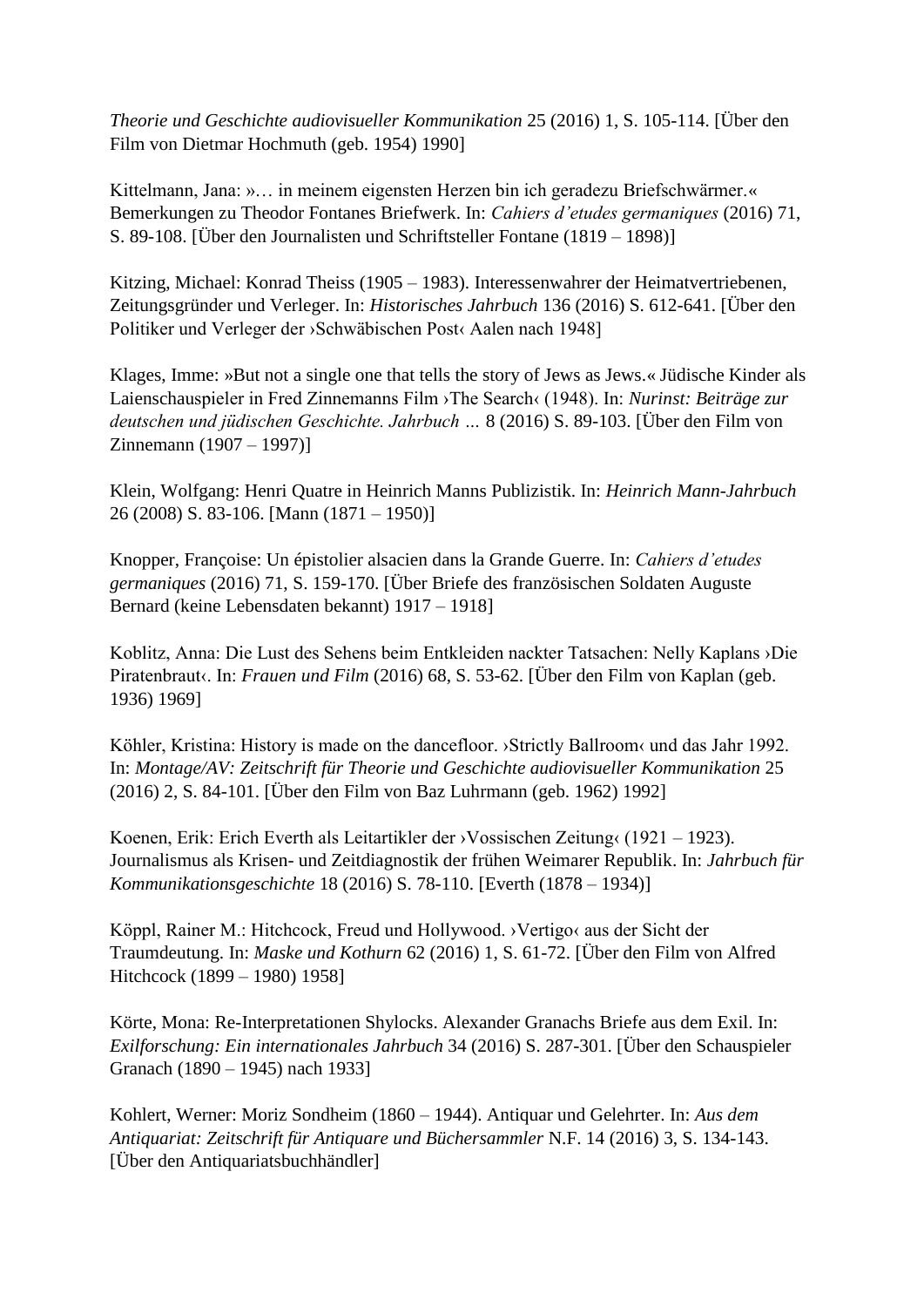Koschorke, Albrecht: Ideology in execution: On Hitler's »Mein Kampf«. In: *New German critique* (2015) 124, S. 1-22. [Über die Propagandaschrift von Adolf Hitler (1889 – 1945) 1925/1926]

Košenina, Alexander: »Kontinuierliche Bildergeschichten«: Mit ›Max und Moritz‹ überwindet Wilhelm Busch die Grenzen von Malerei und Poesie. In: *Zeitschrift für Germanistik* N.F. 26 (2016) 2, S. 386-402. [Busch (1832 – 1908) 1865]

Kostetskaya, Anastasia: East or West, »Rodina« is best: Shaping a socialist »Heimat« in German and Soviet film of the occupation period. In: *German life and letters* 69 (2016) 4, S. 519-536. [Über die Filme ›Irgendwo in Berlin‹ von Gerhardt Lamprecht (1894 – 1974) 1946 und ›U nikh est' rodina‹ von Aleksandr Fainzimmer (1906 – 1982) 1949]

Kourelou, Olga: A Different kind of blonde: Melina Mercouri in ›Stella‹ (Michael Cacoyannis, 1955). In: *Celebrity studies* 7 (2016) 1, S. 58-68. [Über die Filmschauspielerin Mercouri (1920 – 1994) im Film von Cacoyannis (1922 – 2011)]

Kouvaros, George: As if it were for the last time: Wim Wenders, film and photography. In: *New German critique* (2015) 125, S. 81-95. [Wenders (geb. 1945) seit 1967]

Kovalova, Anna: Stummfilmpoetik. Andrej Platonov und das Kino. In: *Osteuropa* 66 (2016) 8/10, S. 467-486. [Über den Schriftsteller und Drehbuchautor Platonov (1899 – 1951)]

Kowalewski, Hubert: »Where the joke comes from«: Comical potential of comics in the works of Tadeusz Baranowski. In: *International journal of comic art: IJOCA* 13 (2011) 2, S. 286-312. [Über den Comic-Autor Baranowski (geb. 1945) seit 1975]

Krämer, Peter: ›A Clockwork Orange‹ (1971) and American culture. In: *ZeitRäume: Potsdamer Almanach des Zentrums für Zeithistorische Forschung* (2010) S. 96-106. [Über den Film von Stanley Kubrick (1928 – 1999)]

Krase, Andreas: Organising the world: Alphons Stübel's and Wilhelm Reiss' collections of photographs from South American countries 1868 – 1877. In: *PhotoResearcher* (2015) 23, S. 40-51. [Über die fotografischen Expeditionsberichte von Stübel (1835 – 1904) und Reiss  $(1838 - 1908)$ 

Kretzschmar, Harald: Karl Holtz. Mit drei Zeichenstilen ein Jahrhundertzeichner. In: *Marginalien: Zeitschrift für Buchkunst und Bibliophilie* (2016) 221, S. 46-56. [Über den Pressezeichner und Karikaturisten Holtz (1899 – 1978)]

Krutikov, Mikhail: The Writer as the people's therapist: Der Nister's last decade, 1939-49. In: *East European Jewish affairs* 46 (2016) 1, S. 26-46. [Über den Schriftsteller und Journalisten Der Nister d.i. Pinchas Kahanowitsch (1984 – 1950)]

Kubie, Oenone: Reading Lewis Hine's photography of child street labour, 1906 – 1918. In: *Journal of American studies* 50 (2016) 4, S. 873-897. [Über den Soziologen, Sozialreformer und Fotografen Hine (1874 – 1940)]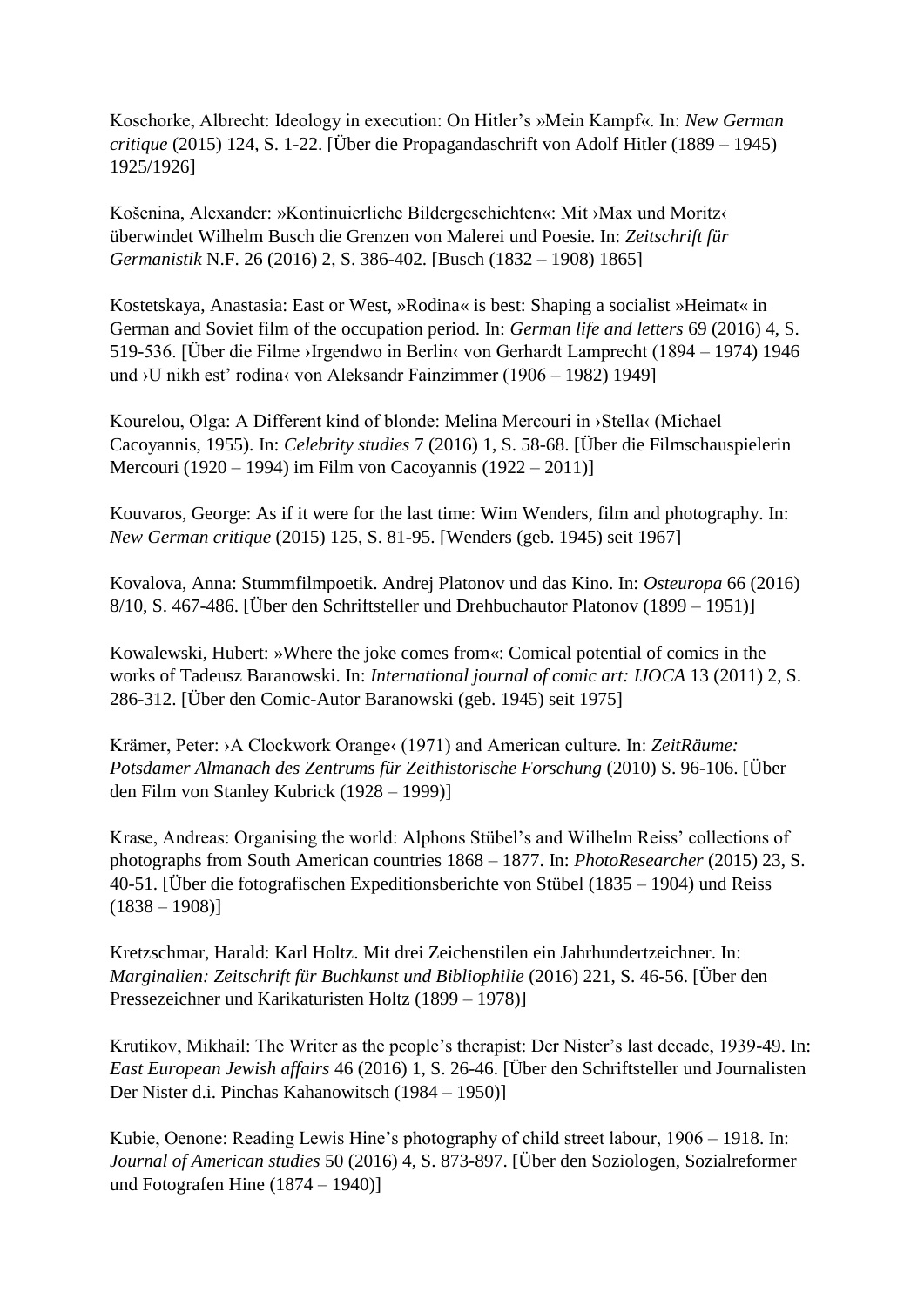Kuitert, Lisa: Mea Verwey en Uitgeverij C. A. Mees (1919 -1968). En bolwerk van beschaving. In: In: *Jaarboek voor Nederlandse boekgeschiedenis* 12 (2005) S. nicht bekannt. [Über Verwey (1892 – 1978) als Leiterin des Verlags ihres Gatten Constantinus Alting Mees  $(1894 - 1978)$ 

Kuitert, Lisa: »Van de inlandsche pers heb ik de allernaarste indruck«. Walbeehms persoverzicht in het ›Kolonial Tijdschrift‹ tussen 1912 – 1917. In: *Jaarboek voor Nederlandse boekgeschiedenis* 23 (2016) S. nicht bekannt. [Über die jährlichen Übersichten von A. H. J. G. Walbeehms (Lebensdaten nicht bekannt) in der Zeitschrift]

Kuoshu, Harry: Configuring innocence: China and Italy, Wang and Masina personas. In: *Journal of Italian cinema and media studies* 2 (2013/2014) 3, S. 335-350. [Über 4 Filme mit Wang Baoqiang (geb. 1984) 2003, 2004 resp. Giuletta Masina (1921 – 1994) 1954, 1955]

Laborderie, Pascal: ›Âmes d'enfants‹, un »film-parabole« représentatif de la propagande solidariste en France dans l'entre-deux-guerres. In: *Cinémas: Revue d'études cinématographiques* 22 (2011/2012) 1, S. 151-173. [Über den Film von Jean Benoit-Lévy (1888 – 1959) und Marie Epstein (1899 – 1995) 1928]

Laćan, Sanja: Concealing, revealing, and coming out: Lesbian visibility in Dalibor Matanić's ›Fine Dead Girls‹ and Dana Budislajević's ›Family Meals‹. In: *Studies in European cinema* 12 (2015) 3, S. 229-245. [Über den Film von Matanić (geb. 1975) 2002 und Budislajević (geb. 1975) 2011]

Lagny, Anne: L'Engagement de l'artiste dans la fabrique de l'homme politique. La correspondence entre Willy Brandt et Günter Grass. In: *Cahiers d'etudes germaniques* (2016) 71, S. 239-252. [Brandt (1913 – 1992), Grass (1927 – 2015)]

Lamarre, Thomas: Seeing through the car: The Automobile as cosmopolitical proposition in ›The Fifth Element‹. In: *Cinémas: Revue d'études cinématographiques* 21 (2010/2011) 1, S. 105-128. [Über den Film von Luc Besson (geb. 1969) 1997]

Lambert, Frédéric: Esthésie de la dénonciation. Albert Londres en »Terre d'ébène«. In: *Le Temps des médias: Revue d'histoire* (2016) 26, S. 75-92. [Über das Buch des Journalisten Londres (1884 – 1932) 1929 zuvor erschienen als Artikelserie in ›Le Petit Parisien‹]

Lang, Frederik: No Future zwischen Lützowplatz und Ochtendung? ›Der Tod des Goldsuchers‹ (1989/90), ›Der Mann aus dem Osten‹ (1988-90) und die Vorgeschichte der Berliner Schule an der dffb. In: *Filmblatt* 21 (2016) 60, S. 53-65. [Über die Filme von Ludger Blanke (geb. 1968) und Christoph Willems (geb. 1957) als Studentenfilme der Deutschen Film- und Fernsehakademie Berlin dffb]

Langford, Martha: Migrant mothers: Richard Harrington's indigenous »Madonnas«. In: *History of photography* 40 (2016) 1, S. 28-48. [Über den Fotografen Harrington (1911 – 2005) 1950er Jahre]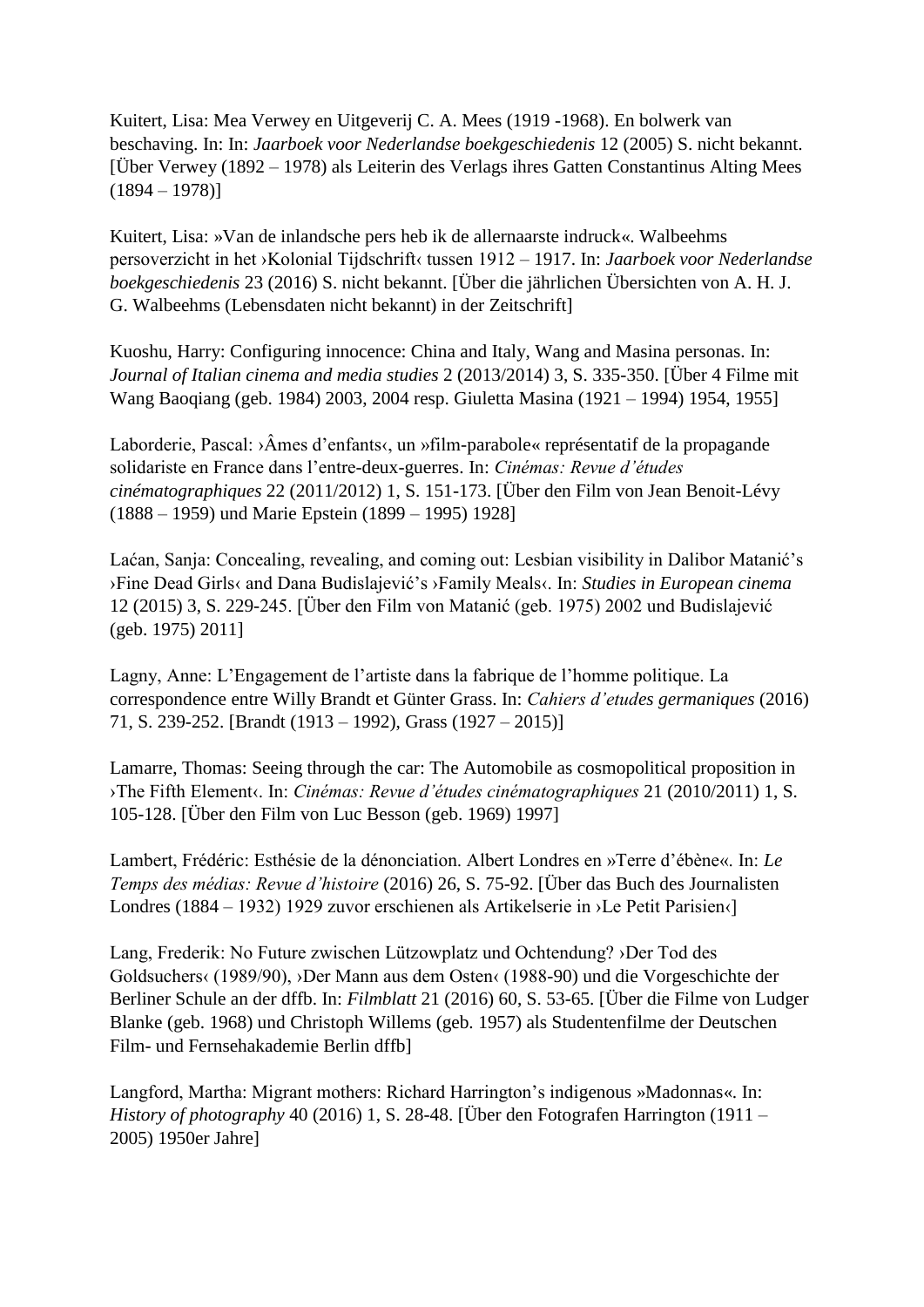Lániček, Jan: A Closer look at Alfred Radok's film ›Distant Journey‹. In: *Holocaust and genocide studies* 30 (2016) 1, S. 53-80. [Über den Dokumentarfilm von Radok (1914 – 1976) 1949]

Larcin, Erin: Benedetta and the creation of »Second Futurism«. In: *Journal of modern Italian studies* 18 (2013) 4, S. 445-465. [Über die Künstlerin und Publizistin Benedetta Cappa, verh. Marinetti (1897 – 1977)]

Larquier, Jeanne-Sarah de: Film adaptations of »Thérèse et Isabelle« and »Le bleu est une couleur chaude«: Is it time to shift our gaze? In: *The French review* 90 (2016/2017) 1, S. 61- 72. [Über die gleichnamigen Verfilmungen des Romans von Violette Leduc 1966 durch Radley Metzger (geb. 1929) 1968 und der Graphic Novel von Julie Maroh 2010 durch Abdellatif Kechiche (geb. 1960) 2013]

Lasi, Giovanni: ›La Presa di Roma‹ and ›Il piccolo garibaldino‹: The Risorgimento and national identity in early Italian cinema. In: *Journal of modern Italian studies* 18 (2013) 2, S. 244-255. [Über die Filme von Filoteo Alberini (1865 – 1937) 1905 und 1909]

Lau, Dorothy Wai Sim: Actor or ambassador? The star persona of Jackie Chan in social media. In: *Continuum: Journal of media and cultural studies* 30 (2016) 2, S. 231-247. [Über den Schauspieler und Produzenten Chan (geb. 1954) insbes. seit 2006]

Layne, Priscilla: »Schwarz ist in«: Racial fetishism, sexuality, and Black masculinity in Lothar Lambert's ›1 Berlin-Harlem‹. In: *German studies review* 39 (2016) 2, S. 335-352. [Über den Film von Lambert (geb. 1944) 1974]

Le Maître, Barbara: Jeff Wall, beyond the borders of the medium. Photography, history painting and the cinema of the living-dead. In: *Cinéma & Cie: International film studies journal* 15 (2015) 25, S. nicht bekannt. [Über den Fotografen Wall (geb. 1946) seit 1969]

Leclercq, Emmanuel: Quelques fragments de vie primitive: Claude Lévi-Strauss cinéaste au Brésil. In: *Les Temps modernes* 60 (2005) 629, S. 327-332. [Über ethnografische Filme von Lévi-Strauss (1908 – 2009) 1935 – 1936]

Lee, Sunhee: Wes Anderson's ambivalent film style: The relation between »mise-en-scène« and emotion. In: *New review of film and television studies* 14 (2016) 4, S. 409-439. [Über 8 Filme von Anderson (geb. 1969) 1996 – 2014]

Leetz, Michael: »Der erste, der wirklich alles verstanden hat«. Andrej Platonow, der Schriftsteller der Zukunft. In: *Sinn und Form: Beiträge zur Literatur* 68 (2016) 6, S. 790-799. [Über den Schriftsteller und Journalisten Platonow (1899 – 1951)]

Lehmstedt, Mark: Aus dem Alltag eines Buchhändlerlehrlings. Die Lehrjahre von Nathanael Sigismud Frommann in Leipzig 1752 bis 1757. In: *Aus dem Antiquariat: Zeitschrift für Antiquare und Büchersammler* N.F. 14 (2016) 2, S. 62-74. [Über den Buchhändler und Verleger Frommann (1736 – 1786)]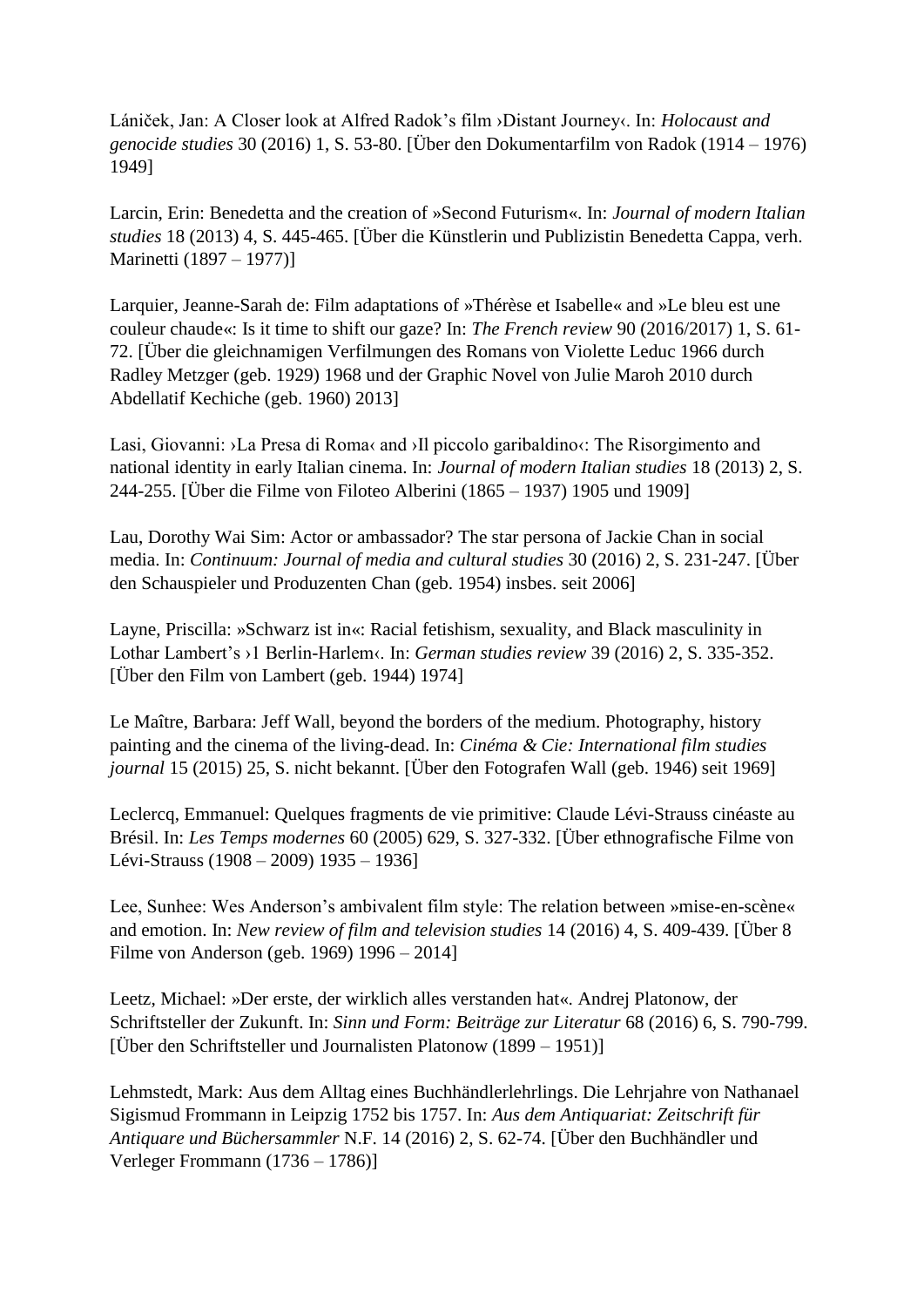Leroy, Maxime: Distorted dreams: ›Peter Ibbetson‹ from illustration to adaptation. In: *Cahiers victoriens et édouardiens* (2015) 82, o.Pag., online, 8 S. [Über den Film von Henry Hathaway (1898 – 1985) 1935 nach dem Roman von George du Maurier 1891]

Levin, Suzanne: La Magistrature de la presse au miroir de l'antiquité selon Camille Desmoulin. In: *Annales historiques de la Révolution française* (2016) 2, S. 55-81. [Über Ideen des Anwalts, Journalisten und Politikers Desmoulin (1760 – 1794) nach Aufhebung der Pressezensur 1789]

Lim, Sonya S.: Samuel Adams: The father of American covert influence. In: *Journal for intelligence, propaganda and security studies JIPSS* 10 (2016) 2, S. 7-15. [Über den Politiker und Propagandisten Adams (1722 – 1803)]

Lim, Young Joon u. Michael S. Sweeney: UPI's Merriman Smith may have suffered from PTSD. In: *Newspaper research journal* 37 (2016) 2, S. 113-123. [Über post-traumatische Störungen nach der Berichterstattung über das Attentat auf John F. Kennedy beim Reporter Smith (1913 – 1970) 1963]

Lindén, Carl-Gustav: Om konsten att skriva reportage. Intervjuer med Jörn Donner 1986-87 och 2014. In: *Presshistorisk årsbok* (2016) S. 79-90. [Über den Journalisten Donner (geb. 1933)]

Lindenberger, Thomas: ›Einmal ist keinmal‹ oder Die sozialistische Heimat im Zauberwald. In: *ZeitRäume: Potsdamer Almanach des Zentrums für Zeithistorische Forschung* (2005) S. 89-97. [Über den Film von Konrad Wolf (1925 – 1982) 1955]

Lindner, Bernd: »Tinte … wozu? Du sitzt doch mitten drin!« Wie subversiv waren die Digedags? In: *Gerbergasse 18: Thüringer Vierteljahresschrift für Zeitgeschichte und Politik* (2016) 81, S. 35-39. [Über die Hauptfiguren der Comic-Zeitschrift ›Mosaik‹ gezeichnet von Hannes Hegen (1925 – 2014) 1955 – 1975]

Lindop, Samantha: Female subjectivity, sexuality, and the femme fatale in >Born to Kill‹. In: *Quarterly review of film and video* 33 (2016) 4, S. 322-331. [Über den Film von Robert Wise  $(1914 - 2005)$  1947]

Lindstrom, Lamont: Shooting Melanesians: Martin Johnson and Edward Salisbury in the Southwest Pacific. In: *Visual anthropology* 29 (2016) 4/5, S. 360-381. [Über die Fotografen und Dokumentarfilmer Johnson (1884 – 1937) und Salisbury (1875 – 1962) um 1900]

Liu, Xin: China's reception of Michelangelo Antonioni's ›Chung Kuo‹. In: *Journal of Italian cinema and media studies* 2 (2013/2014) 1, S. 23-40. [Über den Film von Antonioni (1912 – 2007) 1972]

Lloyd, Alexandra: Songs of innocence and experience: Michael Haneke's cinematic visions of childhood. In: *Modern language review* 111 (2016) 1, S. 183 – 207. [Über Filme von Haneke (geb. 1942) seit 1997]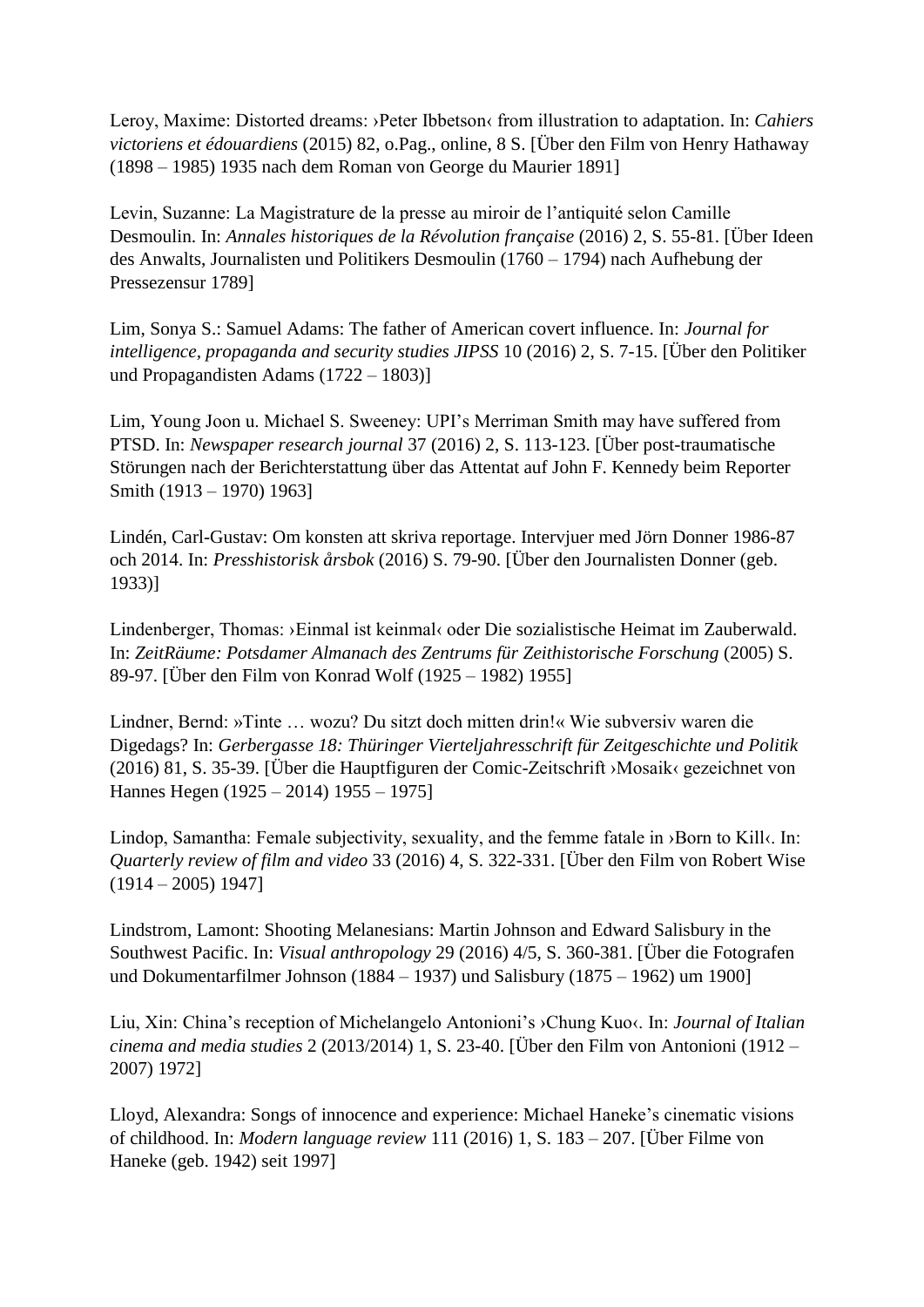Loguercio Cánepa, Laura u. Rogério Ferraraz: A Nostalgia dos anos 1950 no cinema norteamericano dos anos 1980: Os casos de ›De volta para un futuro‹ e ›Veludo azul‹. In: *Significação: Rivista de cultura audiovisual* 43 (2016) 46, S. 157-178. [Über die Filme ›Back to the Future von Robert Zemeckis (geb. 1952) 1985 und ›Blue Velvet‹ von David Lynch (geb. 1946) 1986]

Long, William F.: »Miss Ternan«: Positively the first apperance? The Dickens scandal in provincial British and Irish newspapers. In: *The Dickensian* 112 (2016) 3, S. 209-223. [Über die Berichterstattung zum Skandal um den Schriftsteller und Journalisten Charles Dickens (1812 – 1870) 1858]

Long, William F.: Passages in the life of Mr George Hogarth: 1. Mr Hogarth applies for a chair. In: *The Dickensian* 112 (2016) 1, S. 22-30. [Über Rechtsanwalt, Zeitungs-Herausgeber, Journalisten und Schwiegervater von Charles Dickens (1812 – 1870) Hogarth (1783 – 1870)]

Lorenz, Anne Katrin: Der Offene Brief im Spiegel privater Exilkorrespondenz. Die Kontroverse zwischen Joseph Breitbach und Klaus Mann. In: *Cahiers d'etudes germaniques* (2016) 71, S. 183-194. [Breitbach (1903 – 1980), Mann (1906 – 1949) 1934]

Loxley, James: »Public feasts«: Ben Jonson as literary celebrity. In: *Celebrity studies* 7 (2016) 4, S. 561-574. [Über den Schriftsteller und Kritiker Jonson (1572 – 1637)]

Luca, Giovanna de: Mediterraneanism and ironic postmodern nostalgia in Sergio Rubini's Apulia. In: *Journal of Italian cinema and media studies* 1 (2012/2013) 1, S. 71-86. [Über 3 Filme von Rubini (geb. 1959) seit 2001]

Luckhurst, Tim: When Yorkshire ruled the world. In: *British journalism review* 27 (2016) 3, S. 59-66. [Über Arthur Mann (1876 – 1972) Chefredakteur der ›Yorkshire Post‹ 1919 – 1939]

Lühe, Irmela von der: Frontberichte und Friedenskonzepte. Die Kriegsreportagen von Erika Mann. In: *Krieg und Literatur. War and literature* 22 (2016) S. 141-150. [Mann (1905 – 1969) 1939 – 1945]

Lüthje, Uwe: Der Kammerfotograf Hermann Bobzin aus Schwerin. In: *Mecklenburgische Jahrbücher* 131 (2016) S. 371-391. [Über den Expeditions-Fotografen Bobzin (1832 – 1881)]

Luis Buñuel: Political exile, auteur, iconoclast. Special issue. In: *Bulletin of Spanish studies* 93 (2016) 4, S. 555-738. [Themenheft über den Filmregisseur Buñuel (1900 – 1983) mit 9 Beiträgen, hier nicht einzeln verzeichnet]

Lussana, Fiamma: Cinema »educatore«. Luciano De Feo direttore dell'Istituto LUCE. In: *Studi storici* 56 (2015) 4, S. 935-962. [Über den Journalisten und späteren Direktor der L'Unione Cinematografica Educativa LUCE für Wochenschauen, Dokumentar- und Propagandafilme in Italien De Feo (gest. 1974) nach 1924]

MacKenzie, Scott u. Anna Westerståhl Stenport, Garrett Traylor: Action, avatar, ecology, and empire: Databases, digitality, death, and gaming in Werner Herzog's Arctic. In: *The Moving*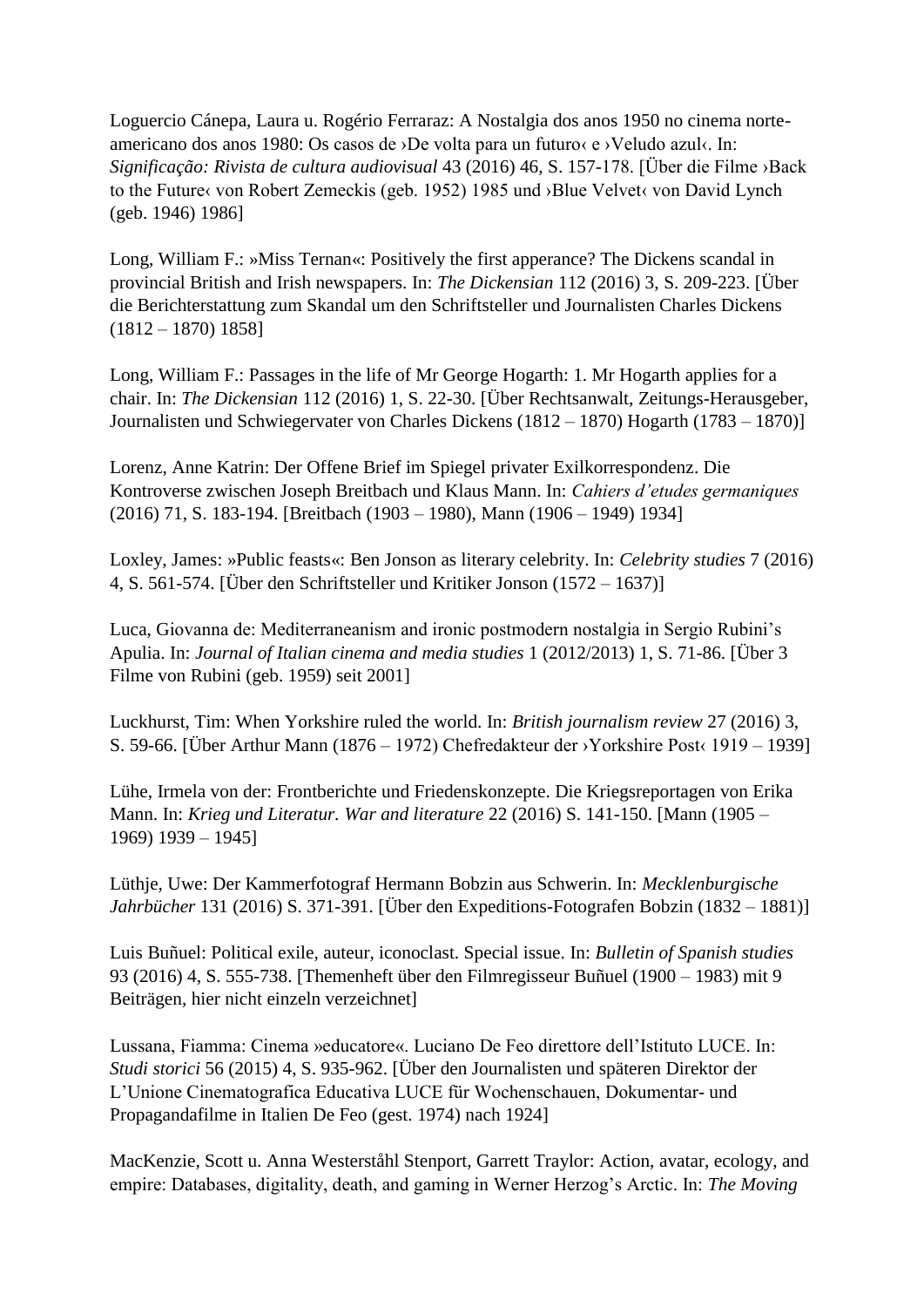*image: The journal* ... 16 (2016) 2, S. 45-71. [Über den Film > Grizzly Man< von Herzog (geb. 1942) 2005]

MacLeod, Kirsten: Material turns of the screw: The ›Collier's Weekly‹ serialization of »The Turn of the Screw« (1898). In: *Cahiers victoriens et édouardiens* (2016) 84, o.Pag., online, 18 S. [Über den Roman von Henry James (1843 – 1916) in der Zeitschrift]

Maidment, Brian: The Draughtsman's contacts: Robert Seymour and the humorous periodical press in the 1830s. In: *Journal of European periodical studies* 1 (2016) 1, S. 37-52. [Über den Illustrator Seymour (1798 – 1836)]

Mantrant, Sophie: L'Univers sonore de ›Sredni Vashtar‹ (Andrew Birkin, 1981). In: *Cahiers victoriens et édouardiens* (2015) 82, o.Pag., online, 6 S. [Über den Kurzfilm von Birkin (geb. 1945)]

Marchetti, Gina: Handover women: Hong Kong women filmmakers and the intergenerational melodrama of infidelitiy. In: *Feminist media studies* 16 (2016) 4, S. 590-609. [Über die Filme ›July Rhapsody‹ von Ann Hui (geb. 1947) 2001, ›City of Glass‹ von Mabel Cheung (geb. 1950) 1998 und ›Butterfly‹ von Mak Yan-Yan (geb. 1973) 2004]

Margree, Victoria: Metanarratives of authorship in »Fin-de-Siècle« popular fiction: »Is that all you do, write stories?« In: *English literature in transition 1880 – 1920 ELT* 59 (2016) 3, S. 362-389. [Anhand der Romane von Richard Marsh (1857 – 1915) und Guy Boothby (1867 – 1905) um 1900]

Mari, Chiara: Giulio Macchi, autore televisivo in dialogo con l'arte contemporanea. In: *Comunicazioni sociali: Rivista di media, spettacolo e studi culturali* 38 (2016) 3, S. 503-519. [Macchi (1918 – 2009) RAI 1960er – 1970er Jahre]

Markarian, Ekaterina: Traditions and modernity: The photographic legacy of Mark Markarian in Bulgaria. In: *PhotoResearcher* (2010) 14, S. 4-14. [Markarian (1910 – 1985)]

Marren, Joe: Activism and indifference. Stephen Crane and the reportage of his career. In: *Journalism history* 42 (2016/2017) 1, S. 43-50. [Über den Journalisten, Schriftsteller und Lyriker Crane 1871 – 1900]

Martens, Gunther: Karl Kraus on stage. Between text and theatrality. In: *Orbis litterarum: International review of litterary studies* 71 (2016) 1, S. 33-52. [Über öffentliche Reden des Schriftstellers und Publizisten Kraus (1874 – 1936)]

Martin, Adrian: Ein Dreamteam. Der Briefwechsel zwischen Parker Tyler und Siegfried Kracauer. In: *Montage/AV: Zeitschrift für Theorie und Geschichte audiovisueller Kommunikation* 25 (2016) 1, S. 176-192. [Über den Filmkritiker und Lyriker Harrison Parker Tyler (1904 – 1974) und den Filmkritiker und Journalisten Kracauer (1889 – 1966) nach 1947]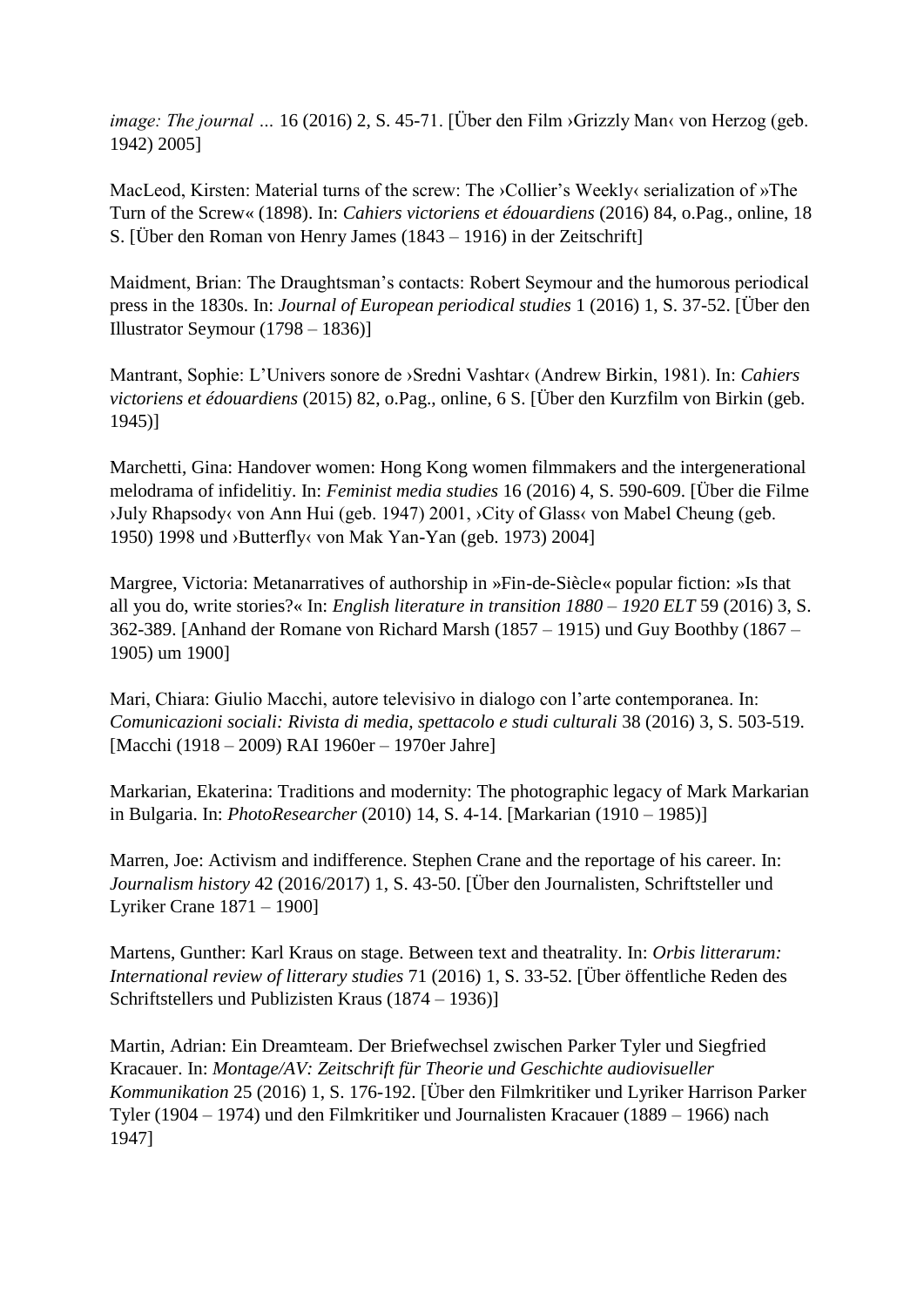Matoff, Susan: William Jerdan, poetry, and ›The Literary Gazette‹. In: *The Wordsworth circle* 47 (2016) 1, S. 40-47. [Über den Herausgeber der Zeitschrift Jerdan (1782 – 1869) 1817 – 1850]

McCann, Bryan J.: Proletarian blackface: Appropriation and class struggle in Mike Judge's ›Office Space‹. In: *Communication, culture and critique* 9 (2016) 3, S. 362-378. [Über den Film von Judge (geb. 1962) 1999]

McCarthy, John A.: Denken, schreiben, lesen, ethisch handeln. Quellen und Kontext des Aufsatzschreibens der Illuminaten am Beispiel von Schack Hermann Ewald. In: *Aufklärung: Interdisziplinäres Jahrbuch zur Erforschung des 18. Jahrhunderts und seiner Wirkungsgeschichte* 28 (2016) S. 317-341. [Über den Journalisten und Hofbeamten Ewald  $(1745 - 1822)$ 

McCormack, Donna: Transplant temporalities and deadly reproductive futurity in Alejandro González Iñárritu's ›21 Grams‹. In: *European journal of cultural studies* 19 (2016) 1, S. 51- 68. [Über den Film von González Iñárritu (geb. 1963) 2003]

McDonald, Willa: Women in journalism: Margaret Jones, gender discrimination and the ›Sydney Morning Herald‹, 1965 – 1985. In: *Media International Australia MIA* (2016) 161, S. 38-47. [Über die Journalistin Jones (1923 – 2006)]

McEwen, Britta: Emotional expression and the construction of heterosexuality: Hugo Bettauer's Viennese advice columns. In: *Journal of the history of sexuality* 25 (2016) 1, S. 114-136. [Über den Journalisten, Schriftsteller und Drehbuchautor Bettauer (1872 – 1925) in ›Bettauers Wochenschrift‹ 1924]

McGarr, Paul M.: »A rather tedious and unfortunate affair«: The ›Rahi‹ saga and the troubled origins of Indo-Soviet cinematic exchange. In: *Historical journal of film, radio and television* 36 (2016) 1, S. 5-20. [Über den Film von K. A. Abbas (1914 – 1987) 1952]

Means-Shannon, Hannah: A Funeral for Achilles: Burying the heroic code in >Watchmen<. In: *International journal of comic art: IJOCA* 13 (2011) 1, S. 426-440. [Über den Comic von Alan Moore (geb. 1953) und Dave Gibbons (geb. 1949) 1986 – 1987]

Medeiros Oliveira, Rayssa Mykelly de u. Luiz Antonio Mousinho Magalhães: Há algo além de lá: Identidade, pertencimento e espaço narrativo em ›O céu de Suely‹. In: *Significação: Rivista de cultura audiovisual* 43 (2016) 45, S. 134-148. [Über den Film von Karim Aïnouz (geb. 1966) 2006]

Melero, Alejandro: »El Paseo de los tristes«: Homosexuality as tragedy in the Spanish films of the 1960s. In: *International journal of Iberian studies* 23 (2010) 3, S. 141-158. [Insbes. über ›Diferente‹ von Luis María Delgado (1926 – 2007) 1962]

Melo, Ana Amélia M. C. de: Jorge Amado. A militância das letras. In: *Latin American research review LARR* 51 (2016) 1, S. 181-197. [Über den Schriftsteller und Journalisten Amado (1912 – 2001) als Chefredakteur der Literaturzeitschrift ›Dom Casmurro‹ 1939/1940]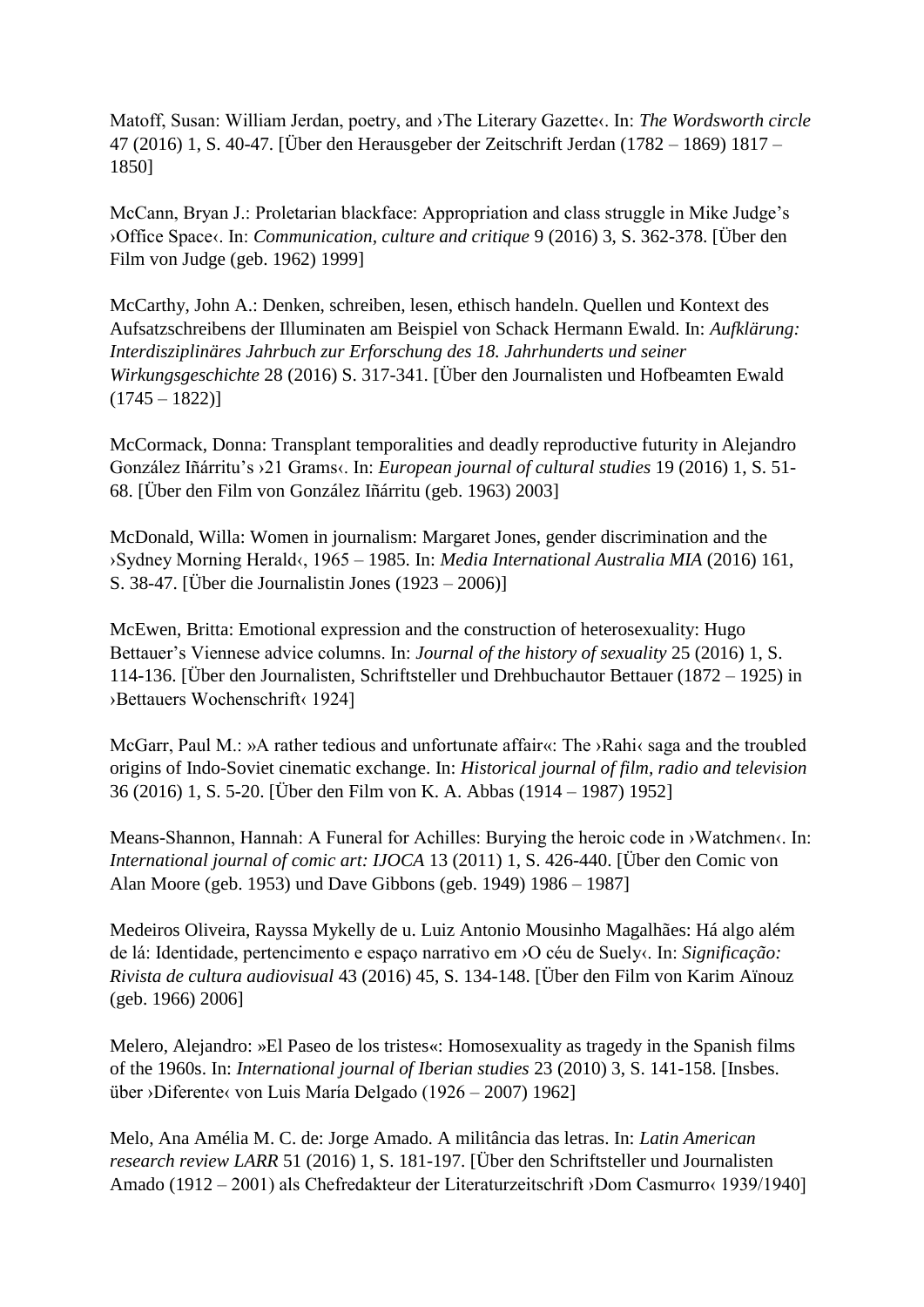Mélon, Marc-Emmanuel: Les Formes cinématographiques du discurs photographique. Le cas de ›Men at Work‹ de Louis Hine. In: *Cinéma & Cie: International film studies journal* 15 (2015) 25, S. nicht bekannt. [Über die Fotografien-Serie von Hine (1874 – 1940) 1932]

Mende, Petra u. Elke Behrens: Gut Licht! Anna Feilner, Hoffotografin in Oldenburg (1863 – 1929). In: *Oldenburger Jahrbuch* 116 (2016) S. 209-230.

Merchant, Paul: Melodramatic materials: ›The Roof‹ and ›The Man Next Door‹. In: *Journal of Italian cinema and media studies* 4 (2016) 3, S. [Über die Filme von Vittorio De Sica (1901 – 1974) 1956 resp. von Mariano Cohn (geb. 1975) und Gastón Duprat (geb. 1969) 2009]

Méry, Marie-Claire: Les >Lettres de Vienne< de Hofmannsthal dans la revue nord-américaine ›The Dial‹ (1922 – 1924). Civilité épistolaire et correspondances culturelles. In: *Cahiers d'etudes germaniques* (2016) 71, S. 121-138. [Über 5 Briefe von Hugo von Hofmannsthal  $(1874 - 1929)$ 

Meylaerts, Reine u. Diana Sanz Roig: Edmond Vandercammen et le réseau du ›Journal des Poètes«: La médiation culturelle du monde hispanique (1930 – 1970). In: *Les Lettres romanes* 70 (2016) 3/4, S. 405-434. [Über den Kritiker und Übersetzer Vandercammen (1901 – 1980) in der Zeitschrift]

Michael, Hendrik: »Wir Weltstädter!« Handlungs- und Deutungsmuster eines neuen Journalisten am Fallbeispiel Hugo von Kupffer (1853 – 1928). In: *Jahrbuch für Kommunikationsgeschichte* 18 (2016) S. 51-77. [Über den Chefredakteur des ›Berliner Lokal-Anzeiger‹]

Miller, Jacqui: Criss-cross: Identity and transformation in re-reading >Billy Elliot<sub>{</sub>. In: *Journal of British cinema and television* 13 (2016) 4, S. 536-551. [Über den Film von Stephen Daldry (geb. 1960) 2000]

Miller, Tom: »Those guys give me the creeps«: Grant Morrison's >Doom Patrol< and satire in the shared-narrative universe. In: *International journal of comic art: IJOCA* 13 (2011) 2, S. 393-416. [Über die von Morrison (geb. 1960) 1989 – 1992 gezeichneten Folgen 19 – 63 des Comics]

Mislan, Cristina: On writing in exile. Absolving and implicating Cuba and China in Robert F. Williams' ›Crusader‹. In: *Journalism studies* 17 (2016) 6, S. 781-797. [Über den Pressedienst von Williams (1925 – 1996) 1961 – 1969]

Mitchell, Lee Clark: Frontiers and border crossing: Incest, history, and cinematic structure in John Sayles's ›Lone Star‹. In. *Journal of popular film and television* 44 (2016) 1, S. 29-41. [Über den Film von Sayles (geb. 1950) 1996]

Mitchell, Rebecca N.: Oscar Wilde and the French press, 1880-91. In: *Victorian periodicals review* 49 (2016) 1, S. 123-148. [Über die Berichterstattung in Pariser Zeitungen über den Literaten und Dandy Wilde (1854 – 1900)]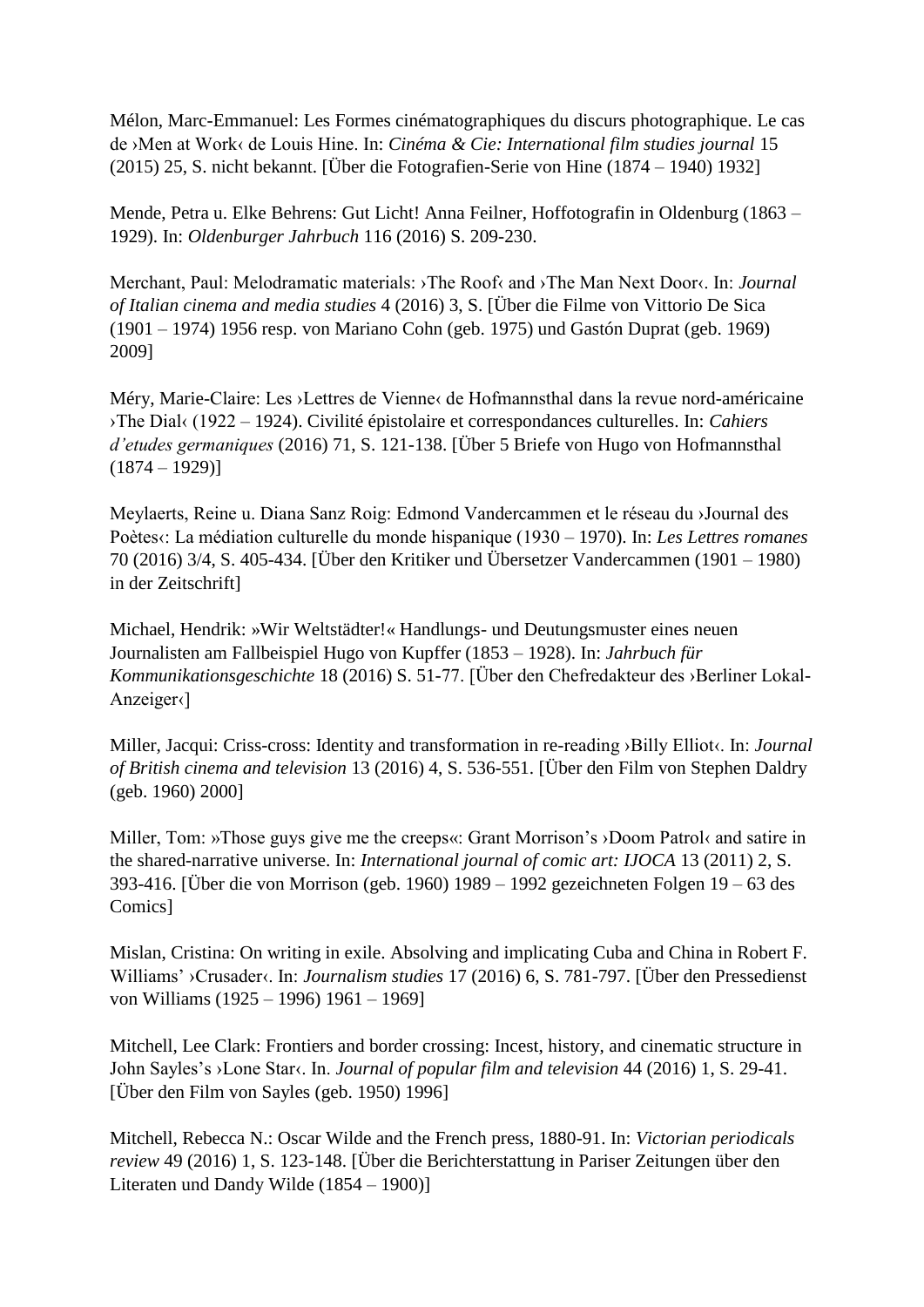Modleski, Tania: Remastering the master: Hitchcock after feminism. In: *New literary history: A journal of theory and interpretation* 47 (2016) 1, S. 135-158. [Über feministische Interpreationen von Filmen von Alfred Hitchcock (1899 – 1980)]

Molen, W. van der: Een Nederlandse zakenman in de Javaanse letteren. Daniël Hartevelt (1824 – 1896) en de Javaanse pers. In: *Jaarboek voor Nederlandse boekgeschiedenis* 5 (1998) S. nicht bekannt.

Morgan, Eric J.: Whores and angels of our striving selves: The Cold War films of John le Carré, then and now. In: *Historical journal of film, radio and television* 36 (2016) 1, S. 88- 103. [Über 2 Verfilmungen von Romanen von Le Carré (geb. 1931) ›The Spy Who Came in from the Cold‹ von Martin Ritt (1914 – 1990) 1965 und ›Tinker Taylor Soldier Spy‹ von Tomas Alfredson (geb. 1965) 2012]

Morgenroth, Claas: Das Ereignis des Schreibens. Foucault, Heine und das Politische. In: *Forum Vormärz Forschung FVF: Jahrbuch* 21 (2015) S. 47-72. [Über das Buch »Lutezia« von Heinrich Heine (1797 – 1856) 1854 auf der Grundlage seiner Beiträge für die ›Augsburger Allgemeine Zeitung‹ unter Beachtung des Literaturwissenschaftlers Michel Foucault]

Morgenstern, Andreas: »Hier ruft die Schwarze Front«. Der Weg des Rundfunkpioniers Rudolf Formis. In: *Rundfunk und Geschichte: Zeitschrift …* 42 (2016) 3/4, S. 15-23. [Über den Rundfunktechniker Formis (1894 – 1935)]

Mori, Jennifer C.: Popular science in eighteenth century almanacs: The editorial career of Henry Andrews of Royston, 1780 – 1820. In: *History of science* 54 (2016) 1, S. 19-44. [Über den Astronomen und Redakteur Andrews (1744 – 1820)]

Morisset, Vanessa: Mimmo Rotella et la cinéphilie populaire. In: *1895: Revue de l'Association Française de Recherche sur l'Histoire du Cinéma* (2016) 79, S. 70-93. [Über den Künstler Rotella (1918 – 2006) mit Décollagen und Plakatausrissen in Cinecittá 1950 – 1964]

Morrey, Douglas: The Rough and the smooth: Narrative, character and performance in ›Fingers‹ (1978) and ›De battre mon cœur s'est arrêté / The Beat That My Heart Skipped‹ (2005). In: *Studies in French cinema* 16 (2016) 3, S. 190-204. [Über die Filme von James Toback (geb. 1944) resp. Jacques Audiard (geb. 1952)]

Mortari, Virgilio: Les Aventures de M. Grand-Art au pays des capitalistes. Le »roman« de l'artiste-victime-de-l'industrie. In: *1895: Revue de l'Association Française de Recherche sur l'Histoire du Cinéma* (2016) 78, S. 64-87. [Über den Avantgardefilmer Jean Epstein (1897 – 1953) 1923 – 1930]

Mrozewicz, Anna Estera: Embodying transnational shared space: Pirjo Honkasalo's ›The 3 Rooms of Melancholia‹. In: *Journal of Scandinavian cinema* 6 (2016) 2, S. 119-136. [Über den Dokumentarfilm von Honkasalo (geb. 1947) 2004]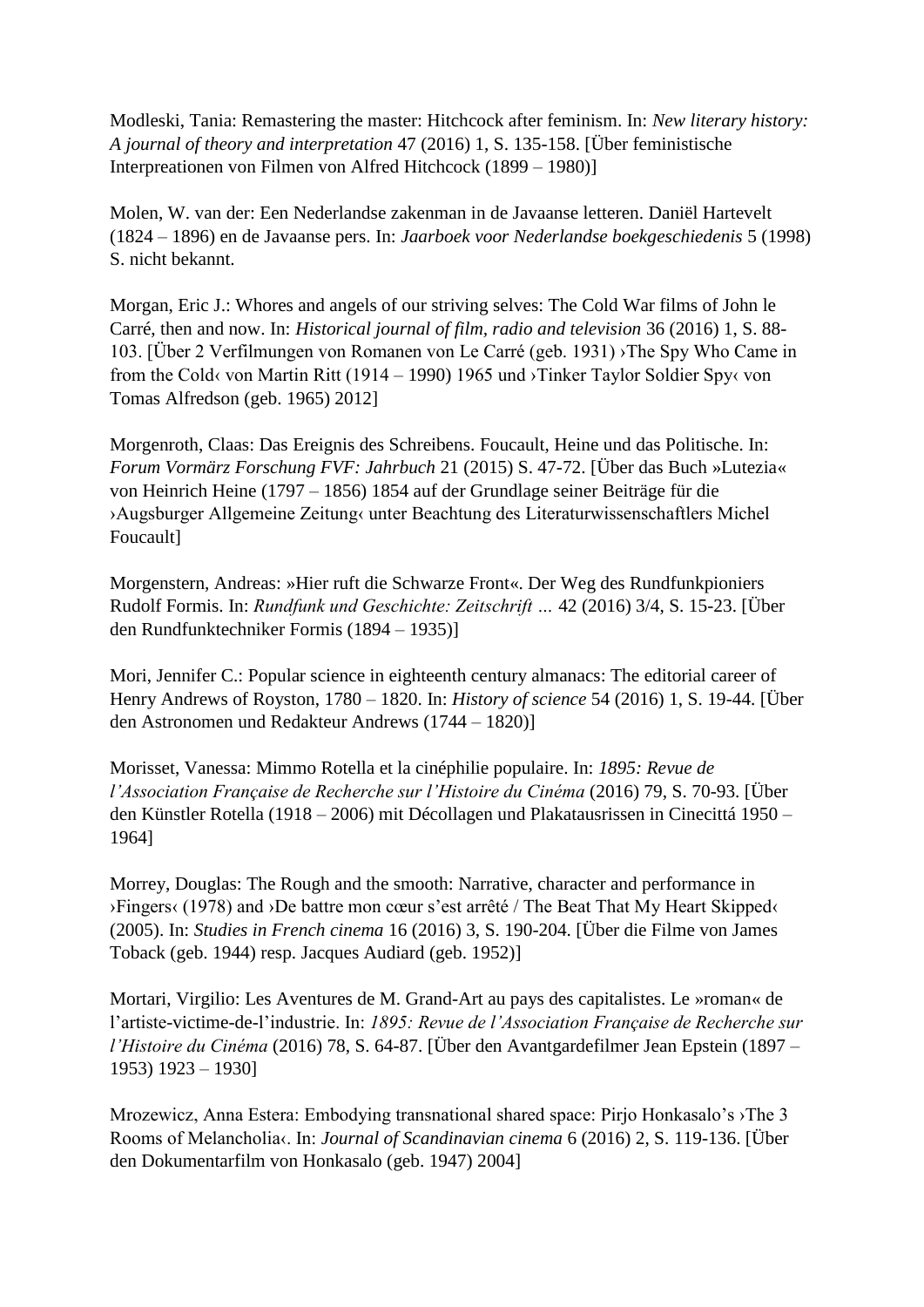Müller, Adalberto: Orson Welles, author of ›Don Quixote‹, reconsidered. In: *Cinema journal* 56 (2016/2017) 1, S. 43-62. [Über das Film-Fragment von Welles (1915 – 1985) 1992]

Mueller, James F.: Stanley before Livingstone. Henry Morton Stanley's coverage of Hancock's war against the plains tribes in 1867. In: *Journalism history* 42 (2016/2017) 1, S. 5-14. [Über die Berichte von Stanley (1841 – 1904) für die Zeitung ›Missouri Democrat‹]

Müller, Sabine: Hephaistion, Orient versus Okzident und der Untergang der argeadischen Sonne in Oliver Stones ›Alexander‹. In: *Zeitschrift für Weltgeschichte* 17 (2016) 2, S. 71-116. [Über den Film von Stone (geb. 1946) 2004]

Mulford, Carla J.: Print journalism and Benjamin Franklin's scientific politics. In: *The Yearbook of English studies* 46 (2016) S. 181-197. [Über Veröffentlichungen von und über Franklin (1706 – 1790) in der Presse und als Flugschriften zu seinen elektrischen Experimenten 1749 – 1769]

Munson, Kim: How the French kickstarted the acceptance of comics as an art form in the US: The books and exhibitions of Maurice Horn. In: *International journal of comic art: IJOCA* 18 (2016) 2, S. 111-155. [Horn (geb. 1931) seit den 1960er Jahren]

Munson, Todd S.: »A Sojourner amongst us«: Charles Wirgman and ›The Japan Punch‹. In: *International journal of comic art: IJOCA* 13 (2011) 2, S. 614-626. [Über Wirgman (1832 – 1891) und die von ihm herausgegebene japanische Ausgabe der Zeitschrift ›Punch‹ 1862 – 1887]

Murray, Hannah-Rose: A »Negro Hercules«: Frederick Douglass' celebrity in Britain. In: *Celebrity studies* 7 (2016) 2, S. 264-279. [Über den Aufenthalt des Redners und Abolitionisten Douglass (1817 – 1895) in England 1846 und die Berichterstattung über ihn]

Musser, Charles: Paul Robeson and the end of his »movie« career. In: *Cinémas: Revue d'études cinématographiques* 19 (2008/2009) 1, S. 147-179. [Über den Sänger und Schauspieler Robeson (1898 – 1976)]

Myerson, Joel u. Leslie Perrin Wilson: Picturing Emerson: An iconography. In: *Harvard Library bulletin* 27 (2016) 1/2, S. 1-135. [Fotografien vom Schriftsteller und Philosophen Ralph Waldo Emerson (1803 – 1882)]

Nadzieja, Pawel: Polen in der deutschen Öffentlichkeit des 19. Jahrhunderts. Eine Analyse der Werke des Vormärz-Schriftstellers Wolfgang Menzel. In: *Jahrbuch für europäische Ethnologie* 3. Folge, 10 (2015) S. 175-190. [Über den Redakteur und Schriftsteller Menzel  $(1798 - 1873)$ 

Nash, David: »The Credulity of the public seems infinite«: Charles Bradlaugh, public biography and the battle for narrative supremacy in fin-de-siècle England. In: *Journal of Victorian culture* 7 (2002) 2, S. 239-262. [Über den Politiker und Journalisten Bradlaugh  $(1833 - 1891)$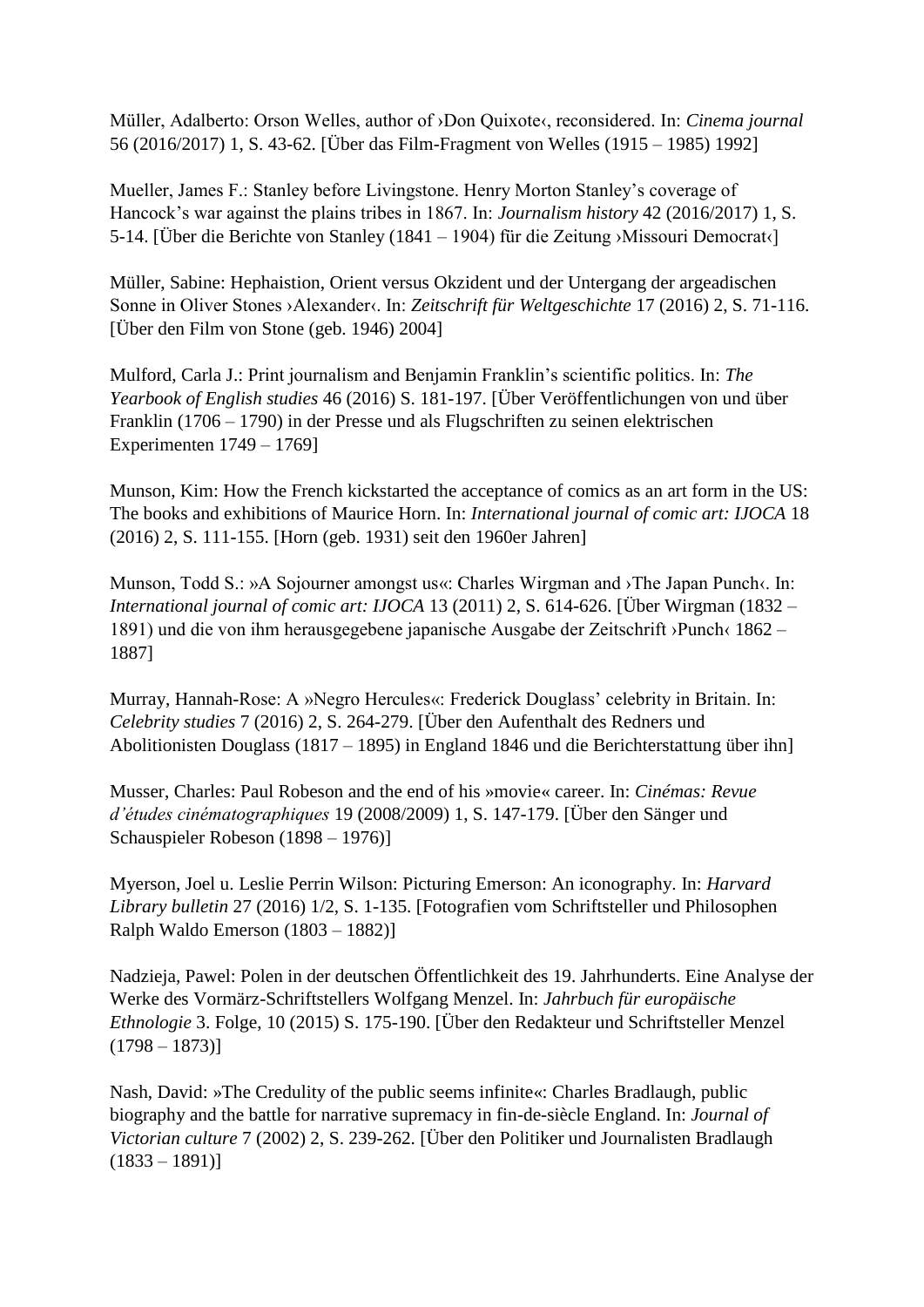Natkovich, Svetlana: The Rise and downfall of Cassandra: World War I and Vladimir (Ze'ev) Jabotinsky's self-perception. In: *Medaon: Magazin für jüdisches Leben in Forschung und Bildung* 10 (2016) 18, o.Pag., online, 11 S. [Über den Journalisten und zionistischen Politiker Jabotinsky (1880 – 1940) 1912 – 1920]

Naumann, Michel u. Natalia Naydenova: Des »Haut de Hurlevant« à ›Onimaru‹. In: *Cahiers victoriens et édouardiens* (2015) 82, o.Pag., online, 6 S. [Über die Verfilmung des Romans »Wuthering Heights« von Emely Brontë durch Kiyu Yoshida (geb. 1933) 1988]

Neteler, Theo: Fritz Hellmut Ehmcke und der Insel-Verlag. In: *Aus dem Antiquariat: Zeitschrift für Antiquare und Büchersammler* N.F. 14 (2016) 4, S. 186-200. [Über den Buchgestalter Ehmcke (1878 – 1965) nach 1907]

Neumann, Adnreas: ›Konec srpna v Hotelu Ozon‹ von Jan Schmidt und Pavel Juráček. Ein dystopischer Science-Fiction-Film der Tschechoslowakischen Neuen Welle. In: *Zeitschrift des Forschungsverbundes SED-Staat* (2016) 40, S. 134-144. [Über den Film von Schmidt (geb. 1934) und Juráček (1935 – 1989) 1967]

Neumüller, Moritz: The Andean people in the work of Martín Chambi. In: *PhotoResearcher* (2011) 16, S. 64-75. [Über den Fotografen Chambi (1891 – 1973)]

Nevin, Barry: »What we have done is shameful«: Interrogating the relationship beween France and its »Algérie« in Jean Renoir's ›Le Bled‹ (1929). In: *Studies in French cinema* 16 (2016) 1, S. 1-18. [Über den Film von Renoir (1894 – 1979)]

Nevitt, Marcus: Sing heavenly news: Journalism and poetic authority in Samuel Sheppard's ›The Faerie King‹ (c. 1654). In: *Studies in philology* 109 (2012) 4, S. 496-518. [Über das Poem des Journalisten und Dichters Sheppard (1624 – 1655?)]

Newman, Richard: Empson's epistolary sociability and the ›Times Literary Supplement‹. In: *Essays in criticism: A quarterly journal of literary criticism* 65 (2015) 3, S. 289-304. [Über den Literaturkritiker William Empson (1906 – 1984) als Leserbriefschreiber in den 1970er Jahren]

Noack, Thorsten: William L. Shirer and international awareness of the Nazi »Euthanasia« program. In: *Holocaust and genocide studies* 30 (2016) 3, S. 433-457. [Über Berichte des Journalisten Shirer (1904 – 1993)]

Nordlund, Anna: Pionjärförfattare på mediemarknaden. Selma Lagerlöfs författarskap i film och radio. In: *Presshistorisk årsbok* (2016) S. 91-106. [Lagerlöf (1858 – 1940)]

Norton, Diana: (In)visible bodies and cultural imperialism: ›Jalisco canta en Sevilla / Jalisco Sings in Sevilla $\langle$ , >Teatro Apolo / Apollo Theatre $\langle$  and the star discourse of Jorge Negrete in Spain. In: *Studies in Spanish and Latin American cinemas* 13 (2016) 3, S. 283-301. [Über die Filme von Fernando de Fuentes (1894 – 1958) 1948 und Rafael Gil (1913 – 1986) mit dem Schauspieler Negrete (1911 – 1953)]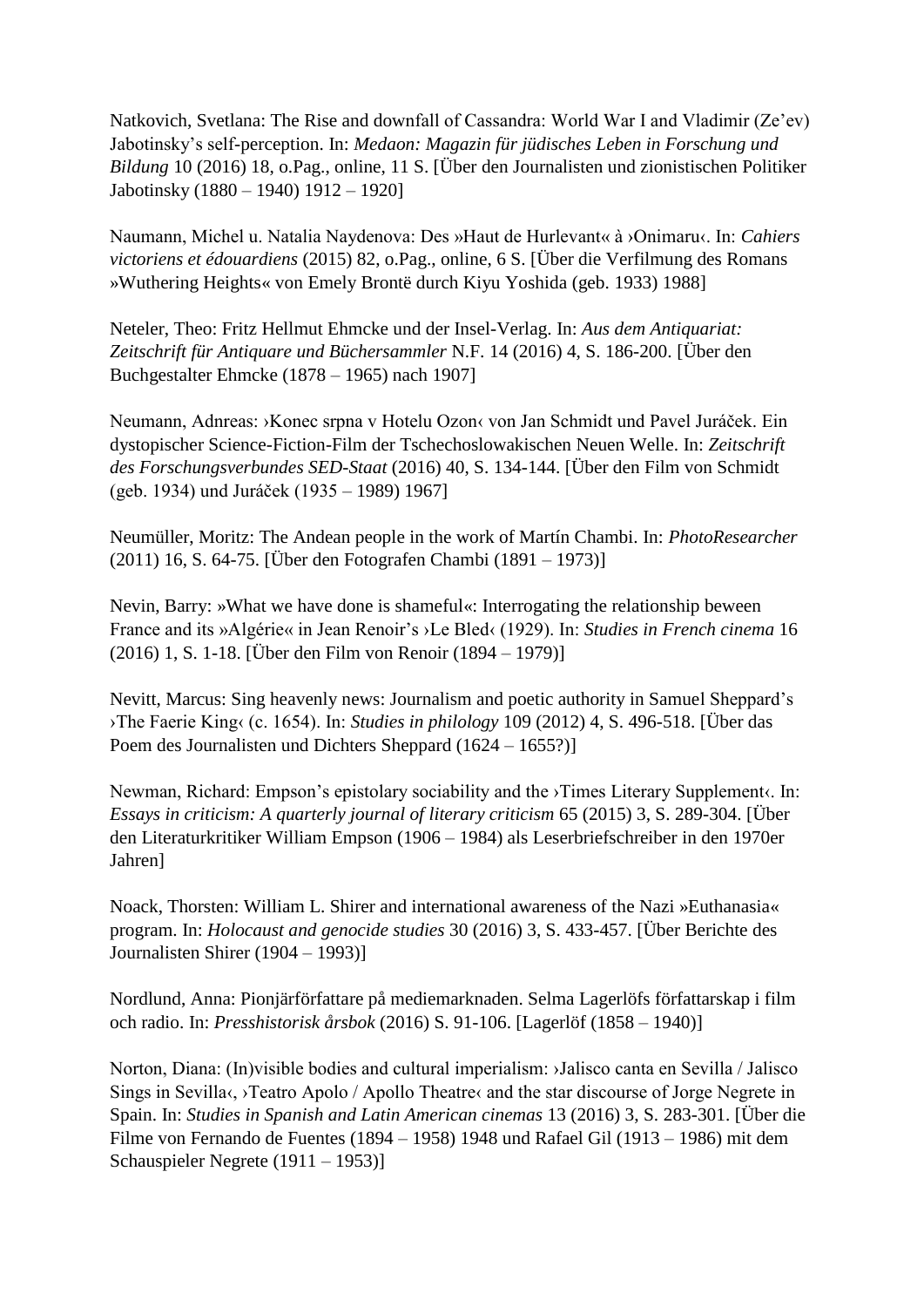Novak, Maximilian E.: Defoe's role in the ›Weekly Journal‹: Gesture and rhetoric, archive and canon, and the uses of literary history in attribution. In: *Studies in philology* 113 (2016) 3, S. 694-711. [Über Beiträge von Daniel Defoe (um 1660 – 1731) in der Zeitschrift 1715 – 1728]

Nývltová, Dana Hulková: Schriftstellerin zwischen Feminismus und Kommunismus: Marie Majerová (1882 – 1967). In: *Österreichische Zeitschrift für Geschichtswissenschaften* 26 (2015) 2, S. 145-165. [Über die tschechische Journalistin in den 1920er Jahren]

Öztuncay, Bahattin: Caranza: From Constantinople to the Société Française de Photographie. In: *PhotoResearcher* (2010) 13, S. 26-35. [Über den Fotografen Ernest de Caranza (1837 – 1863)]

Ogawa, Shota T.: Reinhabiting the mock-up gallows: The place of Koreans in Oshima Nagisa's films in the 1960s. In: *Screen* 56 (2015) 3, 303-318. [Nagisa Oshima (1932 – 2013)]

O'Key, Dominic: The First need: Hunger in Jan Nĕmec's ›Diamonds of the Night‹. In: *Studies in Eastern European cinema* 7 (2016) 2, S. 102-113. [Über den Film von Nĕmec  $(1936 - 2016)$  1964]

O'Leary, Alan: ›The Battle of Algiers‹ at fifty: End of empire cinema and the first »banlieue« film. In: *Film quarterly* 70 (2016/2017) 2, S. 17-29. [Über den Film von Gillo Pontecorvo  $(1919 - 2006) 1966$ 

Oliveira, Rodrigo Cássio: As mulheres em Godard: Contrapontos à teoria feminista do cinema em ›Une Femme est une Famme‹ (1961). In: *Revista famecos: Mídia, cultura e tecnologia* 23 (2016) 3, o.Pag., online, 20 S. [Über den Film von Jean-Luc Godard (geb. 1930)]

Oman, Patricia: »Here comes the show boat!«: ›Show Boat‹ and the case for regionalism. In: *Cinema journal* 56 (2016/2017) 1, S. 63-87. [Über das Film-Musical von James Whale (1889 – 1957) 1936 und sein Remake von George Sidney (1916 – 2002) 1951 nach dem Bühnenstück von Edna Ferber 1926]

Oyinsan, Bunmi: Orality, documentary, intertextual performance and discursive practices: A reading of ›Ye Wonz Maibel (Deluge)‹ 1997 by Salem Mekuria. In: *Journal of African cinemas* 8 (2016) 2, 199-214. [Über den Dokumentarfilm von Mekuria (geb. 1947)]

Paiva, Samuel: Cinema, intermidialidade e metódos historiográficos: O ›Árido Movie‹ em Pernambuco. In: *Significação: Rivista de cultura audiovisual* 43 (2016) 45, S. 64-82. [Über den Film von Lino Ferreira (geb. 1965) 2005, gedreht in Pernambuco]

Palanti, Alessia: Revising »his«tory: Elvira Giallanella's ›Umanità‹ and the editing of gender. In: *Journal of modern Italian studies* 21 (2016) 2, S. 340-357. [Über den Film von Giallanella  $(1885 - 1965)$  1920]

Palko, Olena: Between two powers: The Soviet Ukrainian writer Mykola Khvyl'ovyi'. In: *Jahrbücher für Geschichte Osteuropas* N.F. 64 (2016) 4, S. 575-598. [Über den politischen Dichter Khvyl'ovyi' (1893 – 1933)]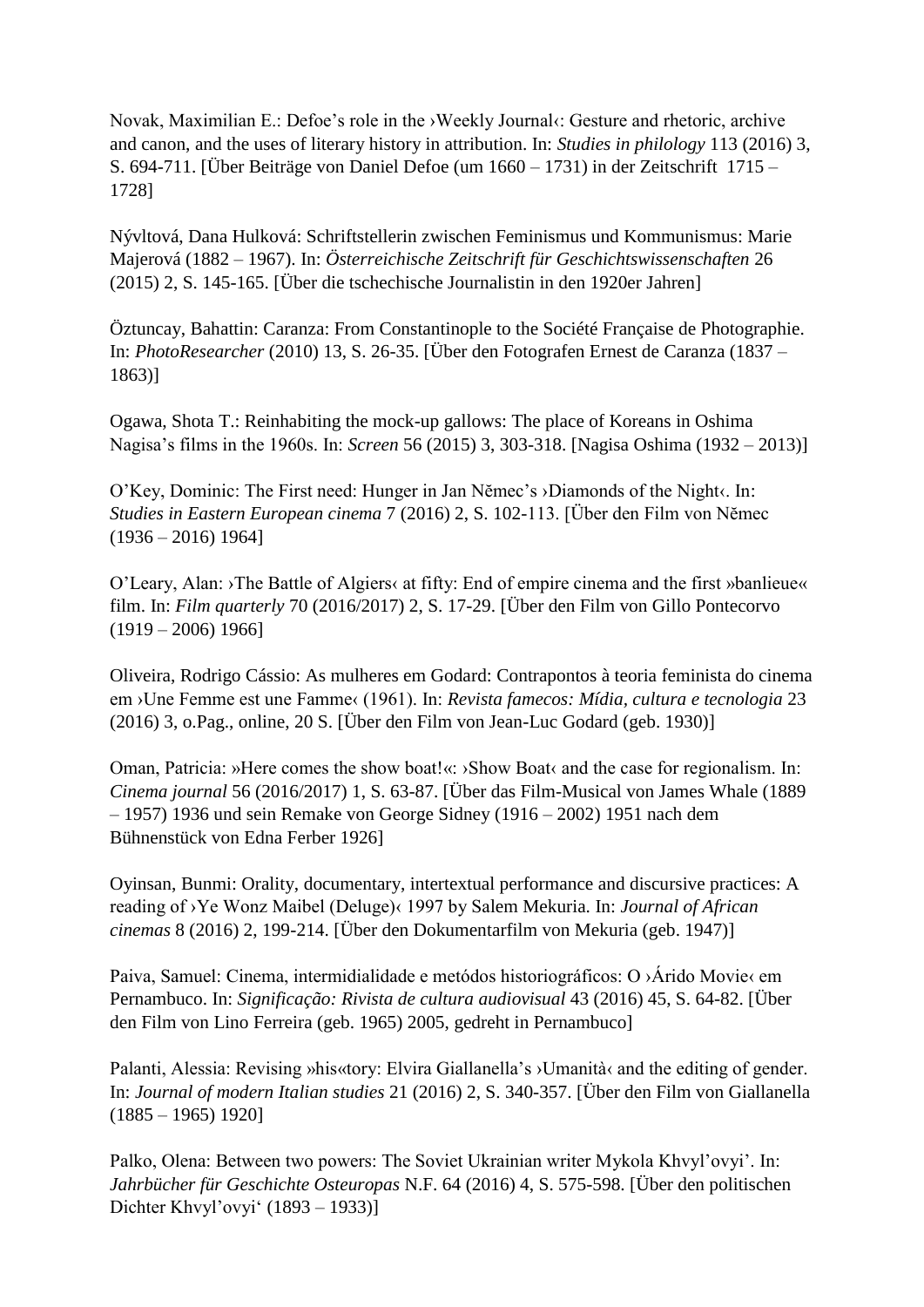Palmer, Michael: Le Duel Alis-Shaw, ou le »Scramble for Africa« par journaux interposés. In: *Le Temps des médias: Revue d'histoire* (2016) 26, S. 26-39. [Über die Beiträge von Harry Alis, d.i. Hippolyte Percher (1857 – 1895) in ›Journal des Débats‹ resp. Flora Shaw (1852 – 1929) in ›The Times‹ London 1890er Jahre]

Palmer, Michael: European news-agency beginnings: The role of S. Engländer. In: *Media history* 22 (2016) 1, S. 27-39. [Sigismund Engländer (1823 – 1902)]

Parker, Sarah: Publicity, celebrity, fashion: Photographing Edna St. Vincent Millay. In: *Women's studies* 45 (2016) 4, S. 380-402. [Über die Lyrikerin und Frauenrechtlerin Millay (1892 – 1950) als Medienfigur seit 1912]

Parreñas Shimizu, Celine: Equal access to exploitation and joy: Women of color and Hollywood stereotype. In: *Quarterly review of film and video* 33 (2016) 4, S. 303-321. [Über die Filme ›The Deer Hunter‹ von Michael Cimino (1939 – 2016) 1978, ›Full Metal Jacket‹ von Stanley Kubrick (1928 – 1999) 1987 und ›Coffy‹ von Jack Hill (geb. 1933) 1973]

Parrott, Jeremy: George Holsworth and Henry Walker: The backroom boys at >All the Year Round‹. In: *The Dickensian* 112 (2016) 3, S. 247-259. [Über die Redakteure Holsworth (1830 – 1895) und Walker (geb. 1837 oder 1833) der Zeitschrift von Charles Dickens (1812 – 1870) 1859 – 1895]

Patrick McCarthy: A special vision. Ed. John A. Davis. In: *Journal of modern Italian studies* 14 (2009) 1, S. 1-130. [Themenheft über den Politologen und Journalisten McCarthy (1941 – 2007) mit Einleitung und 14 Beiträgen, davon 2 hier einzeln verzeichnet]

Pauwels, Erin: Resetting the camera's clock: Sarony, Muybridge & the aesthetics of wet-plate photography. In: *History and technology* 31 (2015) 4, S. 482-491. [Über Bewegungsfotografien von Napoleon Sarony (1821 – 1896) und Eadweard Muybridge (1830 – 1904) 1877/1878]

Peacey, Jason: Managing Dutch advices. Abraham Casteleyn and the English government, 1660 – 1681. In: *Media history* 22 (2016) 3/4, S. 421-437. [Über den Drucker und Herausgeber des ›Haarlem Courant‹ Casteleyn (1628 – 1681) als Agent und Nachrichtenhändler in England]

Pecqueux, Anthony: Tempesta sonora. ›Do the Right Thing‹ e la nuova politica della riconfigurazione ambientale. In: *Studi culturali* 10 (2013) 1, S. 53-70. [Über den Film von Spike Lee (geb. 1957) 1989]

Pedersen, Mona: Norwegianess in Hollywood: How the Hollywood version of Sonja Henie's persona was interpreted at home. In: *Celebrity studies* 7 (2016) 3, S. 398-404. [Henie (1912 – 1969) nach 1936]

Penman, Ian: Elvis, der Gestaltwandler. In: *Pop: Kultur und Kritik* (2016) 8, S. 110-123. [Über den Sänger und Filmschauspieler Elvis Presley (1935 – 1977)]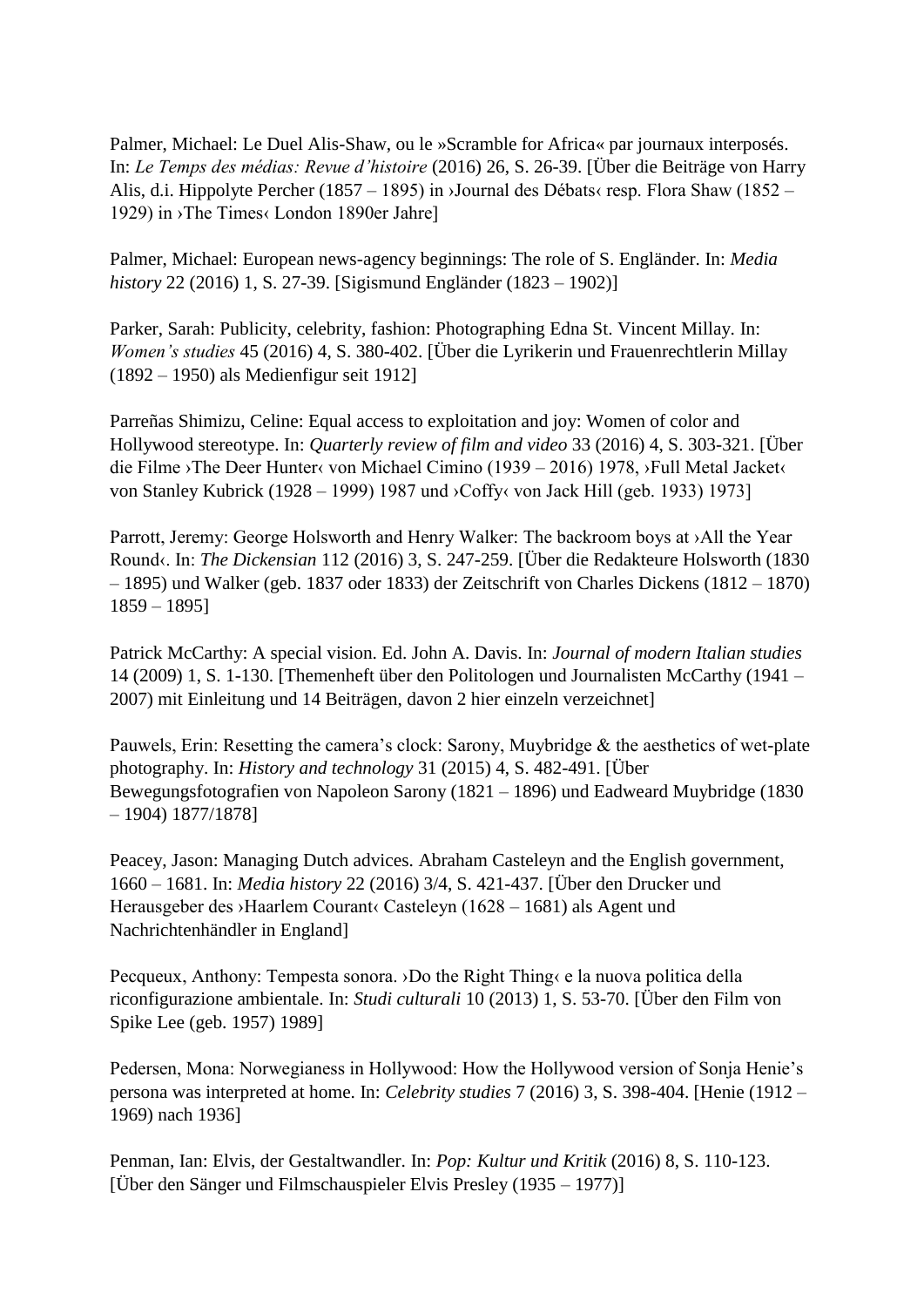Penman, Leigh T. I.: Omnium exposita rapinae. The afterlives of the papers of Samuel Hartlib. In: *Book history* 19 (2016) S. 1-65. [Über den Universalgelehrten, Verleger, Sammler und Verbreiter von Informationen Hartlib (ca.1600 – 1662)]

Perone, Ersilia Alessandrone: Le Provocazioni della ricerca. Gli Stati Uniti nelle riviste di Piero Gobetti. In: *Passato e presente: Rivista di storia contemporanea* 34 (2016) 97, S. 103- 120. [Über den Journalisten und Verleger Gobetti (1901 – 1926)]

Perret, Jean: Zur Zeit des Versuchs. Erste Male von Peter Mettler. In: *Cinema. Unabhängige Schweizer Filmzeitschrift* 61 (2016) S. 139-153. [Über den Film ›Gambling, Gods and LSD‹ von Mettler (geb. 1958) 2002]

Petersen, Andreas: Eine Liebe in Trauma-Deutschland. Der ›Tagesspiegel‹-Herausgeber Walther Karsch und die Journalistin Pauline Nardi. In: *Berlin in Geschichte und Gegenwart: Jahrbuch …* (2016) S. 171-208. [Karsch (1906 – 1975), Nardi (1898 – 1965)]

Peterson, Linda H.: Nineteenth-century women poets and periodical spaces: Letitia Landon and Felicia Hemans. In: *Victorian periodicals review* 49 (2016) 3, S. 396-414. [Über die Beiträge von Landon (1802 – 1838) und Hemans (1793 – 1835) in der >Literary Gazette‹ resp. ›Blackwood's Edinburgh Magazine‹]

Petrbok, Václav: Der andere Kisch. Der Literaturhistoriker und -kritiker Paul Kisch (1883 – 1944). In: *Brücken: Germanistisches Jahrbuch Tschechien-Slowakei* N.F. 23 (2015) S. 79- 100. [Über den Journalisten und Literaturkritiker]

Philipsen, Bart u. Michiel Rys: »Mag dies ein Illusionismus sein …«: Eine rhetorische Detaillektüre von Stefan Zweigs Florenzer Europa-Rede (1932). In: *Orbis litterarum: International review of litterary studies* 71 (2016) 1, S. 53-75. [Zweig (1881 – 1942)]

Phullar, Kulraj: »Detour coiffure«: Veronika Lake and her peekaboo hairstyle. In: *Celebrity studies* 7 (2016) 1, S. 83-97. [Über die Filmschauspielerin Lake (1922 – 1973) 1941]

Picandet, Lucie: ›Hitler, un film d'Allemagne‹, une machine de mémoire. Spatialité de l'art du deuil. In: *Cinémas: Revue d'études cinématographiques* 26 (2015/2016) 1, S. 129-147. [Über den Film von Hans Jürgen Syberberg (geb. 1935) 1977]

Pichel, Beatriz: Die Psychologie des Lächelns bei Georges Dumas. Eine fotogeschichtliche Studie. In: *Fotogeschichte: Beiträge zur Geschichte und Ästhetik der Fotografie* 36 (2016) 140, S. 13-24. [Über die Nutzung der Fotografie durch den Arzt und Psychologen Dumas  $(1866 - 1946)$ 

Pinkowitz, Jacqueline: Down South: Regional exploitation films, southern audiences, and hillbilly horror in Herschel Gordon Lewis's ›Two Thousand Maniacs!‹ (1964). In: *Journal of popular film and television* 44 (2016) 2, S. 109-119. [Über den Film von Lewis (geb. 1929)]

Pirker, Peter: Broker des transnationalen Antikommunismus: G. E. R. Gedye und ›Radio Free Europe‹ in Österreich. In: *Zeitgeschichte* 43 (2016) 6, S. 379-394. [Über den Journalisten George Eric Rowe Gedye (1890 – 1970) nach 1954]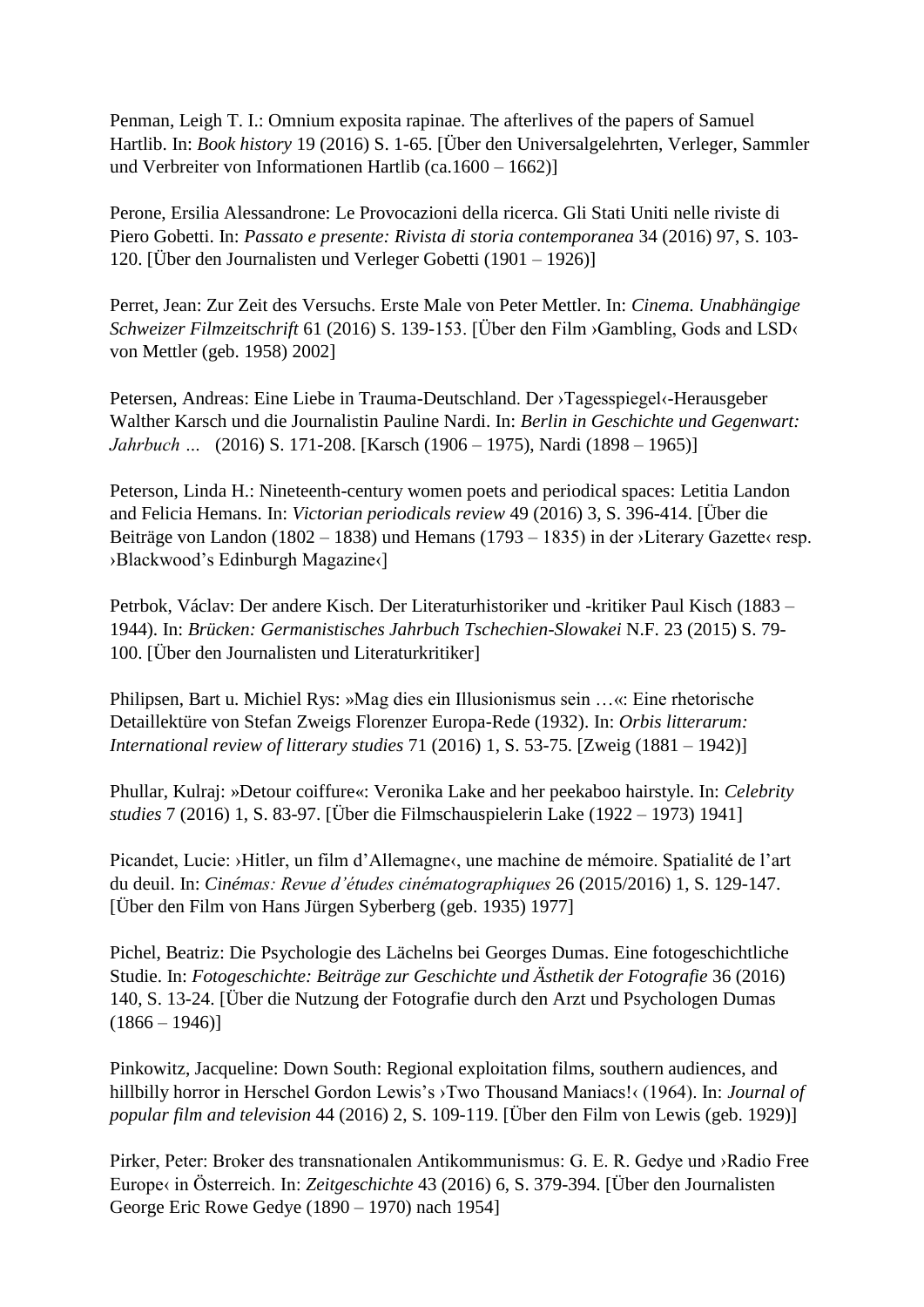Platon, Mírcea: Astolphe de Custine's »Letters from Russia« and the defense of the West. Patterns of prejudice from Henri Massis to Walter Bedell Smith. In: *Russian history. Histoire russe* 43 (2016) 2, S. 142-180. [Über die Reiseberichte von Custine (1790 – 1850) 1843, ihre Neuausgabe durch Massis (1886 – 1970) 1946 und deren Einfluss auf den US-General, US-Botschafter in der UdSSR und Politiker im Kalten Krieg Smith (1895 – 1961)]

Pollock, Griselda: Monroe's Molly: Three reflections on Eve Arnold's photograph of Marilyn Monroe reading »Ulysses«. In: *Journal of visual culture* 15 (2016) 2, S. 203-232. [Über das Foto von Arnold (1912 – 2012) mit Monroe (1926 – 1962) 1955]

Possum. Ed. Richard Raskin. In: *Short film studies* 6 (2016) 1, S. 5-78. [Themenabschnitt über den Kurzfilm von Brad McGann (geb. 1964) 1997 mit 12 Beiträgen, hier nicht einzeln verzeichnet]

Power, Aidan: Trees felled in the wilderness: Michael Haneke, John Ford and the final frontier. In: *Studies in European cinema* 13 (2016) 2, S. 89-104. [Über die Filme ›Time of the Wolf‹ von Haneke (geb. 1942) 2003 und ›The Searchers‹ von Ford (1894 – 1973) 1956]

Prescott, Cynthia Culver: Representing the ideal American family: Avard Fairbanks and the transformation of the Western pioneer monument. In: *Pacific historical review* 85 (2016) 1, S. 110-142. [Über die zahlreichen Denkmäler von Fairbanks (1897 – 1987) zur Erinnerung an die Pionier-Mütter 1920er – 1970er Jahre]

Prestes Penney, Paola: Narrativas per uma viagem permanente: A produção filmica de Herbert Duschenes. In: *Significação: Rivista de cultura audiovisual* 43 (2016) 45, S. [Über den Architekten, Amateur- und Dokumentarfilmer Duschenes (1914 – 2003)]

Prieto, Sara: »Without methods«: Three female authors visiting the Western Front. In: *First World War studies* 6 (2015) 2, S. 171-185. [Über die Schriftstellerinnen und Journalistinnen May Sinclair (1863 – 1946), Mary Roberts Rinehart (1876 – 1958), Edith Wharton (1862 – 1937) 1915]

Probst, Lisa: From > Vogue< to the Virgin Mary: Marina Warner and constructions of female agency in 1970s feminism. In: *Women's studies* 45 (2016) 8, S. 726-742. [Über die Schriftstellerin und Journalistin Warner (geb. 1946)]

Provencher, Ken: One big gray area: The paradox of traumatic memory in ›Black Rain‹ (1989). In: *Quarterly review of film and video* 33 (2016) 1, S. 1-22. [Über den Film von Ridley Scott (geb. 1937)]

Przybytek, Pawel: Rola metaphor w »Elicie bolszewickiej« i »Na czerwonym Olympie« Konstantego Srokowskiego. In: *Zeszyty prasoznawce* 58 (2015) 4, S. 883-904. [Über Werke des Journalisten Konstanty Srokowski (1878 – 1935) 1927]

Puchol, Anton: Visualizing trauma. Marc Recha's ›Dies d'agost‹. In: *Studies in Spanish and Latin American cinemas* 13 (2016) 2, S. 177-194. [Über den Film von Recha (geb. 1970) 2006]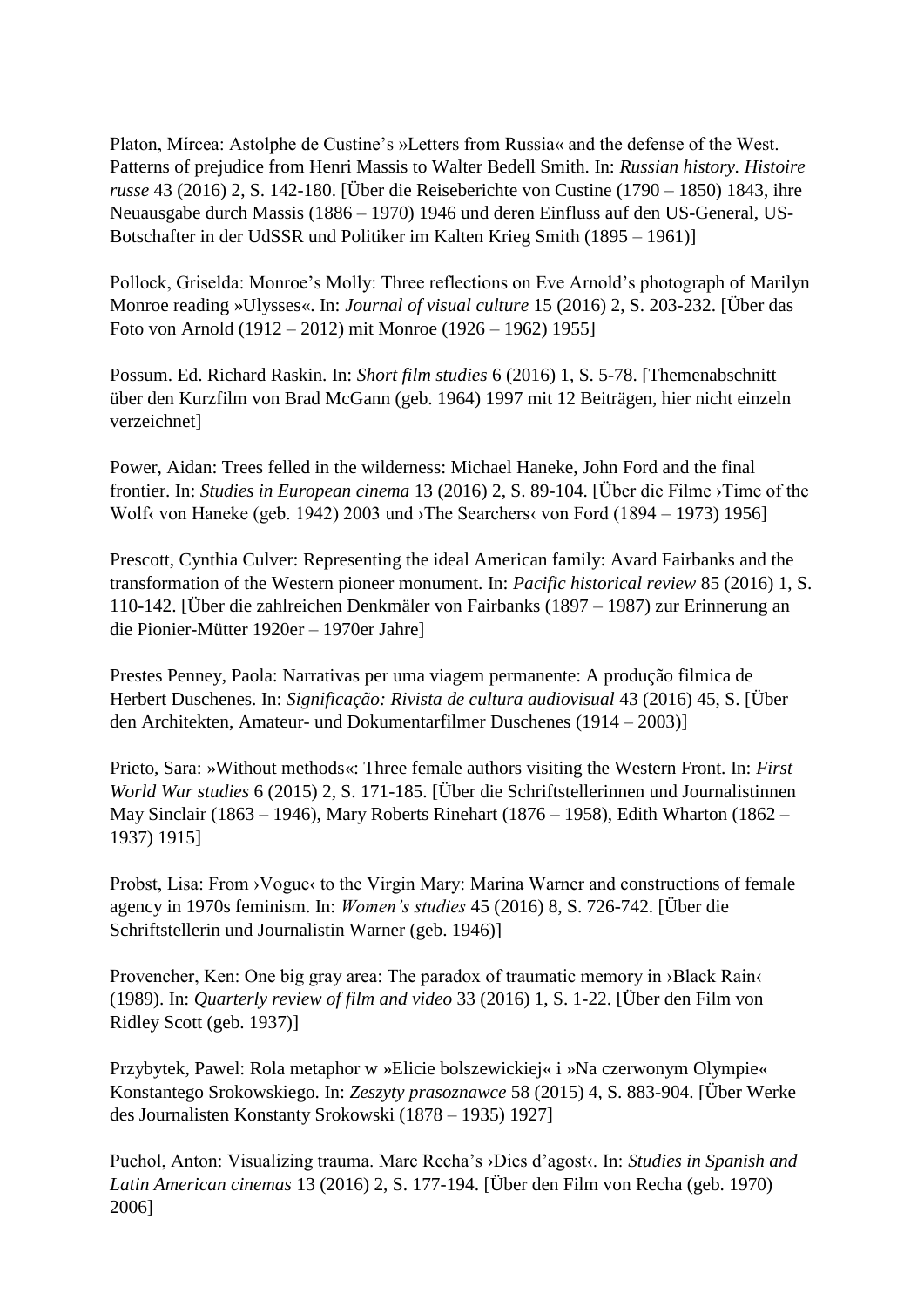Purkis, Charlotte: The Mediation of constructions of pacifism in »Journey's End« and »The Searcher«, two contrasting dramatic memorials from the late 1920s. In: *Journalism studies* 17 (2016) 4, S. 502-516. [Über die Theaterstücke von R. C. Sherriff (1896 – 1975) 1928/1929) und Velona Pilcher (1894 – 1952) 1929/1930)]

Pylyser, Charlotte: Eye/I: Rodolphe Töpffer's style and the concept of graphiation. In: *International journal of comic art: IJOCA* 18 (2016) 1, S. 157-168. [Über den Zeichner und Karikaturisten Töpffer (1799 – 1846)]

Quintana, Angel u. Jordi Xifra: Visual-spatial intelligence in propaganda and public relations discourse: The case of Roberto Rossellini's early and educational-historical films. In: *Public relations review* 42 (2016) 2, S. 288-297. [Rossellini (1906 – 1977) 1941 – 1943 und in den 1960er Jahren]

Raicu, Elena: >A Room with Two Views<: An insight into the 1985 and 2007 film adaptations of E. M. Forster's novel. In: *Cahiers victoriens et édouardiens* (2015) 82, o.Pag., online, 6 S. [Über die gleichnamigen Filme von James Ivory (geb. 1928) 1985 und Nicholas Renton (geb. 1946) 2007]

Ramón González, José: Visions/versions of the war: Ramón Perez de Ayala and Juan Pujol on the Italian front. In: *Journal of modern Italian studies* 21 (2016) 2, S. 271-282. [Über die Journalisten Perez de Ayala (1880 – 1962) und Juan Pujol Martínez (1883 – 1967) 1916 – 1917]

Ramos-Martinez, Manuel: »Actors simply explode«: To act in the cinema of Jean-Marie Straub and Danièle Huillet. In: *Camera obscura: Feminism, culture, and media studies* 31 (2016) 2, S. 93-117. [Über die gemeinsamen Filme von Straub (geb. 1933) und Huillet (1959 – 2006) seit 1963]

Ramos-Martinez, Manuel: People fever: On the popular passions of Peter Watkin's ›La Commune (Paris, 1871)‹. In: *Screen* 57 (2016) 2, S. 197-217. [Über den Film von Watkins (geb. 1935) 2000]

Ramey, James: Buñuel's social close-up: An entomological gaze on ›El ángel exterminador / The Exterminating Angel‹ (1962). In: *Studies in Spanish and Latin American cinemas* 13 (2016) 3, S. 319-337. [Über den Film von Luis Buñuel (1900 – 1983)]

Rashkin, Elissa J.: Atanasio D. Vázquez, el estridentismo y el cine en Veracruz, 1925 – 1927. In: *Global media journal, México* 13 (2016) 25, S. 122-139. [Über den amtlichen Fotografen Vázquez (keine Lebensdaten bekannt)]

Raulet, Gérard: Das Wort geht quer. Überlegungen zur praktischen Ideologie des ›Hessischen Landboten‹. In: *Georg-Büchner-Jahrbuch* 13 (2013/2015) S. 141-162. [Über die Flugschrift von Georg Büchner (1813 – 1837) und Friedrich Ludwig Weigel (1791 – 1837) 1834]

Regev, Ronny: Hollywood works: How creativity became labor in the studio system. In: *Enterprise and society: The international journal of business history* 17 (2016) 3, S. 591-617.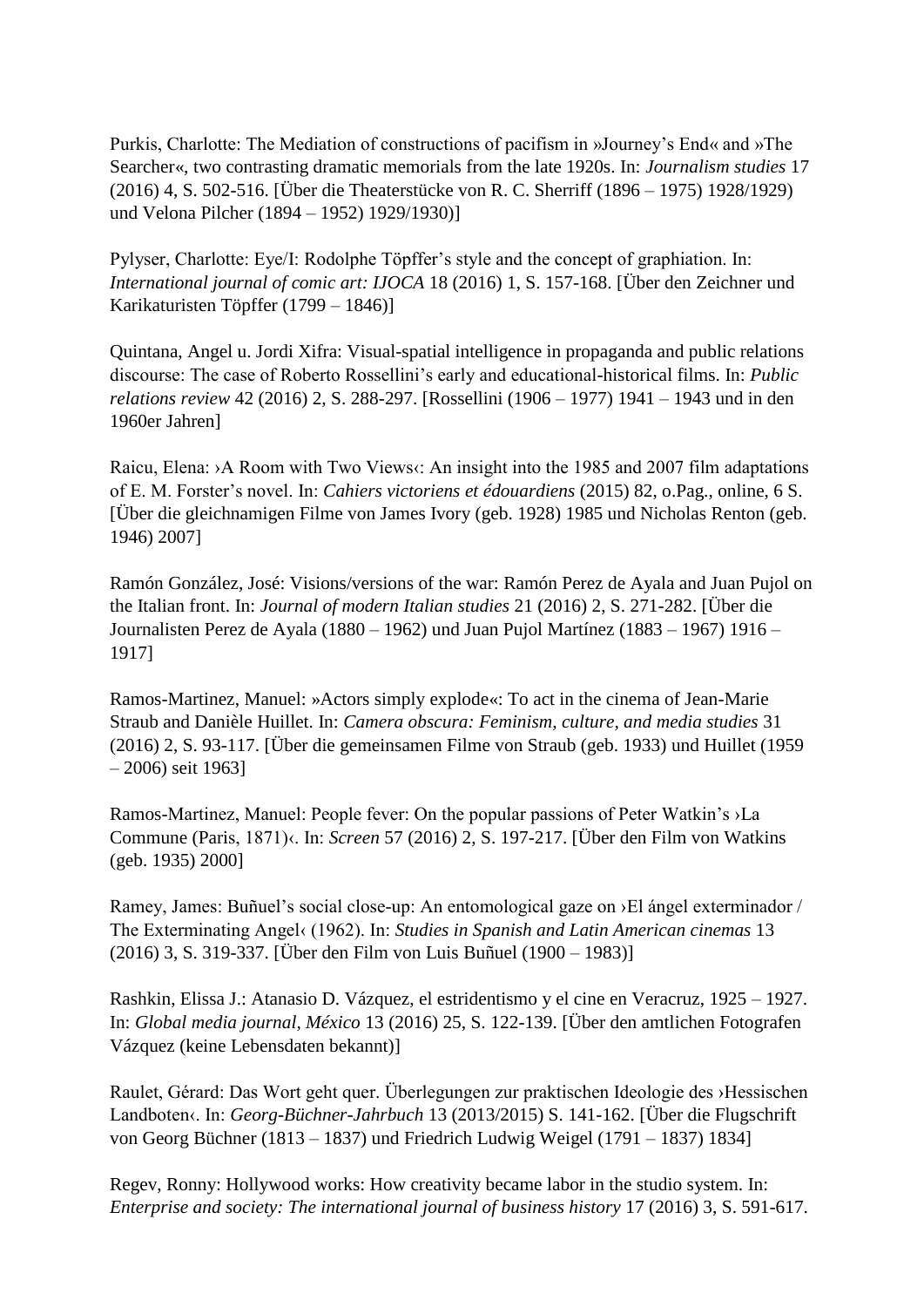[Am Beispiel der Karriere des Filmregisseurs William Wyler (1902 – 1981) 1920er – 1930er Jahre]

Reich, Jaqueline: Maciste goes to war: ›Maciste alpino‹ (1916). In: *Journal of modern Italian studies* 21 (2016) 2, S. 324-339. [Über den Film von Giovanni Pastrone (1883 – 1959) u.a.]

Reinhard, Nadja: Der fließende Gellert und der spitzige Rabener. Thematisierung von Anonymität und Autorschaft als Strategie der Selbst- und Werkpolitik in faktischen, fingierten und modifizierten Briefen. In: *Cahiers d'etudes germaniques* (2016) 70, S. 161- 182. [Über Christian Fürchtegott Gellert (1715 – 1769) und Gottlieb Wilhelm Rabener (1714  $-1771) 1740 - 1760$ 

Rennert, Anne: Berliner »Bärwerdung«. Rodčenkos Illustrationen zu Majakovskijs »Pro ėto«. In: *Osteuropa* 65 (2015) 11/12, S. 125-140. [Über den Fotografen und bildenden Künstler Aleksandr Rodčenko (1891 – 1956) 1923]

Rennert, Anne: Humor und Ironie in Rodčenkos »Welt der Fotokunst«. In: *Zeitschrift für slavische Philologie* 71 (2015) 1, S. 119-146. [Über (Selbst-)Inszenierungen des Fotografen und bildenden Künstlers Aleksandr Rodčenko (1891 – 1956)]

Rennert, Anne: Widerschein der Reflexion. Zum Spiegelmotiv bei Aleksandr Rodčendo. In: *Archiv für Kulturgeschichte* 98 (2016) 1, S. 161-192. [Über den Fotografen und bildenden Künstler Rodčenko (1891 – 1956)]

Repinecz, Jonathon: »This is not a pipe«?: Reflexivity, fictionality and dialogism in Sembène's films. In: *Journal of African cinemas* 8 (2016) 2, S. 181-198. [Über Filme von Ousmane Sembène (1923 – 2007)]

Repussard, Catherine: Transnationale Öffentlichkeit zwischen Mobilisierung und Rückzug am Beispiel von Hakim Bey (1945-) und Gustav Landauer (1870 – 1919). In: *Revue d'Allemagne et des pays de langue allemande* 48 (2016) 2, S. 415-423. [Über den Publizisten der Lebensreformbewegung Landauer und den Agenten der Antiglobalisierungsbewegung Hakim Bey, d.i. Peter Lamborn Wilson]

Revert Gomis, Jordi: Filming the face of death: Representations of the perpetrators in ›S-21, la machine de mort Khmère rouge‹ and ›The Act of Killing‹. In: *Communication and society*  29 (2016) 2, S. 103-113. [Über die Filme von Rithy Panh (geb. 1964) 2003 und Joshua Oppenheimer (geb. 1974), Christine Cynn (keine Lebensdaten bekannt) 2012]

Risko, Guy: More than a gangster: Trilogies, genre, and ›The Godfather‹. In: *Literatur in Wissenschaft und Unterricht LWU* 47 (2014) 1/2, S. 67-80. [Über die Filmtrilogie von Francis Ford Coppola (geb. 1939) 1972, 1974, 1990]

Ritter, Courtney: Programming democracy: Neorealism, popular TV and improvised humanity of the ›Chi legge‹ documentary series. In: *Journal of Italian cinema and media studies* 3 (2015) 1/2, S. 43-62. [Über die TV-Dokumentarfilmserie von Cesare Zavattini (1902 – 1989) 1960]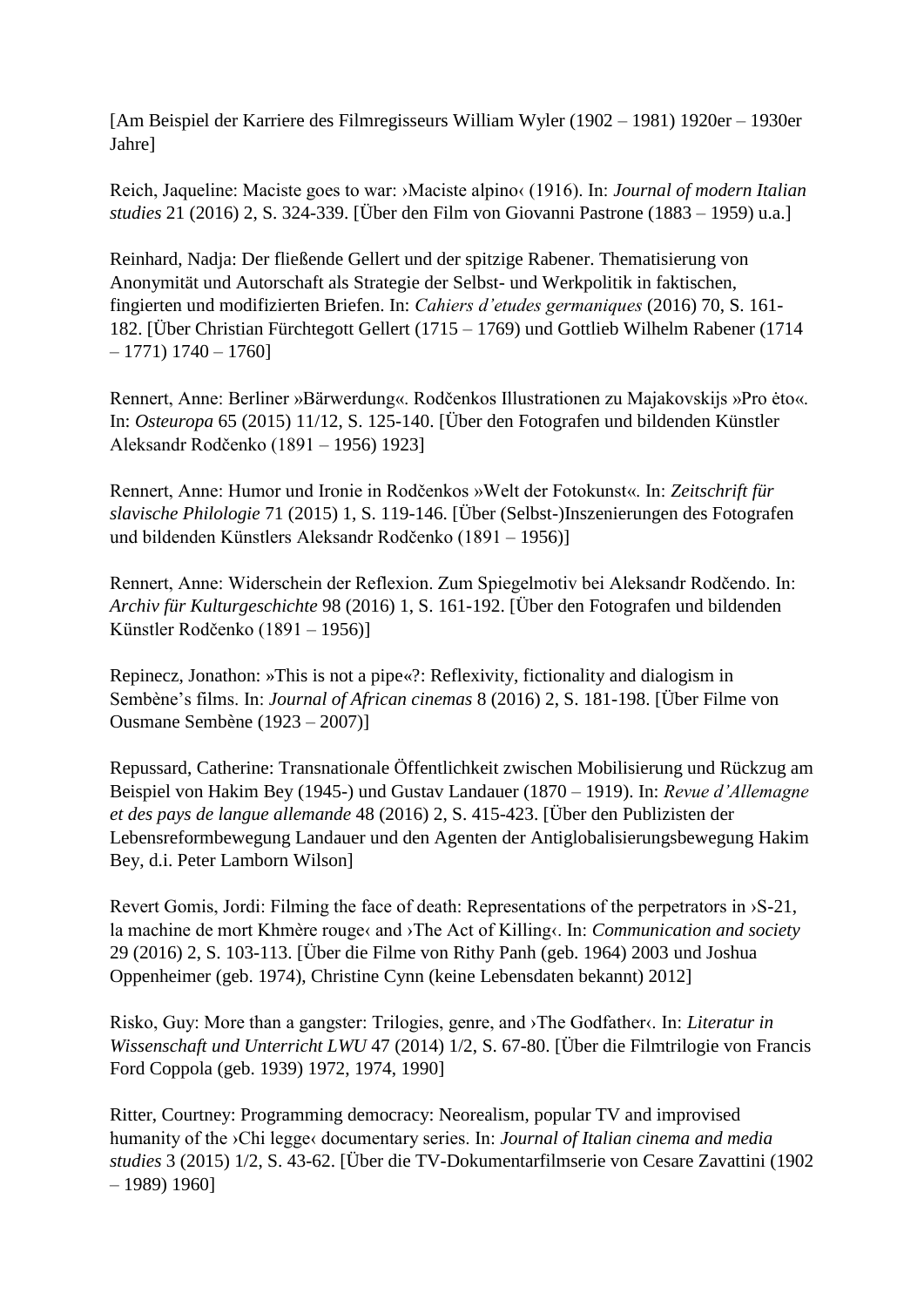Robé, Chris: Detroit rising: The League of Revolutionary Black Workers, Newsreel, and the making of ›Finally Got the News‹. In: *Film history: An international journal* 28 (2016) 4, S. 125-158. [Über den Dokumentarfilm von »Newsreel« über die Gewerkschaft 1970]

Roberts, Phillip: Optical pantomimes at the Royal Polytechnic Institution: George Buckland's 1875 production of ›Gabriel Grub and the Grim Goblin‹. In: *Film history: An international journal* 28 (2016) 1, S. 1-42. [Über die Projektions-Schau von Buckland (1821 – 1884) nach einer Erzählung von Charles Dickens]

Robie, David: The »Rainbow Warrier«, secrecy and state terrorism: A Pacific journalism case study. In: *Pacific journalism review* 22 (2016) 1, S. 187-213. [Autobiographischer Bericht von Robie (geb. 1945) über eigene Recherchen und Veröffentlichungen über das Attentat auf das Greenpeace-Schiff in Auckland, Neuseeland, 1985 und seither]

Rössler, Patrick: Der Sterngucker. Walter Trier und die ›Illustrierte Filmwoche‹ 1919/20. In: *Aus dem Antiquariat: Zeitschrift für Antiquare und Büchersammler* N.F. 14 (2016) 1, S. 18- 21. [Über den Zeichner und Buchillustrator Trier (1890 – 1951)]

Rogers, Ariel: Die Konstruktion eines »synchronen Feldes«. Benjamin Schlangers Experimente mit der Gestaltung von Leinwänden und Kinosälen in den 1930er Jahren. In: *Montage/AV: Zeitschrift für Theorie und Geschichte audiovisueller Kommunikation 25 (2016)* 2, S. 167-180. [Über den Architekten Schlanger (keine Lebensdaten bekannt) in den USA]

Roggen, Sam: Gradation of emphasis in the CinemaScope Westerns of Anthony Man: A style analysis. In: *Projections: The journal for movies and mind* 10 (2016) 2, S. 25-48. [Über Filme von Man (1906 – 1967) 1950er Jahre]

Rohdie, Sam: Luchino Visconti's ›La Terra Trema‹. In: *Journal of modern Italian studies* 13 (2008) 4, S. 520-531. [Über den Film von Visconti (1906 – 1976) 1948]

Rommens, Aarnoud: Alberto Breccia: Memoirs of resistance and the ethos of reading. In: *International journal of comic art: IJOCA* 17 (2015) 2, S. 162-176. [Über den Comiczeichner und -autor Breccia (1919 – 1993)]

Rosenthall, Karen M.: A Generative populace. Benjamin Franklin's economic agendas. In: *Early American literature* 51 (2016) 3, S. 571-598. [Über Publizistik von Franklin (1706 – 1790)]

Roy Bharat, Stéphanie: The Sachés: A family of photographers working in India during the 19th century. In: *PhotoResearcher* (2010) 13, S. 4-14. [Über John Edward Saché (1824 – 1882), Alfred Saché (c.1853 – 1885) u.a.]

Rugo, Daniele: Marco Ferreri: The task of cinema and the end of the world. In: *Journal of Italian cinema and media studies* 1 (2012/2013) 2, S. 129-142. [Über den Filmregisseur Ferreri (1928 – 1997)]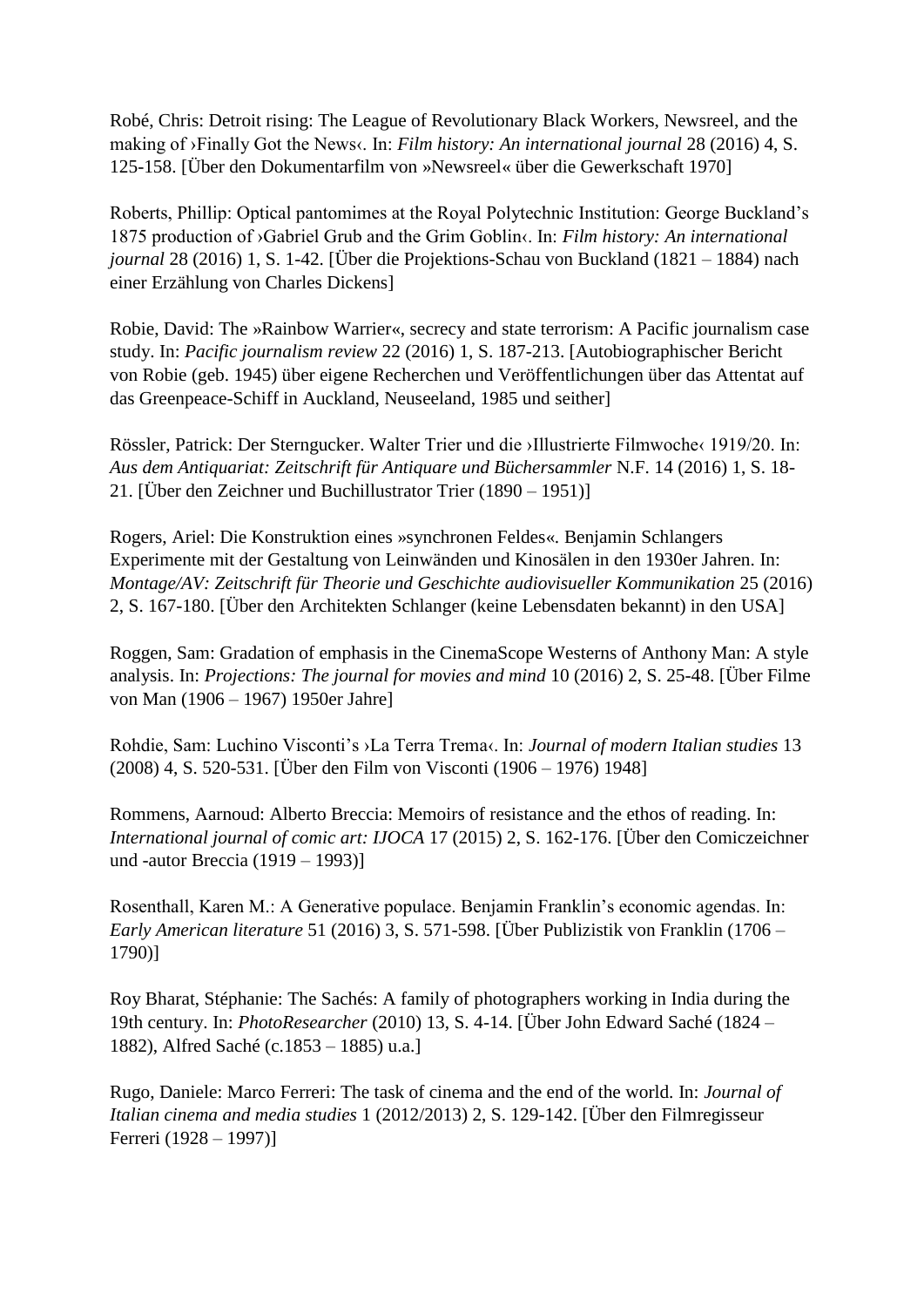Saada, Anne: La Pratique de la correspondence de Christian Gottlob Heyne (1763 – 1812). Annoter, administrer, archiver. In: *Bibliothèque de l'École des Chartes* 171 (2013) 1 [erschienen 2016], S. 131-152. [Über den Archäologen und Bibliothekar Heyne]

Sabbadini, Andrea: Three British movies through a psychoanalytic lens. In: *Maske und Kothurn* 62 (2016) 1, S. 45-60. [Über die Filme ›Brief Encounter‹ von David Lean (1908 – 1991) 1945, ›The Third Man‹ von Carol Reed (1906 – 1976) 1949, ›Morgan, A Suitable Case for Treatment<br/> $\langle$  von Karel Reisz (1926 – 2002) 1966]

Sackmann, Eckart: ›Big and Little Willie‹ und Max und Moritz noch dazu. In: *Deutsche Comicforschung* 12 (2016) S. 56-63. [Über den Comic Strip des Karikaturisten William Kerridge Haselden (1872 – 1953) in > The Daily Mirror(1907 – 1915]

Sackmann, Eckart u. Joachim Knüppel: Wilhelm Eigener, Comiczeichner auf Abruf. In: *Deutsche Comicforschung* 12 (2016) S. 84-92. [Über den Buchillustrator und Zeichner Eigener (1904 – 1982) 1930er Jahre]

Salerno, María Paula: El Mundo editorial de Aurora Venturini. In: *Revista de crítica literaria latinoamericana* 42 (2016) 83, S. 279-300. [Über die Schriftstellerin und Essayistin Venturini  $(1922 - 2015)$ 

Salmon, Richard: Thomas Carlyle and the idolatry of the man of letters. In: *Journal of Victorian culture* 7 (2002) 1, S. 1-22. [Über den Philosophen und Essayisten Carlyle (1795 – 1881)]

San Filippo, Maria: »Art porn provocauteurs«: Queer feminist performances of embodiment in the work of Catherine Braillat and Lena Dunham. In: *The Velvet light trap: A critical journal of film and television* (2016) 77, S. 28-49. [Über 5 Filme von Braillat (geb. 1948) 2000 – 2004 und Kurzfilme sowie die TV-Serie von Dunham (geb. 1986) seit 2010]

Sanchez-Escalonilla, Antonio u. Pablo Echart: Tales of rebirth: Alexander Payne and the new American dream. In: *Journal of popular film and television* 44 (2016) 2, S. 99-108. [Über Filme von Payne (geb. 1961) 2002 – 2013]

Sandberg, Claudia: Das Theater des Lebens. ›Blonder Tango‹ (1986) und das chilenische Filmexil in der DDR. In: *Filmblatt* 21 (2016) 60, S. 40-52. [Über den Film von Lothar Warneke (1936 – 2005)]

Sangmeister, Dirk: Von Büchern und Menschen in Beygangs »Literarischem Museum«. Ein Nachtrag zur Geschichte deutscher Leihbibliotheken und Lesegesellschaften. In: *Leipziger Jahrbuch zur Buchgeschichte* 24 (2016) S. 249-312. [Über das Unternehmen von Johann Gottlob Beygang (1755 – 1832) 1795 – 1820]

Sanos, Sandrine: »My body was aflame with his memory«: War, gender and colonial ghosts in ›Hiroshima mon amour‹ (1959). In: *Gender and history* 28 (2016) 3, S. 728-753. [Über den Film von Alain Resnais (1922 – 2014)]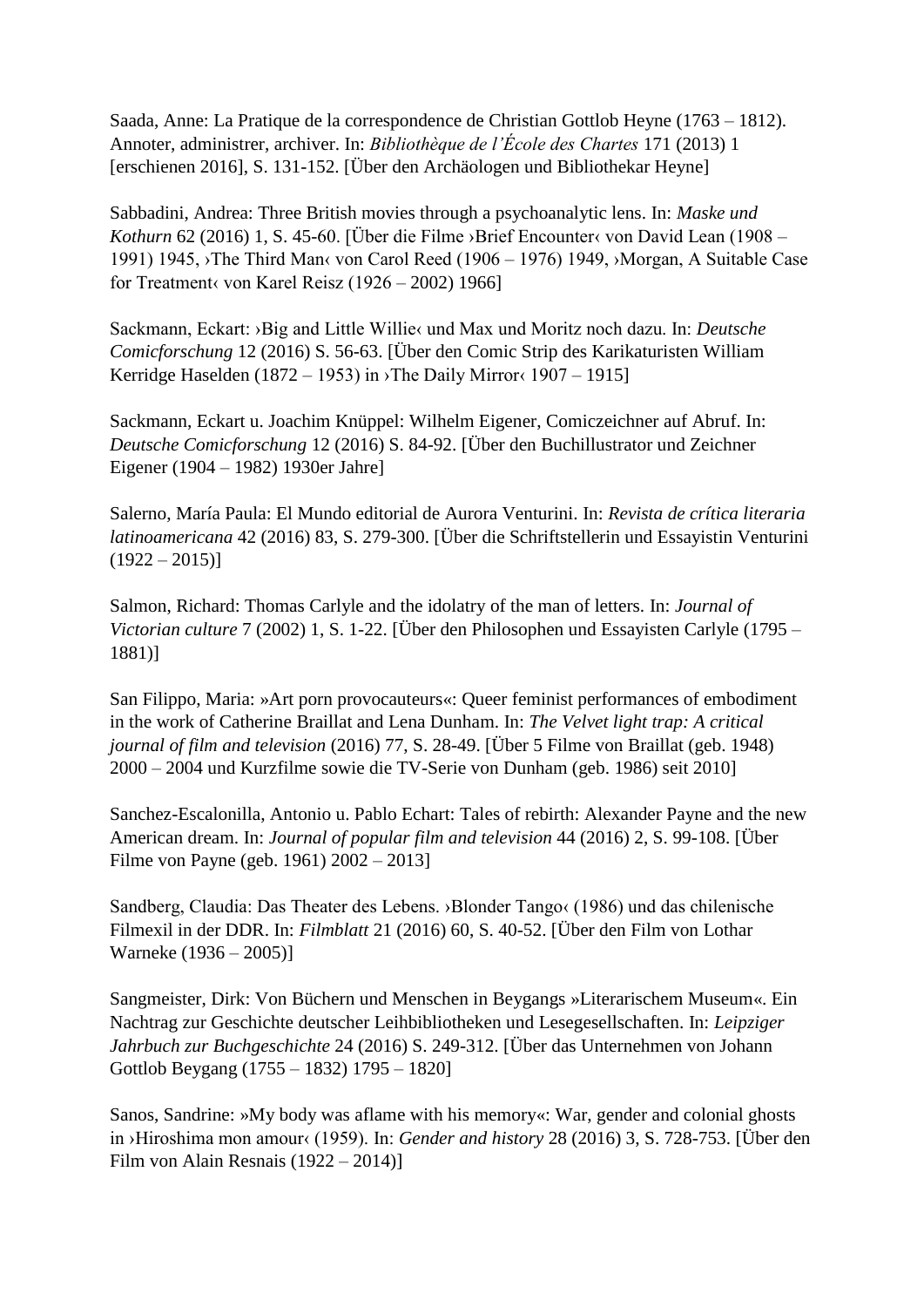Sauer, Hans: Ferdinand Hardekopf, Schriftsteller und Stenograf. Erinnerung an einen fast vergessenen Literaten aus dem Oldenburger Land. In: *Oldenburger Jahrbuch* 116 (2016) S. 111-128. [Über den Schriftsteller und Journalisten Hardekopf (1876 – 1956)]

Saunders, Tom: Filming the Nazi flag: Leni Riefenstahl and the cinema of national arousal. In: *Quarterly review of film and video* 33 (2016) 1, S. 23-45. [Über Filme von Riefenstahl  $(1902 - 2003)$  1933 – 1935]

Scarre, Geoffrey: Fallible infallibility? Gladstone's anti-Vatican pamphlets in the light of Mill's »On Liberty«. In: *Victorian literature and culture* 44 (2016) 2, S. 223-237. [Über die Kampagne des Politikers und Premierministers William Ewart Gladstone (1809 – 1898) 1874]

Scatton-Tessier, Michelle: »Faits divers« and pregnancy in the films of François Ozon. In: *The French review* 89 (2015/2016) 4, S. 182-195. [Über Filme von Ozon (geb. 1967) seit 1997]

Schaefer, Eric: ›The Orgy at Lil's Place‹ pressbook. In: *Film history: An international journal* 28 (2016) 2, S. 173-195. [Über den Film von J. Nehemiah, d.i. Jerald Intrator (1920 – 1988) im Vertrieb von William Mishkin (1908 – 1897) 1963 mit Nachdruck des Werbematerials]

Schapkow, Carsten: German Jews and the Great War: Gustav Landauer's and Fritz Mauthner's friendship during times of war. In: *Quest. Issues in contemporary Jewish history* (2016) 9, o.Pag., online, 12 S. [Über den Publizisten Landauer (1870 – 1919) und den Sprachwissenschaftler Mauthner (1849 – 1923) 1914 – 1918]

Scheppler, Gwenn: Tintin et le spectre de Totor. In: *Cinémas: Revue d'études cinématographiques* 20 (2009/2010) 1, S. 135-159. [Über den Einfluss früher Tonfilme auf die ersten Comics von Hergé d.i. Georges Remi (1907 – 1983) seit 1929]

Schlott, Wolfgang: Ein fragwürdiger Gast im anderen Zoo. Edward Goreys verschrobene Bildgeschichten und skurrile Illustrationen. In: *Marginalien: Zeitschrift für Buchkunst und Bibliophilie* (2016) 221, S. 11-17. [Gorey (1925 – 2000)]

Schock, Flemming: Gespräch und Zerstreuung. Mechanismen barocken Unterhaltungswissens am Beispiel Erasmus Franciscis (1624 – 1697). In: *Daphnis: Zeitschrift für Mittlere Deutsche Literatur und Kultur der Frühen Neuzeit (1400 – 1750)* 44 (2016) 3, S. 320-339. [Über den Polyhistor Erasmus Finx, gen. Erasmus Francisci]

Schönborn, Sibylle: Berliner Orientalismus / orientalisches Berlin,. Kulturkritik als Diskurskritik in den ›Briefen aus Berlin‹ von Heine, Kerr und Lasker-Schüler. In: *Cahiers d'etudes germaniques* (2016) 71, S. 139-150. [Über Artikel von Heinrich Heine (1797 – 1856) 1822, Alfred Kerr (1867 – 1948) 1897 – 1898, Else Lasker-Schüler (1869 – 1945) 1911]

Scholnick, Robert J.: Whigs and Democrats, the past and the future: The political Emerson and Whitman's 1855 preface. In: *American periodicals: A journal of history, criticism, and bibliography* 26 (2016) 1, S. 70-91. [Über Texte von Ralph Waldo Emerson (1803 – 1882)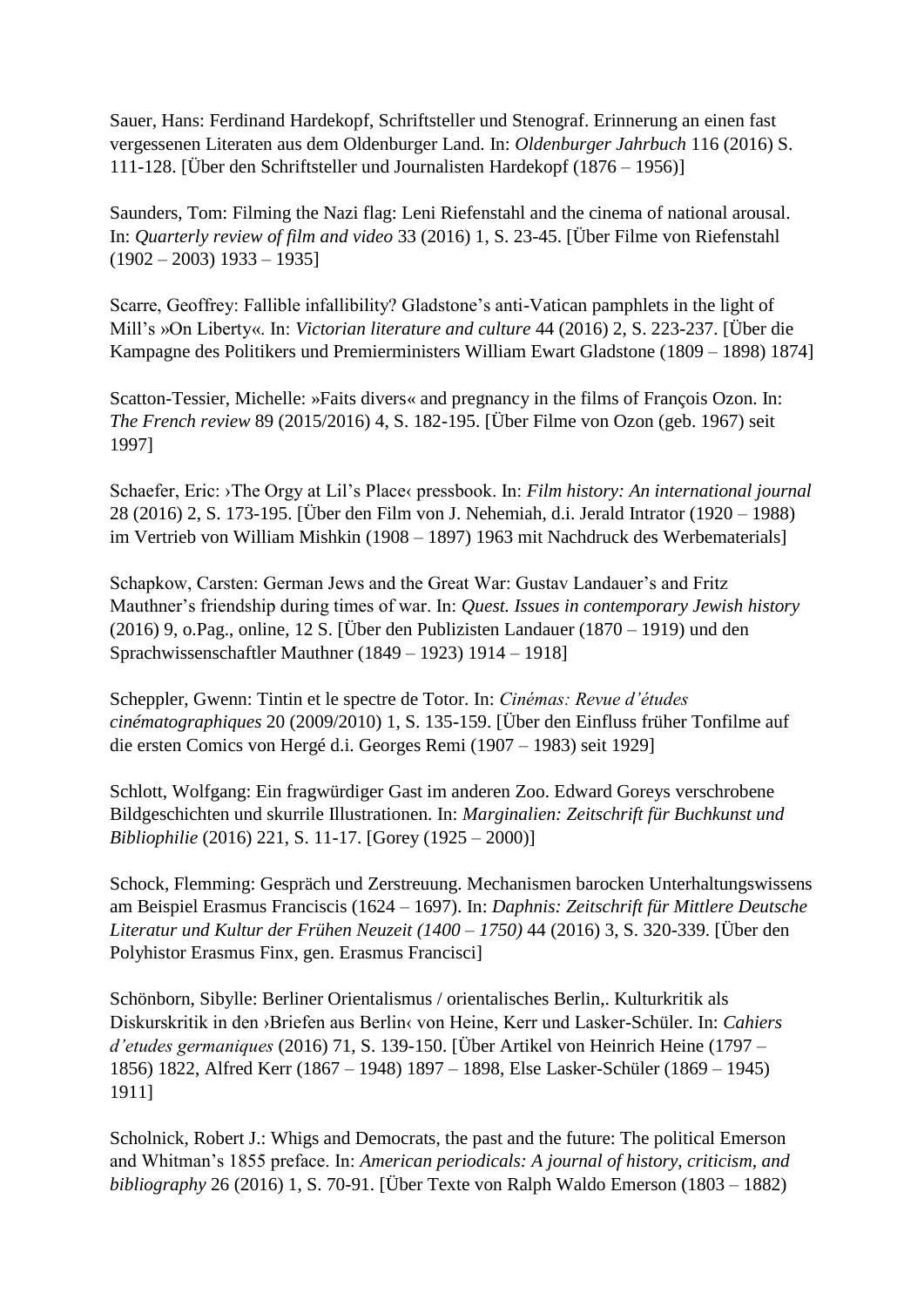und Walt Whitman (1819 – 1892) in den politischen Zeitschriften ›Democratic Review‹ und ›American Review‹]

Schubert, Katja: Zweimal Krieg und Exil in der Sowjetunion: Hedda Zinner und John Erpenbeck. In: *Krieg und Literatur. War and literature* 22 (2016) S. 169-178. [Über die Schriftstellerin und Journalistin Zinner (1905 – 1994) und ihren Sohn, den Wissenschaftler und Schriftsteller Erpenbeck (geb. 1942)]

Schwanebeck, Wieland: Spying in Gagool's cave: James Bond's colonial adventures. In: *Anglia: Journal of English philology* 144 (2016) 3, S. 506-520. [Über die Filmserie, insbes. ›A View to Kill‹ von John Glen (geb. 1932) 1985]

Scully, Richard: Founding a dynasty and an art-form: John Doyle (1797 – 1868). In: *International journal of comic art: IJOCA* 18 (2016) 1, S. 60-102. [Über den Zeichner und Karikaturisten]

Scully, Richard: Sex, art, and the Victorian cartoonist: Matthew Somerville Morgan in Victorian Britain and America. In: *International journal of comic art: IJOCA* 13 (2011) 1, S. 291-325. [»Matt« Morgan (1839 – 1890)]

Sedita, Giovanni: Vittorio Mussolini, Hollywood and neorealism. In: *Journal of modern Italian studies* 15 (2010) 3, S. 431-457. [Über den Filmproduzenten Mussolini (1916 – 1997)]

Sellier, Geneviève: ›De battre mon cœur s'est arrêté‹ (Audiard, 2005): La masculinité comme souffrance. In: *Studies in French cinema* 16 (2016) 3, S. 205-214. [Über den Film von Jacques Audiard (geb. 1952)]

Seppälä, Jaakko: Doing a lot with little: The camera's minimalist point of view in the films of Ari Kaurismäki. In: *Journal of Scandinavian cinema* 6 (2016) 1, S. 5-24. [Kaurismäki (geb. 1957) seit 1983]

Seul, Stephanie: A Female war correspondent on the Italian front, 1915-17: The Austrian travel journalist and photographer Alice Schalek. In: *Journal of modern Italian studies* 21 (2016) 2, S. 220-251. [Schalek (1874 – 1956)]

Shail, Andrew: Max Linder and the emergence of film stardom. In: *Early popular visual culture* 14 (2016) 1, S. 55-86. [Über den Filmschauspieler Linder (1883 – 1925) 1909]

Shamis, Asaf: The »Industrialists of philosophy«: Karl Marx, Friedrich Engels, and the »discourse network of 1840«. In: *Media history* 22 (2016) 1, S. 67-84. [Über die medialen Bedingungen für Marx (1818 – 1883) und Engels (1820 – 1895)]

Shaw, Lisa: Portuguese musical comedies from the 1940s and 1950s and the transatlantic connection. In: *International journal of Iberian studies* 15 (2002) 3, S. 153-166. [Über die Filme ›O pátio das cantigas‹ von Francisco Ribeiro (1911 – 1984) 1942, ›Os três de vida airada‹ von Perdigão Queiroga (1916 – 1980) 1952, ›O cantor e a bailerina‹ von Armando de Miranda (1904 – 1975) 1959/1960]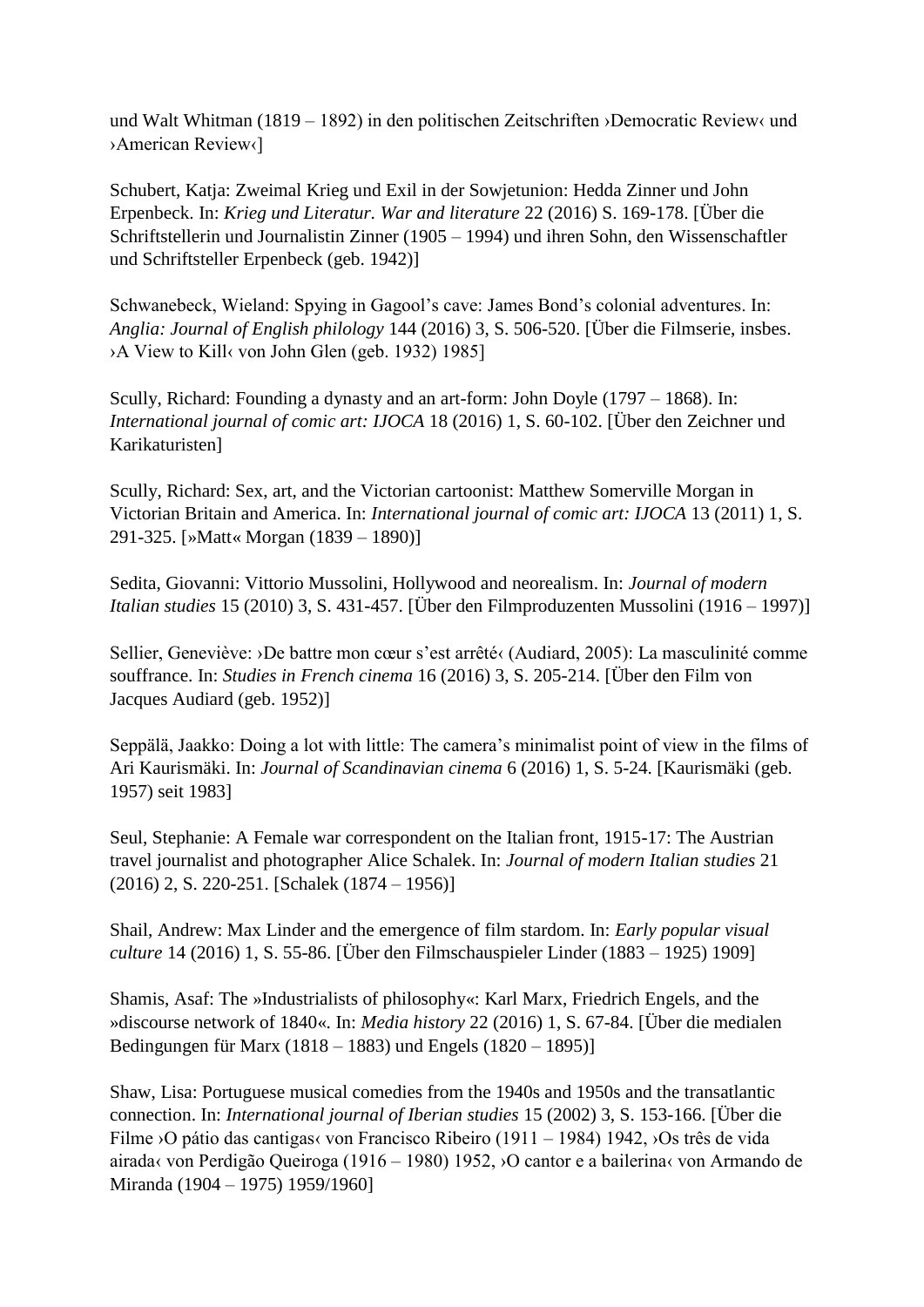Shaw, Tony: Nightmare on Nevsky Prospekt: ›The Blue Bird‹ as a curious instance of U.S.- Soviet film collaboration during the Cold War. In: *Journal of Cold War studies* 14 (2012) 1, S. 3-33. [Über den Film von George Cukor (1899 – 1983) 1976]

Shearer, Martha: A New day of living: ›West Side Story‹, street dance and the New York musical. In: *Screen* 56 (2015) 4, S. 450-470. [Über den Film von Jerome Robbins (1918 – 1998) und Robert Wise (1914 – 2005) 1961]

Shelangoskie, Susan: Anthony Trollope and the social discourse of telegraphy after nationalization. In: *Journal of Victorian culture* 14 (2009) 1, S. 72-93. [Über 2 in Periodika veröffentlichte Texte von Trollope (1815 – 1882) 1869]

Silveira, Germán: The Literary origins of film criticism in Argentina and Uruguay: Horacio Quiroga's reviews, 1918 – 1931. In: *Historical journal of film, radio and television* 36 (2016) 2, S. 232-251. [Quiroga (1878 – 1937)]

Simard-Houde, Mélodie: French reporters, real and fictional transmitters of the colonial ideology. In: *Literary journalism studies* 8 (2016) 2, S. 76-89. [Über Pierre Mille (1864 – 1941) und Félix Dubois (1862 – 1945)]

Simenon. Ed. Marina Geat. In: *Cahiers de l'Association Internationale des Études Françaises* 68 (2016) S. 13-102. [Themenabschnitt über den Schriftsteller und Journalisten Georges Simenon (1903 – 1989) mit Einleitung und 5 Beiträgen, davon 1 hier einzeln verzeichnet]

Simon, Gerhard: Theobald Billican als Kalendariograph. In: *Zeitschrift des historischen Vereins für Schwaben* 108 (2016) S. 109-122. [Billican (1495 – 1554) 1524]

Simons, Olaf: Christian Gottfried Hoffmann (1692 – 1735). Kurzbiographie. In: *Aufklärung: Interdisziplinäres Jahrbuch zur Erforschung des 18. Jahrhunderts und seiner Wirkungsgeschichte* 28 (2016) S. 411-420. [Über den Rechtsgelehrten und Herausgeber der ›Aufrichtigen und Unpartheyischen Gedancken über die Journale, Extracte und Monaths-Schrifften‹ Hoffmann 1714 – 1717]

Simons, Olaf: Der Illuminatenorden als Volksaufklärer? Rudolph Zacharias Becker und das scheiternde Projekt des Ordens als Preisausrichter. In: *Aufklärung: Interdisziplinäres Jahrbuch zur Erforschung des 18. Jahrhunderts und seiner Wirkungsgeschichte* 28 (2016) S. 377-410. [Über den Herausgeber der ›Deutschen Zeitung für die Jugend und ihre Freunde‹ Becker (1752 – 1822) 1784 – 1787]

Simont, Juliette: Étreinte brisée. Notes sur Pedro Almodóvar et l'Espagne. In: *Les Temps modernes* 66 (2011) 665, S. 1-20. [Über den Filmregisseur Almodóvar (geb. 1949) seit 1980]

Simonyi, Sonja: Second looks: Archival aesthetics and historical representation in ›American Postcard‹ (1975). In: *Studies in Eastern European cinema* 7 (2016) 1, S. 68-81. [Über den Film von Gábor Bódy (1946 – 1985)]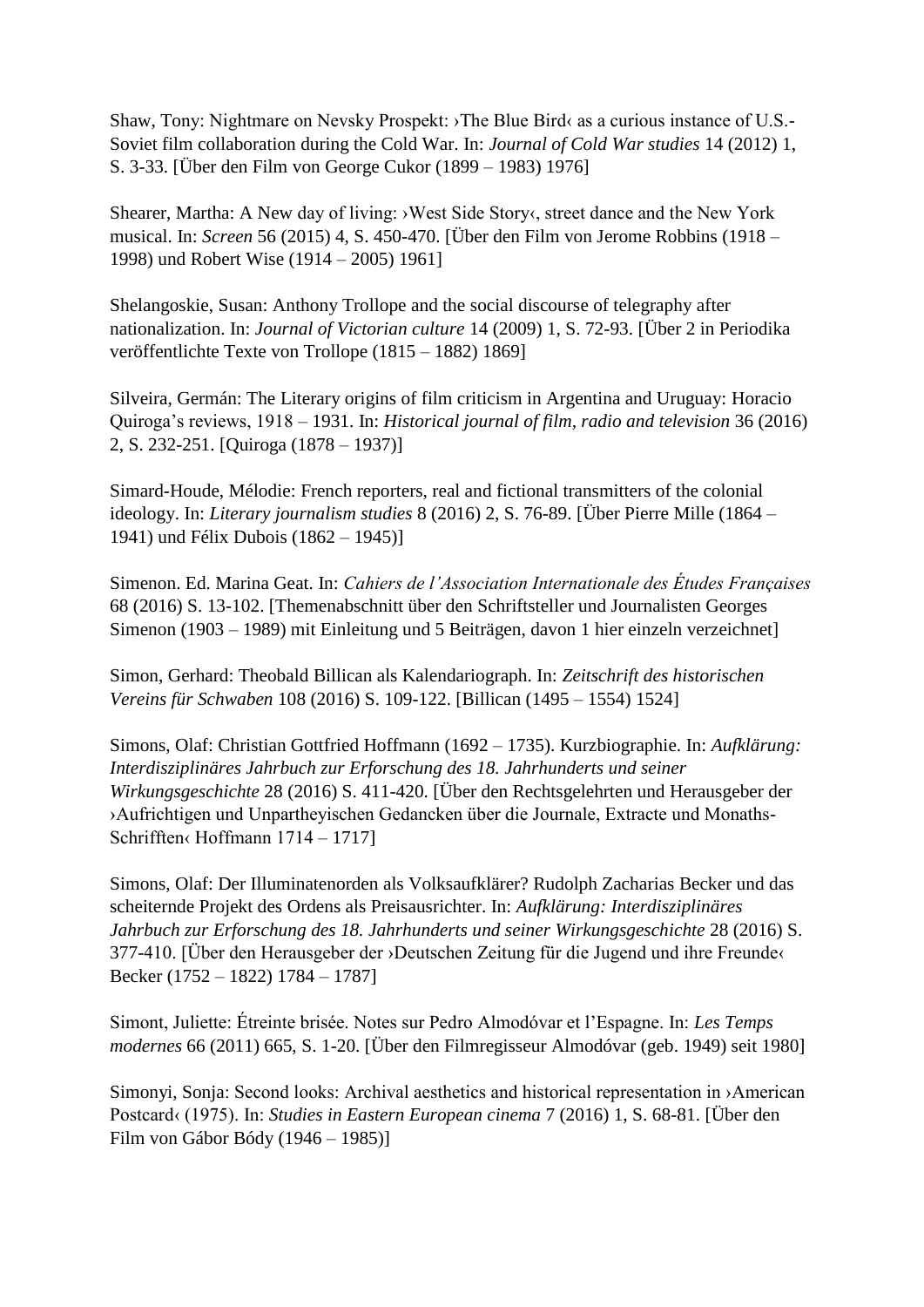Simpson, Edgar: »A Traitor to his class«. Race and publisher W. E. »Ned« Chilton III, 1953 – 1984. In: *Journalism history* 42 (2016/2017) 2, S. 70-80. [Über den Verleger der ›Charleston Gazette‹ William Edwin »Ned« Chilton (1922 – 1987)]

Sinha, Babli: A »Strangely un-English actress«: Race, legibility, and the films of Merle Oberon. In: *Journal of popular film and television* 44 (2016) 4, S. 220-226. [Über die Schauspielerin Oberon (1911 – 1979) in den 1930er Jahren]

Skovgaard, Jakob: »To make a statement«. The representation of Black consciousness in Richard Attenborough's ›Cry Freedom‹ (1987). In: *Zeithistorische Forschungen. Studies in contemporary history* 13 (2016) 2, S. 372-377. [Über den Film von Attenborough (1923 – 2014)]

Slaviero, Melanie: »Madame de Verte-Allure politique!« D'une voix féminine dans ›L'Étoile du Matin‹, journal révolutionnaire de Pierre-Édouard Lémontey. In: *Dix-huitième siècle: Revue annuelle* 48 (2016) S. 533-550. [Über das Pseudonym des Journalisten Lémontey  $(1762 - 1826)$  1790]

Smits, Boudewijn J.: Spijtoptant Loe de Jong. Mediacensuur in oorlogstijd en het »Comité van Actie tegen het Neo-Fascisme« (Londen, 1944). In: *Tijdschrift voor geschiedenis* 128 (2015) 4, S. 623-640. [Über die Rolle des Journalisten und Historikers de Jong (1914 – 2005) bei der Befürwortung resp. Zensur von ›Radio Orange‹ gegen die deutsche Besetzung der Niederlande]

Smolenaars, Maja: Wat hebben Haarlemse lantaarnvullers, en doopsgesinde predikant en een doolhof met elkaar te maken? Jan Nieuwenhuyzen, boekverkoper op het Verwulft 1743 – 1758. In: *Jaarboek voor Nederlandse boekgeschiedenis* 23 (2016) S. nicht bekannt.

Sobral Campos, Isabel: Futureless invention: Hollis Frampton's infinite-finite films. In: *Quarterly review of film and video* 33 (2016) 3, S. 230-250. [Über den Experimentalfilmer Frampton (1936 – 1984)]

Solomon, Matthew: Méliès und die Materialität moderner Magie. In: *Zeitschrift für Medienund Kulturforschung ZMK* 7 (2016) 1, S. 169-184. [Über den Illusionisten und Filmpionier Georges Méliès (1861 – 1938)]

Solomon, Matthew: Negotiating the bounds of transnational cinema with Georges Méliès, 1896 – 1908. In: *Early popular visual culture* 14 (2016) 2, S. 155-167. [Anhand von 2 Filmen von Méliès (1861 – 1938)]

Sotomayor, Carmen: Espacios vedados y heroes desvalidos: ›La Niña de luto‹ y el cine español de los años sesenta. In: *International journal of Iberian studies* 22 (2009) 1, S. 23-38. [Über den Film von Manuel Summers  $(1935 - 1993)$  1964]

Spadoni, Robert: ›The Old Dark House‹ and the space of attraction. In: *Cinémas: Revue d'études cinématographiques* 20 (2009/2010) 2/3, S. 65-96. [Über den Film von James Whale (1889 – 1957) 1932]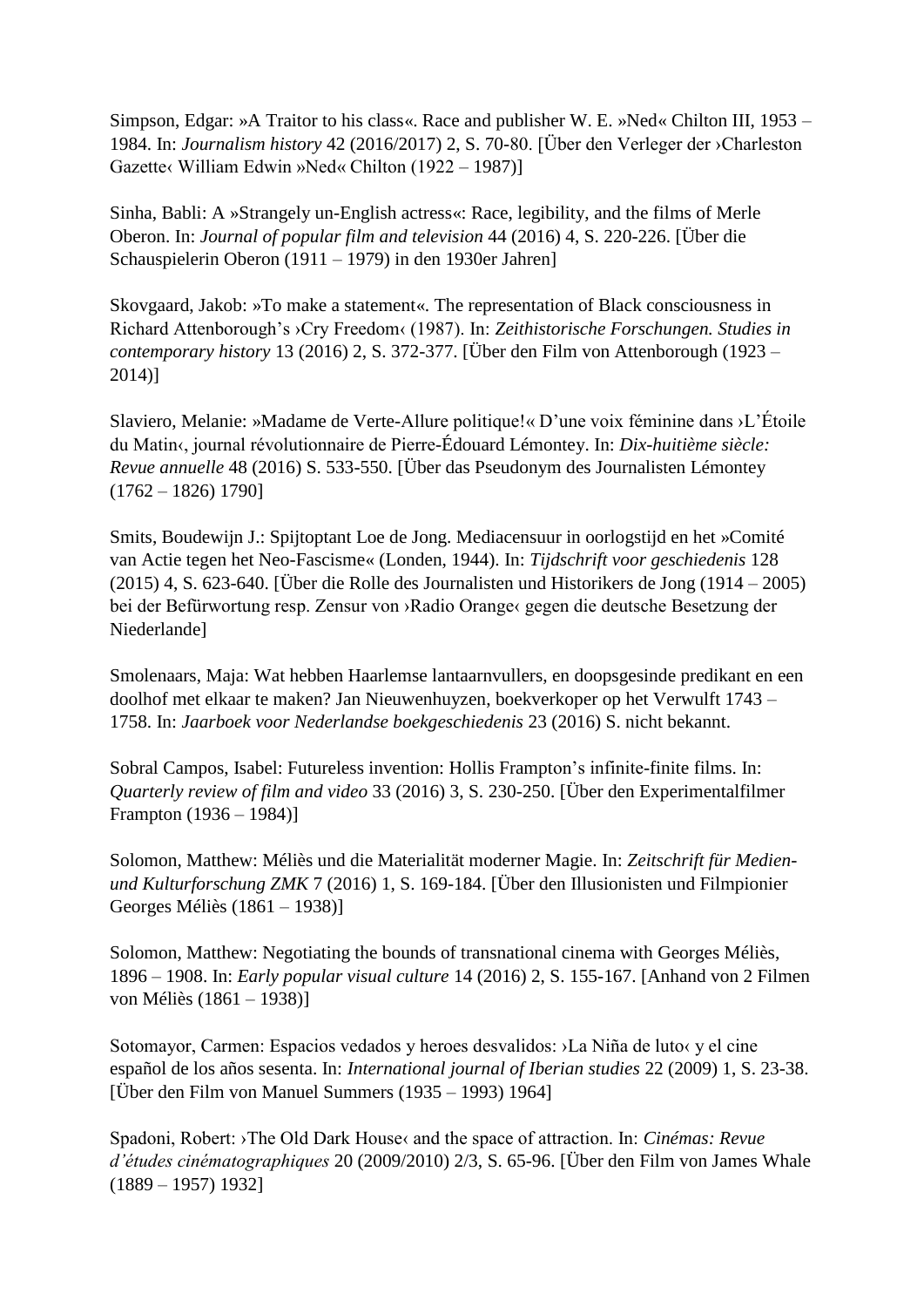Spatzier, Astrid: One woman, two sides of the same coin? Journalism and public relations: The case of Bertha von Suttner, Austria. In: *Public relations review* 42 (2016) 5, S. 878-791. [Suttner (1843 – 1914)]

Speelman, Tom: »The Good Duck artist«: How Carl Barks changed comics. In: *International journal of comic art: IJOCA* 17 (2015) 2, S. 67-81. [Über den Comiczeichner Barks (1901 – 2000)]

Spencer, David: Ryan Walker, American radical: A date with history from the bottom up. In: *International journal of comic art: IJOCA* 13 (2011) 2, S. 244-262. [Über den Karikaturisten Walker (1870 – 1932)]

Spunta, Marina: »A magical balance of opposites«: Reading Luigi Ghirri's photopraphy through Walter Benjamin. In: *Journal of Italian cinema and media studies* 2 (2013/2014) 2, S. 215-236. [Über den Fotografen Ghirri (1943 – 1992) 1970 – 1990]

Staat, Wim: Christian Petzold's melodramas: From unknown woman to reciprocal unknownness in ›Phoenix‹, ›Wolfsburg‹, and ›Barbara‹. In: *Studies in European cinema* 13 (2016) 3, S. 185-199. [Über Filme von Penzold (geb. 1960) seit 2003]

Stahl, Lynne: Chronic tomboys: Feminism, survival, and paranoia in Jody Foster's body of work. In: *The Velvet light trap: A critical journal of film and television* (2016) 77, S. 50-68. [Über Filme mit der Schauspielerin Foster (geb. 1962) 1976 – 2005]

Stahl, Wulfhard: Eduart Bertz, Edward Capenter, Josef Viktor Widmann. Korrespondenzen 1906 – 1908. In: *Leipziger Jahrbuch zur Buchgeschichte* 24 (2016) S. 111-160. [Über den Briefwechsel der Journalisten und Schriftsteller Bertz (1853 – 1931), Carpenter (1844 – 1929) und Widmann (1842 – 1911) nebst Edition]

Stawiszyńska, Aneta: Praca dziennikarska i społeczna Bolesława Busiakiewicza w latach 1916 – 1918. In: Zeszyty prasoznawce 57 (2014) 4, S. 749-759. [Über Beiträge von Bolesław Busiakiewicz in der Zeitung ›Nowy Kurier Łódzki‹]

Steains, Timothy Kazuo: Going with the transnational flow in > Bondi Tsunami<. In: *Continuum: Journal of media and cultural studies* 30 (2016) 4, S. 466-476. [Über den Film von Rachael Lucas (keine Lebensdaten bekannt) 2004]

Steen, Bart van der: »Hij staat naast ons als onbaatzuchtig medestrijder«. Het charisma van Henk Sneevliet en de revolutionair-socialistische partijcultuur. In: *Tijdschrift voor geschiedenis* 129 (2016) 4, S. 593-614. [Über den Parteiführer und Agitator Sneevliet (1883 – 1942)]

Steinert, Tom: Unerschöpfliche Vielgestaltigkeit. Zur grafischen Sprache Otto Rohses (1925 – 2016). In: *Das Archiv: Magazin für Kommunikationsgeschichte* (2016) 3, S. 38-45. [Über den Gestalter von Briefmarken Rohse]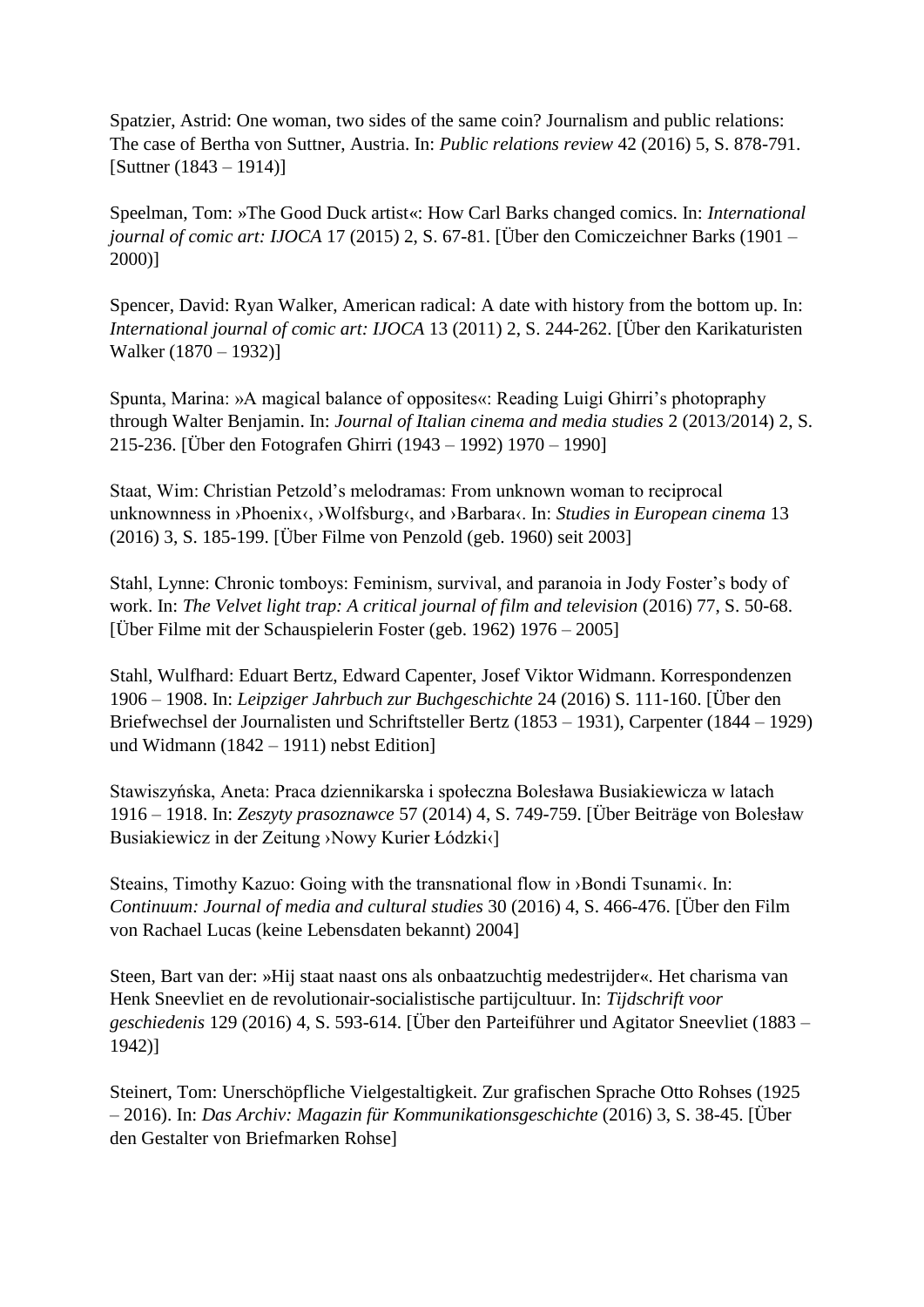Steiniger, Judith: Der Augsburger Stadtschreiber Georg Frölich als Berichterstatter am Vorabend des Schmalkaldischen Krieges. In: *Zeitschrift des historischen Vereins für Schwaben* 108 (2016) S. 123-144. [Frölich (um 1500 – 1575)]

The Stephen Dwoskin dossier. Ed. Rachel Garfield. In: *Screen* 57 (2016) 1, S. 71-102. [Themenabschnitt über den Experimentalfimer Dwoskin (1939 – 2012) mit Einleitung und 4 Beiträgen, hier nicht einzeln verzeichnet]

Stevek, Axel: Vom Fotografen zum Redakteur, Karl Schwiers frühe Weimarer Jahre. In: *Weimar-Jena: Die große Stadt. Das kulturhistorische Archiv* 9 (2016) 1, S. 16-33. [Über den Fotografen und Redakteur der ›Deutschen Photographen-Zeitung‹ seit 1877 Schwier (1842 – 1920)]

Stobie, Cheryl: Diamonds at the meeting of her thighs: Representations of gender and sexuality in ›U-Carmen eKhayelitsha‹. In: *Journal of African cinemas* 8 (2016) 2, S. 155-168. [Über den Film von Mark Dornford-May (geb. 1955) 2005]

Stöhr, Lóránt: Conflicting forces: Post-communist and mythical bodies in Kornél Mundruczó's films. In: *Studies in Eastern European cinema* 7 (2016) 2, S. 139 – 152. [Über den Filmregisseur Mundruczó (geb. 1975) seit 2002]

Stoever-Ackerman, Jennifer: W. E. B. Du Bois e la linea del colore sonora. In: *Studi culturali* 10 (2013) 1, S. 71-88. [Über den Journalisten und Aktivisten der NAACP Du Bois (1868 – 1963) 1940er Jahre]

Stuber, Martin: Les Archives épistolaires d'Albrecht von Haller. Formation, perception, reception d'une correspondance. In: *Bibliothèque de l'École des Chartes* 171 (2013) 1 [erschienen 2016], S. 109-130. [Über den Gelehrten, Mediziner und Dichter Haller (1708 – 1777)]

Suárez, Juan A.: The Kuchars, the 1960s and queer materiality. In: *Screen* 56 (2015) 1, S. 25- 45. [Über Filme von Mike Kuchar (geb. 1942) und George Kuchar (1942 – 2011)]

Sully, Justin: On the cultural projection of population crisis: The case of ›The Omega Man‹. In: *Criticism* 58 (2016) 1, S. 87-113. [Über den Film von Boris Sagal (1923 – 1981) 1971]

Susa, Carlo: »Per opera della magia nera«. L'attualità di una metafora di Karl Kraus nello studio dei rapporti tra informazione e spettacolo. In: *Comunicazioni sociali: Rivista di media, spettacolo e studi culturali* 38 (2016) 2, S. 235-245. [Über die Pressekritik von Kraus (1874 – 1936) in ›Die Fackel‹ 1912]

Susperregui, José Manuel: The Location of Robert Capa's ›Falling Soldier‹. In: *Communication and society* 29 (2016) 2, S. 17-44. [Über die Fotografie von Capa (1913 – 1954) 1936]

Suzuki, C. J. Shige: Envisioning alternative communities through a popular medium: Speculative imagination in Hagio Moto's girls' comics. In: *International journal of comic art: IJOCA* 13 (2011) 2, S. 57-74. [Über Hagio Moto (geb. 1969) seit 1999]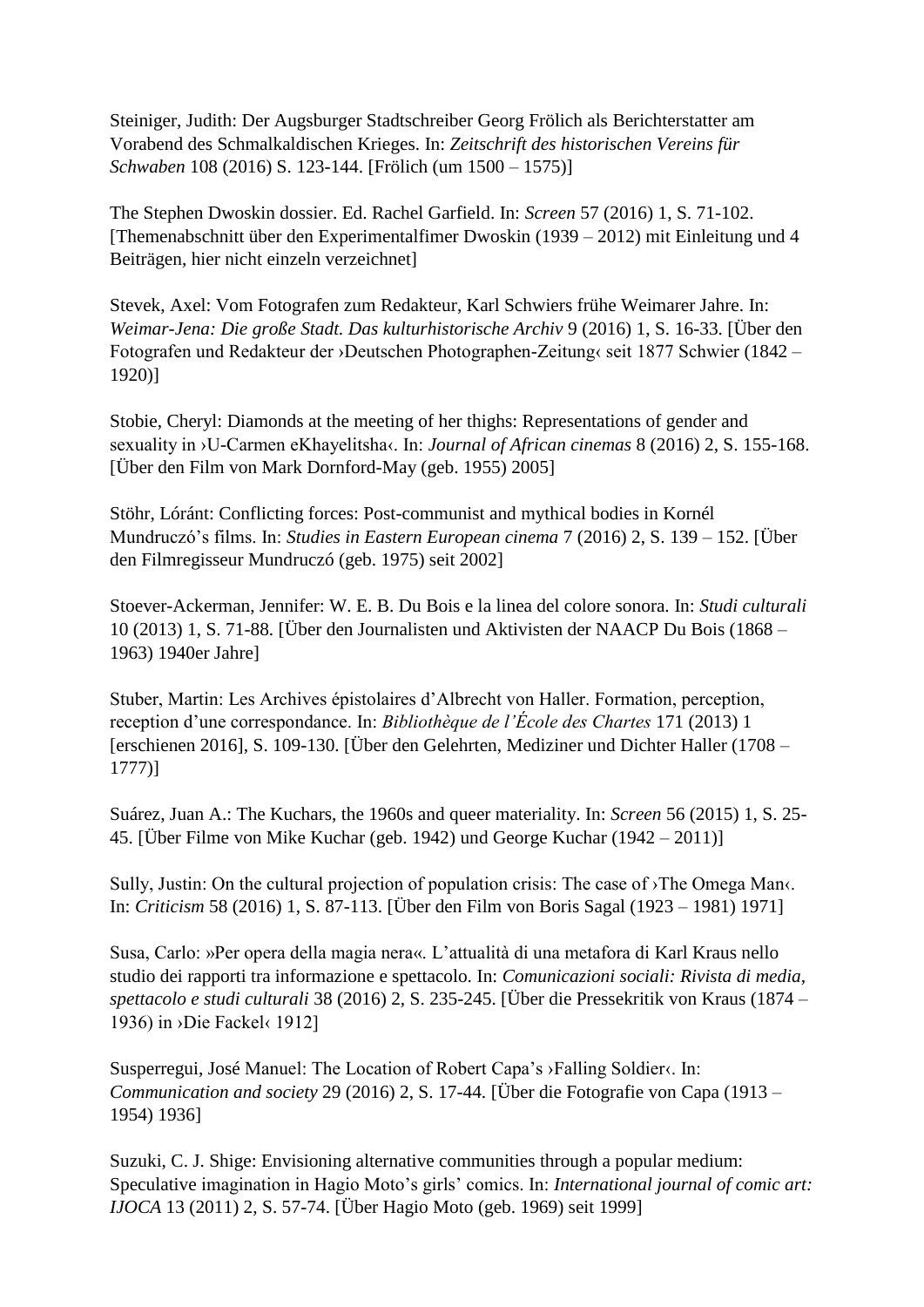Svede, Mark Allen: Selfie, sex tape, »snuff« film: Andris Grinbergs's ›Pašportrets‹. In: *Studies in Eastern European cinema* 7 (2016) 1, S. 12-24. [Über den Kurzfilm von Grinbergs (keine Lebensdaten bekannt) 1972]

Svolsjak, Sonja u. Ursa Kocjan: The Cat as a printer's trademark: The case of the Sessa family. In: *The Papers of the Bibliographical Society of America* 110 (2016) 1, S. 95-116. [In Venedig, 16. Jh.]

Talarczyk-Gubała, Monika: Untouchables: Women's bodies in Wanda Jakubowska's concentration camps films. In: *Studies in Eastern European cinema* 7 (2016) 2, S. 114-126. [Über 3 Filme von Jakubowska (1907 – 1998) 1948, 1960, 1985]

Taylor, Aaron: Blind spots and mind games: Performance, motivation, and emotion in the films of Stanley Kubrick. In: *The Velvet light trap: A critical journal of film and television* (2016) 77, S. 5-27. [Kubrick (1928 – 1999)]

Teinturier, Frédéric: »Mein lieber Antipode…« Heinrich Manns Briefe an Ludwig Ewers (1889 – 1894). In: *Cahiers d'etudes germaniques* (2016) 71, S. 107-120. [Mann (1871 – 1950), Ewers (1870 – 1946)]

La Télévision… selon Jean-Christophe Averty. Dossier. Ed. André Gaudreault, Viva Paci. In: *Cinémas: Revue d'études cinématographiques* 26 (2015/2016) 2/3, S. 17-197. [Themenabschnitt über den TV-Regisseur Averty (1928 – 2017) mit Einleitung und 7 Beiträgen, hier nicht einzeln verzeichnet]

Terai, Hiroko: Disembodiment of our physical bodies and embodiment of urban space in Oshi Mamoru's animations. In: *International journal of comic art: IJOCA* 13 (2011) 2, S. 437-447. [Über Oshi Mamoru (geb. 1951) seit 1978]

Thérenty, Marie-Ève: »An Hour of our life in the mirror of my mood«: Innovations and legacies of French literary journalism in the work of Françoise Giroud. In: *Literary journalism studies* 8 (2016) 2, S. 64-75. [Giroud (1916 – 2003)]

Thompson, Gareth: >The Next of Kin<: Propaganda, realism or a film with a purpose? In: *Public relations review* 42 (2016) 5, S. 812-820. [Über den Film von Thorold Dickinson (1903 – 1984) 1942]

Thorn, Martin: The »Hermite des Appenins«: Leopardi and the ›Antologia‹ in 1824-26. In *Journal of modern Italian studies* 17 (2012) 5, S. 532-546. [Über die erbetene Mitarbeit von Giacomo Leopardi (1798 – 1837) in der Zeitschrift]

Thorstensson, Victoria: The Inkwell of >The Russian Messenger<: Editorial politics and the serialization of Dostoevsky's »Demons« and Leskov's »At Daggers Dawn«. In: *The Russian review* 75 (2016) 1, S. 26-50. [Über Veröffentlichungen von Fëdor Mihailovič Dostoevskij (1821 – 1881) und Nikolaj Semënovič Leskov (1831 – 1895) in der Zeitschrift 1870 – 1872]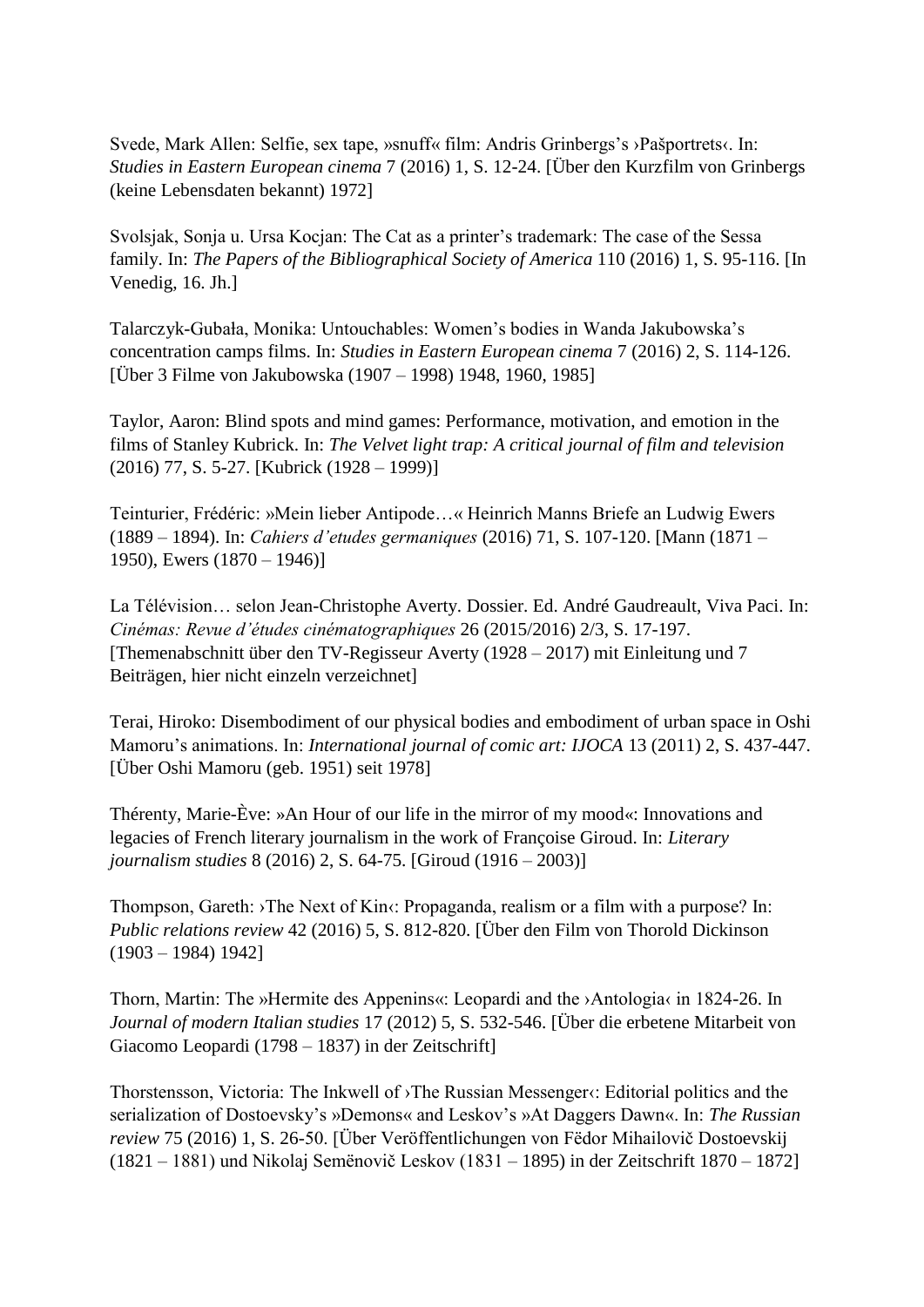Toolan, Michael: Peter Black, Christopher Stevens, »class« and inequality in the ›Daily Mail‹. In: *Discourse and society* 27 (2016) 6, S. 642-660. [Über Fernsehkritiken von Black (1913 – 1995) resp. Stevens (keine Lebensdaten bekannt) in der Zeitung 1971 resp. 2013]

Topor, Michal: »Das Wunder Europa«. Richard Nikolaus Coudenhove-Kalergi a jeho idea Pan-Evropy na stránkách ›Prager Presse‹ 1921 – 1926. In: *Střed/Centre: Casopis pro meziobrová studia Stredny Evropy … Journal for interdisciplinary studies of Central Europe …* (2016) 1, S. 151-184. [Über den Politiker und Publizisten Coudenhove-Kalergi (1894 – 1972)]

Tortjada, Maria: L'Instantané cinématographique: Relire Étienne-Jules Marey. In: *Cinémas: Revue d'études cinématographiques* 21 (2010/2011) 1, S. 131-152. [Über den Fotopionier Marey (1830 – 1904)]

Tracy, Tony: Outside the system: Gene Gauntier and the consolidation of early American cinema. In: *Film history: An international journal* 28 (2016) 1, S. 71-106. [Über die Schauspielerin und Produzentin Gauntier (1885 – 1966) 1895 – 1920]

Traussnig, Florian: »Twisted lyrics« für Wehrmachtssoldaten. Die österreichische Exilantin Vilma Kuerer als subversive Propagandastimme des US-Kriegsgeheimdienstes OSS. In: *Krieg und Literatur. War and literature* 22 (2016) S. 121-132. [Über die Schauspielerin und Sängerin Kuerer (1914 – 2008) 1944]

Treiblmayr, Christopher: ›The Einstein of Sex‹. Cinematic experience, homosexual liberation movements and contrasting notions of »gay visibility« in Germany. In: *Historische Mitteilungen HMRG* 28 (2016) S. 162-193. [Über den Film > Der Einstein des Sex< von Rosa von Praunheim (geb. 1942) 1999]

Triana-Toribio, Núria: Transitions that count: Josefina Molina. In: *International journal of Iberian studies* 15 (2002) 2, S. 84-90. [Über die Filmregisseurin Molina (geb. 1936)]

Trüstedt, Katrin: Fluch des Verfahrens: Karl Kraus und der »Fall Kerr«. In: *MLN: Modern language notes* 131 (2016) 3, S. 701-723. [Über die Auseinandersetzungen zwischen den Journalisten und Essayisten Kraus (1874 – 1936) und Alfred Kerr (1867 – 1948) 1911 – 1928]

Trudel, Dominique: »The Outlawry of war« ou l'autre débat Dewey-Lippmann. In: *Canadian journal of communication* 41 (2016) 1, S. 135-156. [Über John Dewey (1859 – 1952) und Walter Lippmann (1889 – 1974) 1920er Jahre]

Tweedie, James: Serge Daney, zapper: Cinema, television, and the persistance of media. In: *October: Art, theory, criticism, politics* (2016) 157, S. 107-127. [Über den Filmkritiker, Journalisten und Medientheoretiker Daney (1944 – 1992)]

Tybjerg, Casper: Seeing through spirits: Superimposition, cognition and ›The Phantom Carriage‹. In: *Film history: An international journal* 28 (2016) 2, S. 114-141. [Über den Film von Victor Sjöström (1879 – 1960) 1921]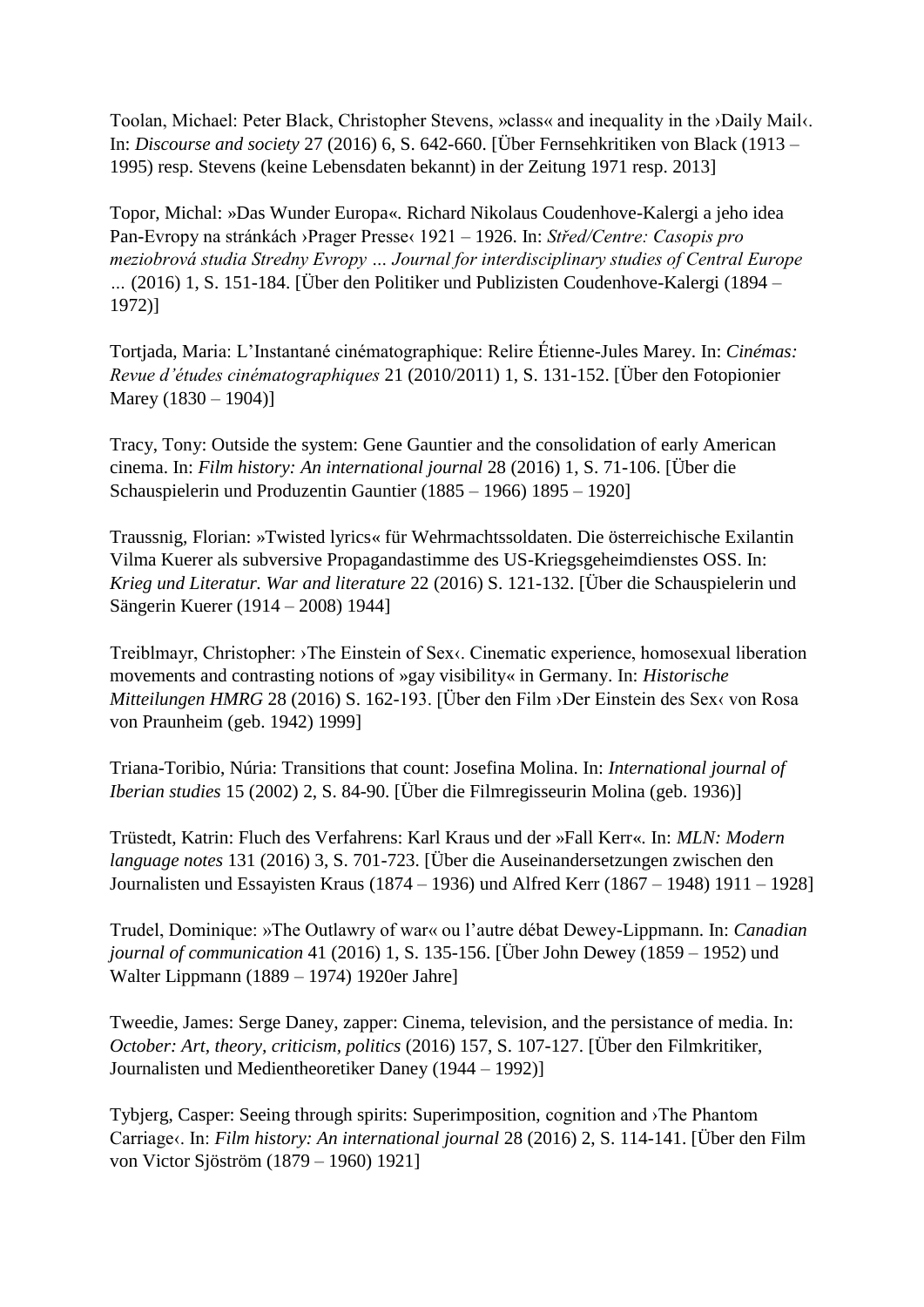Uecker, Matthias: Warnung oder Beratung? Wie Heinrich Hauser den Amerikanern Deutschland erklärte. In: *Krieg und Literatur. War and literature* 22 (2016) S. 151-158. [Über den Schriftsteller und Journalisten Hauser (1901 – 1955) 1939 – 1948]

Utopie und Gewalt. Andrej Platonov: Die Moderne schreiben. In: *Osteuropa* 66 (2016) 8/10, S. 5-525. [Themenheft über den Schriftsteller und Drehbuchautor Platonov (1899 – 1951) mit 23 Beiträgen, davon 1 hier einzeln verzeichnet]

Vaget, Hans R.: Zu Thomas Manns Kriegsschriften im Exil. In: *Krieg und Literatur. War and literature* 22 (2016) S. 89-98. [Über die Publizistik von Mann (1875 – 1955) 1939 – 1945]

Varma Pusapati, Teja: Crossing the final frontier: Harriet Ward as Mid-Victorian war correspondent. In: *Victorian periodicals review* 49 (2016) 2, S. 305-332. [Ward (1808 – 1873) 1847 – 1848]

Veer, Janneke van der: Tine van Buul: Lezer, boekverkoper, uitgever, bloemlezer. In: *Jaarboek voor Nederlandse boekgeschiedenis* 12 (2005) S. nicht bekannt. [Buul (1919 – 2009)]

Vening, Chris: William Martin Leggett: The »Bard of New Brunswick« in Australia. In: *Script & print: Bulletin of the Bibliographical Society of Australia and New Zealand* 40 (2016) 4, S. 199-221. [Über den Schriftsteller und Journalisten Leggett (1813 – 1863)]

Vergé, Émilie: ›Actua 1‹, »film perdu« retrouvé de la filmographie de Philippe Garrel et de l'histoire du cinéma du Mai 1968. In: *1895: Revue de l'Association Française de Recherche sur l'Histoire du Cinéma* (2016) 79, S. 152-171. [Über den Film von Garrel (geb. 1948) 1968 resp. 2004]

Vergueiro, Wladimiro: An independent production: Comics in Paraíba (1963 – 1991). Regina Maria Rodrigues Behar. In: *International journal of comic art: IJOCA* 18 (2016) 1, S. 211- 239. [Über den Verlag von Behar (keine Lebensdaten bekannt)]

Vidan, Aida: Irresistable irriverence: Dušan Makavejev's amateur films and and the Yugoslav cine-club scene. In: *Studies in Eastern European cinema* 7 (2016) 1, S. 53-67. [Über Kurzfilme von Makavejev (geb. 1932) 1950er Jahre]

Vincendeau, Ginette: And Bardot … became a blonde: Hair, stardom and modernity in postwar France. In: *Celebrity studies* 7 (2016) 1, S. 98-112. [Über die Filmschauspielerin Brigitte Bardot (geb. 1934) 1956]

Vincendeau, Ginette: Brigitte Bardot, ou le »problème« de la comédie au féminin. In: *Cinémas: Revue d'études cinématographiques* 22 (2011/2012) 2/3, S. 13-34. [Über die Filmschauspielerin Bardot (geb. 1934)]

Vincze, Teréz: Remembering bodies: Picturing the body in Hungarian cinema after the fall of communism. In: *Studies in Eastern European cinema* 7 (2016) 2, S. 153-167. [Über die Filme ›Sunshine‹ von István Szabó (geb. 1938) 1999 und ›Taxidermia‹ von György Pálfi (geb. 1974) 2005]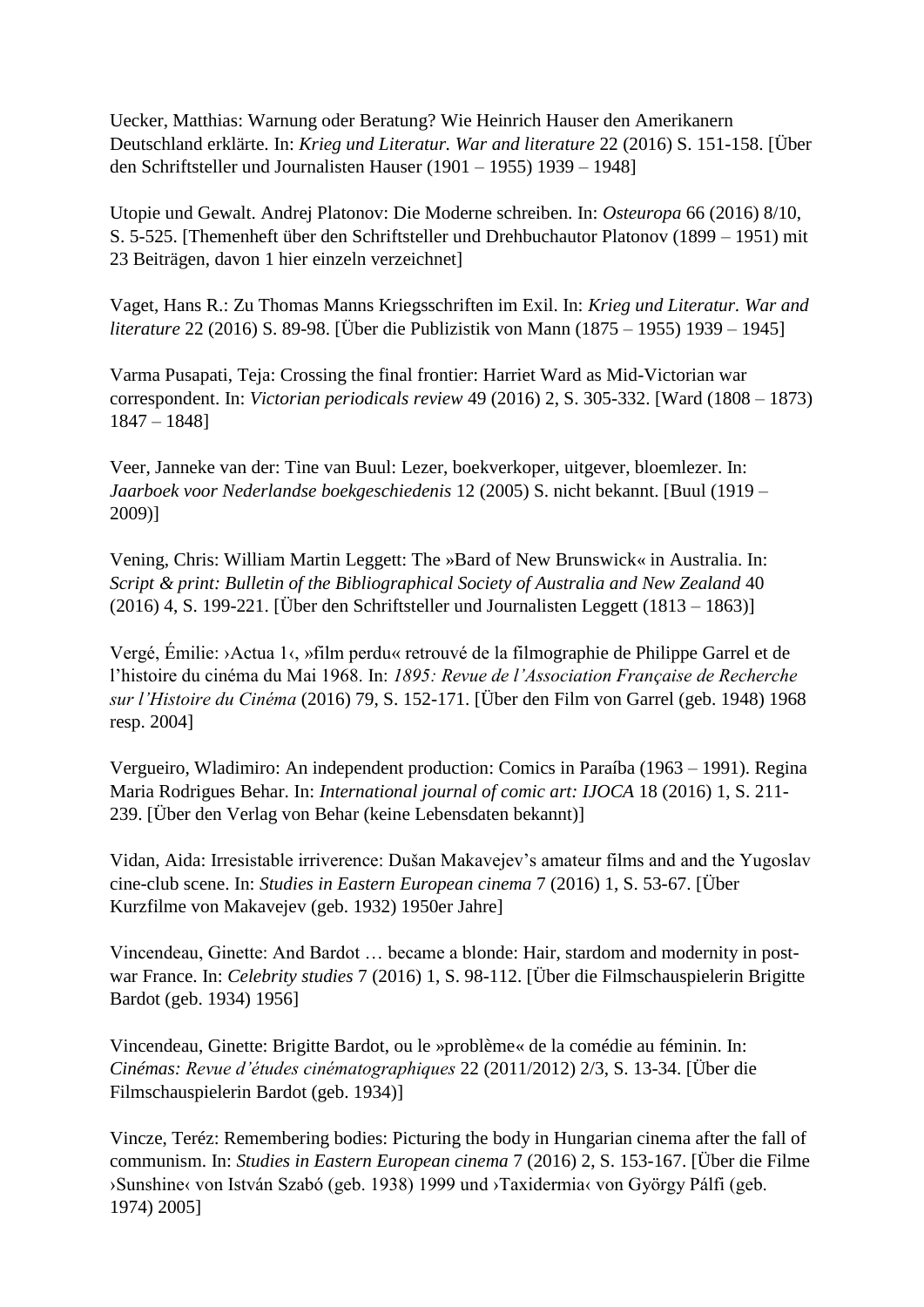Vonderau, Patrick: Hollywood-Montage. Theorie, Geschichte und Analyse des »Vorkapich-Effekts«. In: *Montage/AV: Zeitschrift für Theorie und Geschichte audiovisueller Kommunikation* 25 (2016) 2, S. 201-224. [Über den Grafiker, Filmemacher und Kameramann Slavko Vorkapich resp. Slavoljub »Slavko« Vorkapić (1893 – 1976) 1920er – 1960er Jahre]

Vorachek, Laura: »How little I cared for fame«: T. Sparrow and women's investigative journalism at the fin de siècle. In: *Victorian periodicals review* 49 (2016) 2, S. 333-361. [Über Anna Mary Sparrow, Pseud. T. Sparrow (1858 – nach 1913) 1894 – 1900]

Walker, Ian: Blossfeldt and Surrealism. In: *PhotoResearcher* (2008) 11, S. 27-37. [Über den Fotografen Karl Blossfeldt (1865 – 1932)]

Wallace, Richard: John Cura: Pioneer of the television archive. In: *Journal of British cinema and television* 13 (2016) 1, S. 99-120. [Über den Fotografen Cura (1902 – 1969) als Produzent von Stand-Fotografien für das Archiv von BBC 1947 – 1968]

Walther, Karl Klaus: Der Sammler Hans Hasso von Veltheim. In: *Aus dem Antiquariat: Zeitschrift für Antiquare und Büchersammler* N.F. 14 (2016) 3, S. 144-148. [Über den Reiseschriftsteller Veltheim (1885 – 1956)]

Ward, Kenneth C.: Carlos Habré, Francisco José de Paula, and the »pre-history« of printing in Havana, Cuba. In: *The Papers of the Bibliographical Society of America* 110 (2016) 3, S. 335- 349. [Über die Drucker Habré (nachgewiesen 1707 – 1723) und de Paula (keine Lebensdaten bekannt)]

Warren, Shilyh: The Mysteries of voice: Love and transnational identification in ›Performing the Border‹, ›The Price of Sex‹, and ›Señorita extraviada‹. In: *Camera obscura: Feminism, culture, and media studies* 31 (2016) 2, 119-147. [Über die Filme von Ursula Biemann (geb. 1955) 1999, Lourdes Portillo (geb. 1944) 2001 und Mimi Chakarova (keine Lebensdaten bekannt) 2011]

Watkins, Elizabeth: ›Don't Look Now‹: Transience and text. In: *Screen* 56 (2015) 4, S. 436- 449. [Über die Farbgestaltung im Film von Nicolas Roeg (geb. 1928) 1973]

Webb, Sheila: Radical portrayals: Dickey Chapelle on the front lines. In: *American periodicals: A journal of history, criticism, and bibliography* 26 (2016) 2, S. 183-207. [Über die Pressefotografin Chapelle, d.i. Georgette Louise Meyer (1919 – 1965) 1958/1959]

Webster van Tonder, Christopher: Colonising visions: A physiognomy of face and place in Erich Retzlaff's book »Länder und Völker an der Donau: Rumänien, Bulgarien, Ungarn, Kroatien«. In: *PhotoResearcher* (2015) 23, S. 66-80. [Über das Buch des Fotografen Retzlaff (1899 – 1993) 1935]

Webster van Tonder, Christopher: Erich Retzlaff: Volksfotograf. In: *PhotoResearcher* (2011) 16, S. 8-21. [Retzlaff (1899 – 1993)]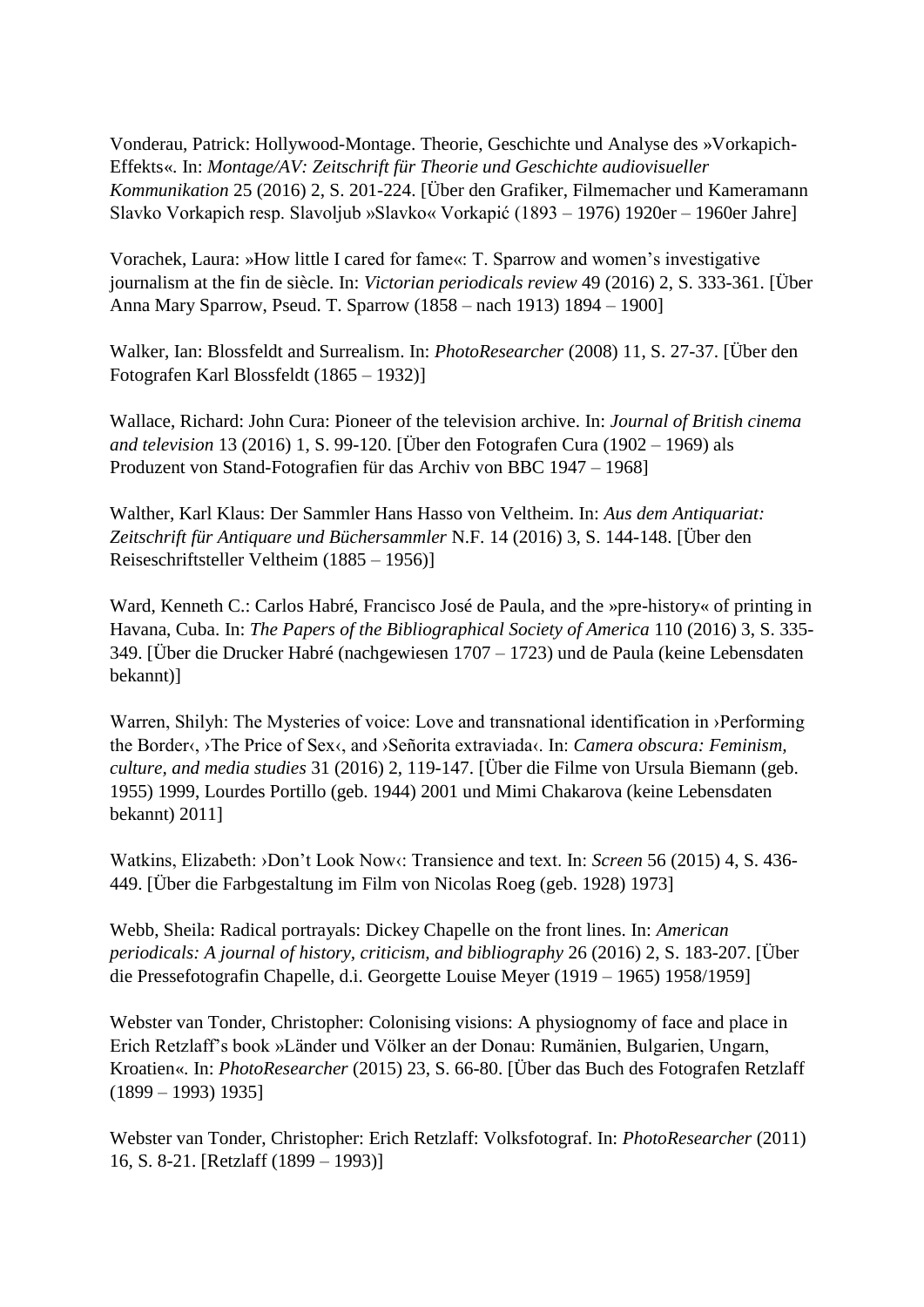Wespe, Aglaia: Alpinismus, Gender und Nation im sowjetischen Spielfilm ›Vertikal'‹. In: *Zeitgeschichte* 43 (2016) 1, S. 21-38. [Über den Film von Boris Durov (geb. 1937) und Stanislav Govorukhin (geb. 1936) 1966/1967]

Weststrate, Thijs: Drukker-ordinaris van de Staten van Zeeland. Hed bedrijf van Symon Moulert en erfgenamen (1597 – 1646) als Statendrukkers (1618 – 1648). In: *Jaarboek voor Nederlandse boekgeschiedenis* 11 (2004) S. nicht bekannt.

Weymann, Ulrike: Jakubowski, Lindner, Sacco und Vancetti. Heinrich Manns biographische Publizistik als Justizkritik. In: *Heinrich Mann-Jahrbuch* 26 (2008) S. 43-64. [Mann (1871 – 1950)]

White, Christopher B.: >Totò e Carolina< and the encumbrances of post-war film censorship. In: *Journal of Italian cinema and media studies* 1 (2012/2013) 2, S. 157-170. [Über den Film von Mario Monicelli (1915 – 2010) 1955]

Whybray, Adam: »I'm crushing your binaries!« Drag in >Monty Python< and >Kids in the Hall<sub>s</sub>. In: *Comedy studies* 7 (2016) 2, S. 169-181. [Über Verkleidungs-Komik der Comedy-Gruppen im Fernsehen ›Monty Python‹ (1969 – 1974) und ›Kids in the Hall‹ 1988 – 1994]

Wiedenfeld, Grant: The Conservative backlash argument controverted: Carnivalesque, comedy, and respect in ›Rocky‹. In: *Critical studies in media communication* 33 (2016) 2, S. 168-180. [Über den Film von John G. Avildsen (geb. 1935) und Sylvester Stallone (geb. 1946) 1976]

Wien-Paris. Im Lichte der ›Fackel‹ von Karl Kraus. Ed. Anna-Katharina Gisbertz, Jacques Le Rider, Eva-Tabea Meinecke. In: *Études germaniques* 71 (2016) 3, S. 319-404. [Themenabschnitt mit 5 Beiträgen zu Artikeln von Kraus (1874 – 1936) über Themen aus Frankreich in ›Die Fackel‹ 1899 – 1936, hier nicht einzeln verzeichnet]

Wilde, Inge de: De Dames van >De Spieghel<. Over de uitgeefsters Tine van Klooster en Koos Schregardus. In: *Jaarboek voor Nederlandse boekgeschiedenis* 12 (2005) S. nicht bekannt. [Über die Leiterinnen des Verlags Klooster (1894 – 1945) und Schregardus (1897 – 1976) 1926 – 1972]

Wilkes, Rima: Political conflict photographs and their keyword texts. In: *Journalism studies* 17 (2016) 6, S. 703-729. [Über Verwendung und Kommentierung des Pressefotos »Face to Face« von Shaney Komulainen (geb. 1963) 1990 in der Presse in Kanada 1990 – 2013]

Wilkie, Ian: Tragicomic presentations of self: Starring Phil Silver as »Bilko: The incomplete comic human«. In: *Comedy studies* 7 (2016) 2, S. 182-192. [Über den Komiker Silver (1911 – 1985) in der Fernsehserie ›The Phil Silvers Show‹ als Sargeant Bilko 1955 – 1959]

Wilkinson, Hazel: Benjamin Franklin's London printing 1725-26. In: *The Papers of the Bibliographical Society of America* 110 (2016) 2, S. 139-180. [Über den Autor und Drucker Franklin (1706 – 1790) als Schriftsetzer in London]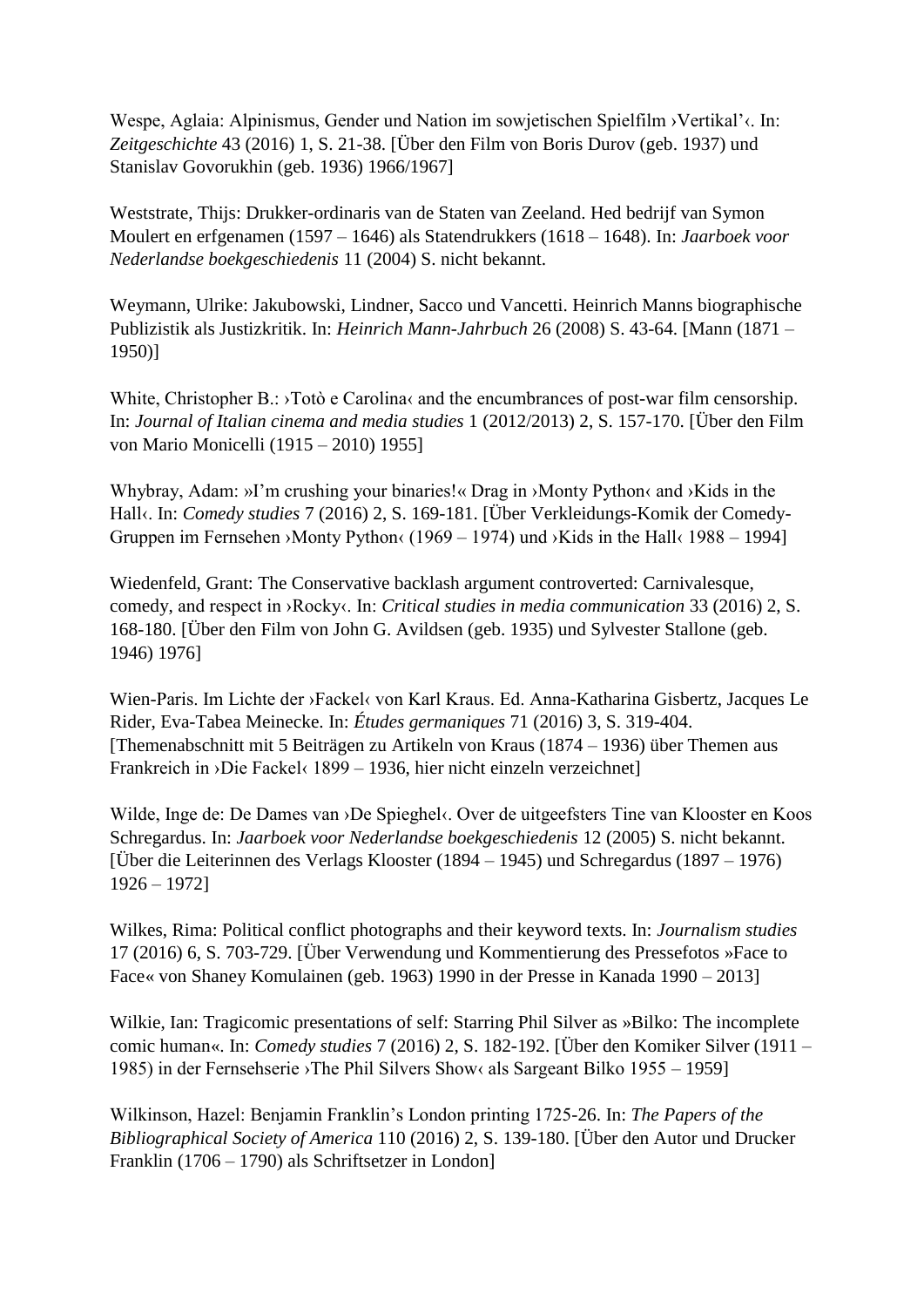Willems, Brian: The Potential of the past: >First on the Moon<. In: *Science fiction film and television* 9 (2016) 2, S. 159-179. [Über den Film von Aleksei Fedorchenko (geb. 1966) 2005]

Williams, Rachel Marie-Crane: The Cartoons of Norman Ethre Jennett and the North Carolina election of 1898. In: *International journal of comic art: IJOCA* 13 (2011) 1, S. 176-207. [Über den Karikaturisten Jennett (1877 – 1970)]

Wisskirchen, Hans: Heinrich Mann in der Karikatur. Ein rezeptionsgeschichtlicher Sonderfall? In: *Heinrich Mann-Jahrbuch* 21/22 (2003/2004) S. 7-32. [Über Karikaturen über den Schriftsteller und Publizisten Mann (1872 – 1950)]

Wohlfahrt, Rainer: »Die Feder als Trost«. Auguste von der Decken, eine vergessene niedersächsische Schriftstellerin und Hermann Allmers. In: *Männer vom Morgenstern. Heimatbund an Elb- und Wesermündung: Jahrbuch* 94 (2015) S. 11-44. [Über die Schriftsteller und Publizisten Decken (1827 – 1908) und Allmers (1821 – 1902) 1865 – 1901]

Wolbert, Barbara: Deutschländersiedlungen? Ein kulturanthropologischer Kommentar zu Aysun Bademsoys Dokumentarfilm ›Am Rande der Städte‹ (2006). In: *Frauen und Film* (2016) 67, S. 93-106. [Bademsoy (geb. 1960)]

Wolf, Joke de: Exchanging views on an empty street. On urban settings and the traffic in Charles Manville's photographs. In: *PhotoResearcher* (2012) 18, S. 8-19. [Manville (1813 – 1879)]

Wozonig, Karin S.: Das »Nationalgefühl« der Literatur. »Wien's poetische Schwingen und Federn« (1847) von Hieronymus Lorm. In: *Forum Vormärz Forschung FVF: Jahrbuch* 21 (2015) S. 159-184. [Über die Sammlung von Beiträgen von Lorm, d.i. Heinrich Landesmann (1821 – 1902) 1847 in der Zeitschrift ›Der Grenzbote‹ 1844]

Wright, Julie Lobalzo: The All-American golden boy: Robert Redford, blond hair and masculinity in Hollywood. In: *Celebrity studies* 7 (2016) 1, S. 69-82. [Über den Filmschauspieler Redford (geb. 1936) 1972 – 1985]

Wurm, Barbara: Kurze Begegnungen. Zu Kira Muratovas ›Korotkie vstreči‹. In: *Frauen und Film* (2016) 68, S. 143-166. [Über den Film von Muratova (geb. 1934) 1968]

Youngkin, Molly: A »Duty« to »tabulate and record«: Emma Hardinge Britten as periodical editor and spiritualist historian. In: *Victorian periodicals review* 49 (2016) 1, S. 49-75. [Britten (1823 – 1899)]

Zander, Horst: »The Bravest and most lonesome cowboy of them all«. John Wayne spielt John Wayne. In: *AAA Arbeiten aus Anglistik und Amerikanistik* 41 (2016) 1, S. 57-68. [Über den Filmschauspieler Wayne (1907 – 1979) in Western-Filmen]

Zechner, Anke: Fingerübungen. Von der Struktur des kinematographischen Körpers zur haptischen Wahrnehmung. Vivian Sobchacks phänomenologische Filmtheorie und die Debatte um Jane Campions ›The Piano‹. In: *Montage/AV: Zeitschrift für Theorie und*